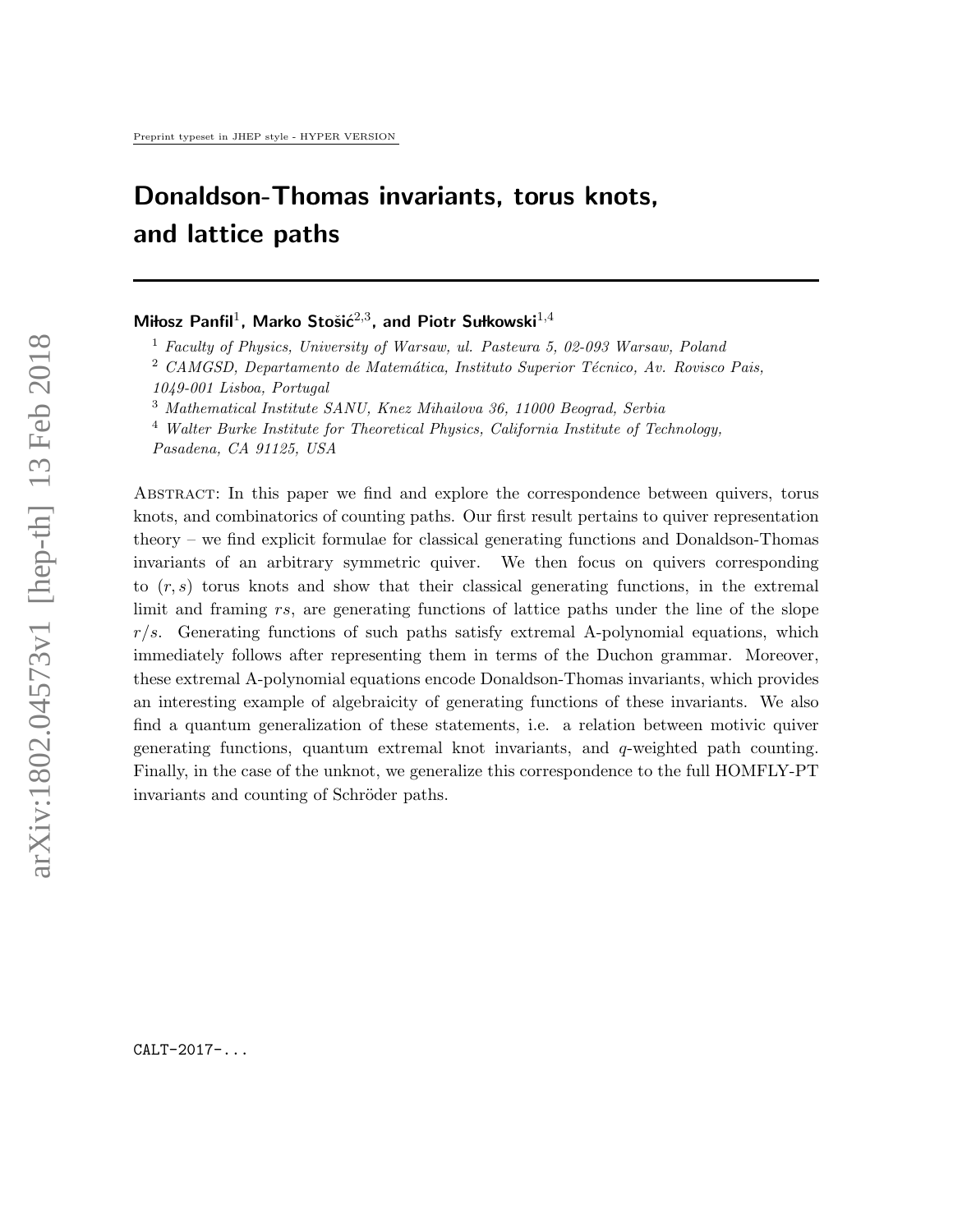# Contents

| 1. |                                                                      | Introduction                                                 | $\bf{2}$       |
|----|----------------------------------------------------------------------|--------------------------------------------------------------|----------------|
| 2. | Cast: knots, quivers, and paths                                      |                                                              | 3              |
|    | 2.1                                                                  | Knot invariants                                              | $\overline{4}$ |
|    | 2.2                                                                  | Knots-quivers correspondence                                 | $\overline{7}$ |
|    | 2.3                                                                  | Counting of lattice paths                                    | 10             |
|    | 3. Donaldson-Thomas invariants of a symmetric quiver                 |                                                              | 13             |
|    | 3.1                                                                  | Explicit formulae for the classical generating series        | 14             |
|    | 3.2                                                                  | Explicit formulae for Donaldson-Thomas invariants            | 16             |
| 4. | Torus knots and counting paths                                       |                                                              | 19             |
|    | 4.1                                                                  | Unknot and Fuss-Catalan numbers                              | <b>20</b>      |
|    | 4.2                                                                  | Path counting and BPS numbers from quivers                   | 21             |
|    | 4.3                                                                  | Path counting and BPS numbers for $(3,4)$ torus knot         | 24             |
|    | 4.4                                                                  | Reconstructing quivers from the Bizley formula               | 25             |
|    | 4.5                                                                  | Generalized Bizley formula                                   | 27             |
|    | 4.6                                                                  | Algebraic equations and extremal A-polynomials               | 29             |
| 5. | Knot polynomials, quivers and path counting for $(3, s)$ torus knots |                                                              | 32             |
|    | 5.1                                                                  | $(3,3p+2)$ torus knots                                       | 32             |
|    |                                                                      | 5.2 $(3, 3p + 1)$ torus knots                                | 36             |
| 6. |                                                                      | Full HOMFLY-PT polynomials for the unknot and Schröder paths | 38             |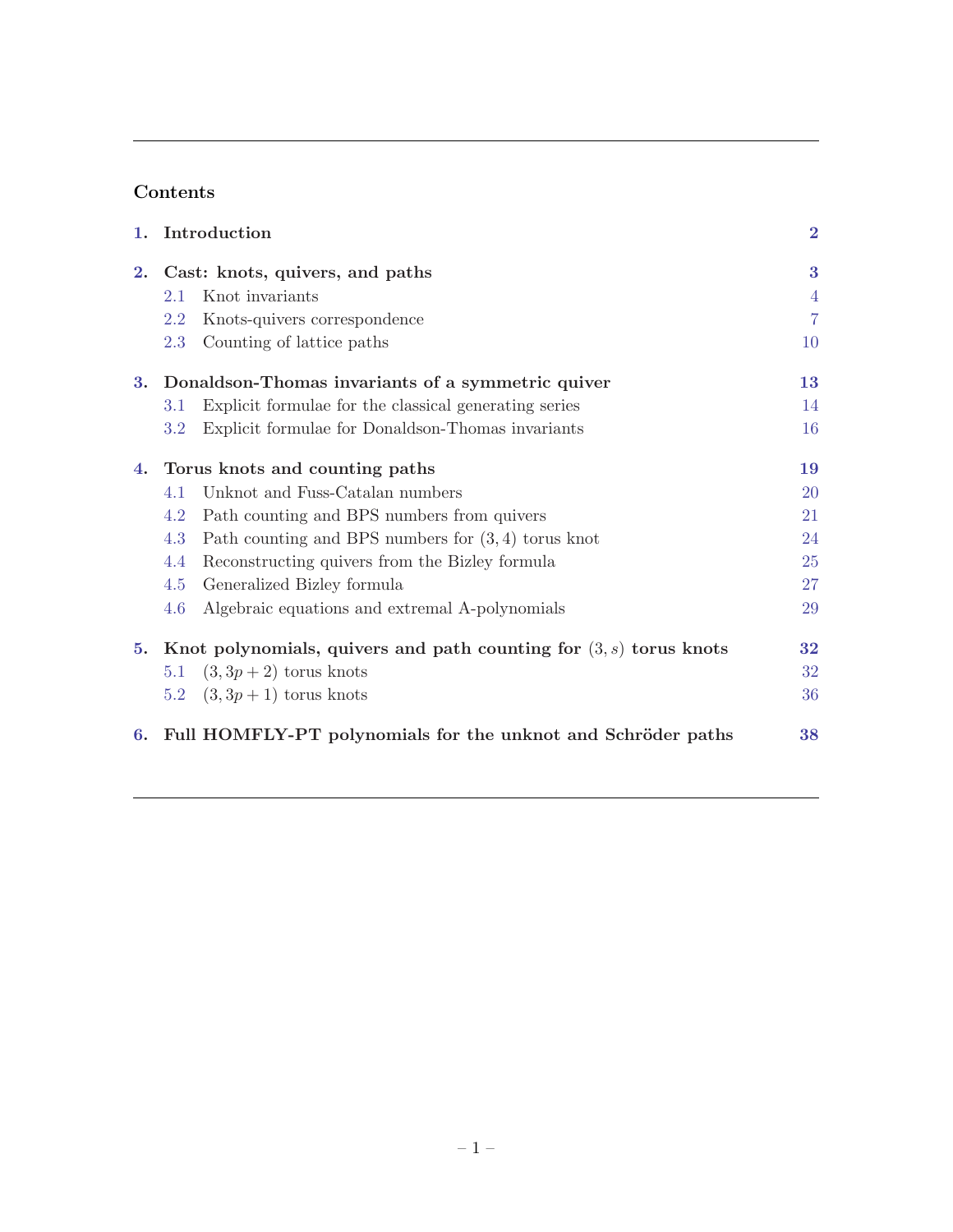#### <span id="page-2-0"></span>1. Introduction

Polynomial knot invariants, such as colored HOMFLY-PT polynomials, are quite involved functions of various variables. In this paper we show that for a large class of  $(r, s)$  torus knots, these polynomials admit a very simple combinatorial interpretation – they are related to the counting of lattice paths under a line of a specific slope  $r/s$ . This immediately relates the field of knot theory to combinatorics and path counting problems. Furthermore, we relate this observation to the correspondence between knots and quivers, discovered recently in  $[1, 2]$ , see also  $[3-6]$ . One important consequence of the knots-quivers correspondence is an identification of Labastida-Mariño-Ooguri-Vafa (LMOV) invariants  $[7-10]$  with motivic Donaldson-Thomas invariants for quivers [11–14], which leads to the proof of integrality of a large class of LMOV invariants. Altogether these results lead to an intricate web of relations between knot invariants, combinatorics and path counting problems, string theory setup behind LMOV invariants, and representation theory of quivers.

Our first important result in this paper pertains to quiver representation theory; namely, in Proposition [3.2](#page-14-0) we provide an explicit formula for coefficients of a classical generating function associated to an arbitrary symmetric quiver. Such generating functions are of interest, because they encode numerical Donaldson-Thomas (DT) invariants. More precisely, numerical DT invariants can be extracted from the logarithm of such generating functions. As our second important result, in Proposition [3.3](#page-16-0) we provide a general formula for such a logarithm of the classical quiver generating series, which then leads to explicit formulae for numerical DT invariants of an arbitrary symmetric quiver. These results should be of interest to anyone interested in quiver representation theory and DT invariants, irrespective of all other relations to knots and counting paths that we discuss in this paper.

Having found general formulas for classical generating series and numerical DT invariants for arbitrary symmetric quivers, we then focus on quivers that via the knots-quivers correspondence are associated to  $(r, s)$  torus knots in framing rs. In Proposition [4.1](#page-19-0) we show that classical generating functions for such quivers, which are equal to classical generating functions of colored extremal HOMFLY-PT polynomials of  $(r, s)$  torus knots in framing rs, are also equal to generating functions of lattice paths under the line of the slope  $r/s$ . Furthermore, in Proposition [4.2](#page-20-0) we find a quantum generalization of this statement, and relate to each other motivic generating functions of quivers, q-dependent generating functions of extremal colored HOMFLY-PT polynomials for torus knots, and  $q$ -weighted (by the area underneath) lattice paths. (Recall that extremal HOMFLY-PT polynomials are defined as coefficients of the highest or lowest powers of the variable  $a$  of the full HOMFLY-PT polynomials  $[15]$ .)

Analysis of generating functions of extremal colored knot polynomials brings into our game one other concept, namely that of (generalized, and extremal) A-polynomials. Apolynomials are algebraic curves associated to knots, and can be defined by certain algebraic equations, which are satisfied by classical generating functions of colored knot polynomials. Therefore, from the identification of knot polynomials and lattice path counting, it follows that generating functions of lattice paths should also satisfy A-polynomial equations (up to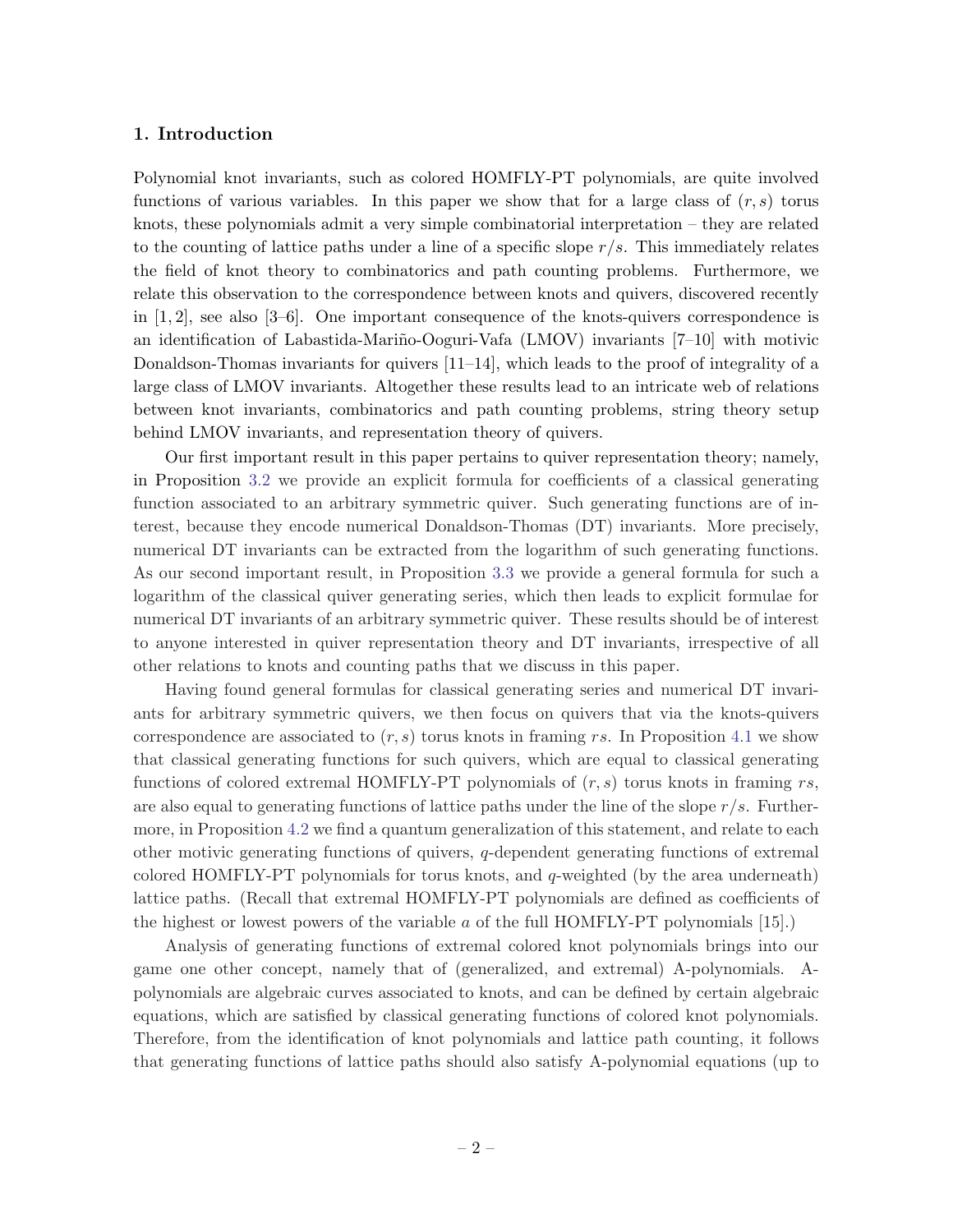<span id="page-3-0"></span>appropriate identification of parameters). We prove this statement by representing the path counting problem in terms of the Duchon grammar, and showing that it indeed leads to algebraic equations that agree with knot theoretic A-polynomials. From the viewpoint of LMOV and Donaldson-Thomas invariants, the fact that their generating functions satisfy algebraic equations is an example of algebraicity discussed in [16].

Subsequently, to illustrate the above claims, we find quivers that correspond to  $(3, s)$ torus knots. From the knots-quivers correspondence we then know that these quivers encode formulas for (extremal) colored HOMFLY-PT polynomials for  $(3, s)$  torus knots; such explicit formulas have not been known before, therefore finding them is the next important result of this paper. Furthermore, it follows from Propositions [4.1](#page-19-0) and [4.2](#page-20-0) that these formulas also encode (q-weighted) generating functions of lattice paths under the lines of the slope  $3/s$ . Such formulas also have not been known before, so they provide yet another important result of this work.

Finally, we make the first step towards generalization of all these results from the extremal case to the full a-dependent HOMFLY-PT polynomials. We find such a generalization for the framed unknot, for which the lattice path counting turns out to be generalized to the counting of Schröder paths.

While the connection between torus knots, lattice paths, and quivers that we find is new, it would interesting to understand if or how it relates to other combinatorial models of knot invariants, such as (Calabi-Yau) crystals discussed in [17], the representation of (uncolored) HOMFLY-PT polynomials in terms of motivic Donaldson-Thomas invariants discussed in [18], or the relations between path counting and uncolored bottom row HOMFLY-PT homology of torus knots [19].

The plan of this paper is as follows. In section 2 we introduce relevant background: basics of knot invariants, the knots-quivers correspondence, and a summary of analytic combinatorics and lattice path counting. In section [3](#page-13-0) we find explicit formulae for classical generating functions and Donaldson-Thomas invariants for an arbitrary symmetric quiver. In section [4](#page-19-0) we present the relation between invariants of torus knots and counting of lattice paths, and illustrate it from various perspective. In section [5](#page-32-0) we derive quivers and exact expressions for extremal colored HOMFLY-PT polynomials for a series of  $(3, s)$  torus knots, which then lead to explicit expressions for the numbers of lattice paths under the lines of the slope  $3/s$ . Finally, in section [6](#page-38-0) we relate full a-dependent HOMFLY-PT polynomials of the unknot to the counting of Schröder paths.

# 2. Cast: knots, quivers, and paths

In this section we present relevant background from three seemingly unrelated areas of research: knot invariants, quiver representation theory, and combinatorics of lattice paths. In the rest of the paper we will reveal surprising links between these topics.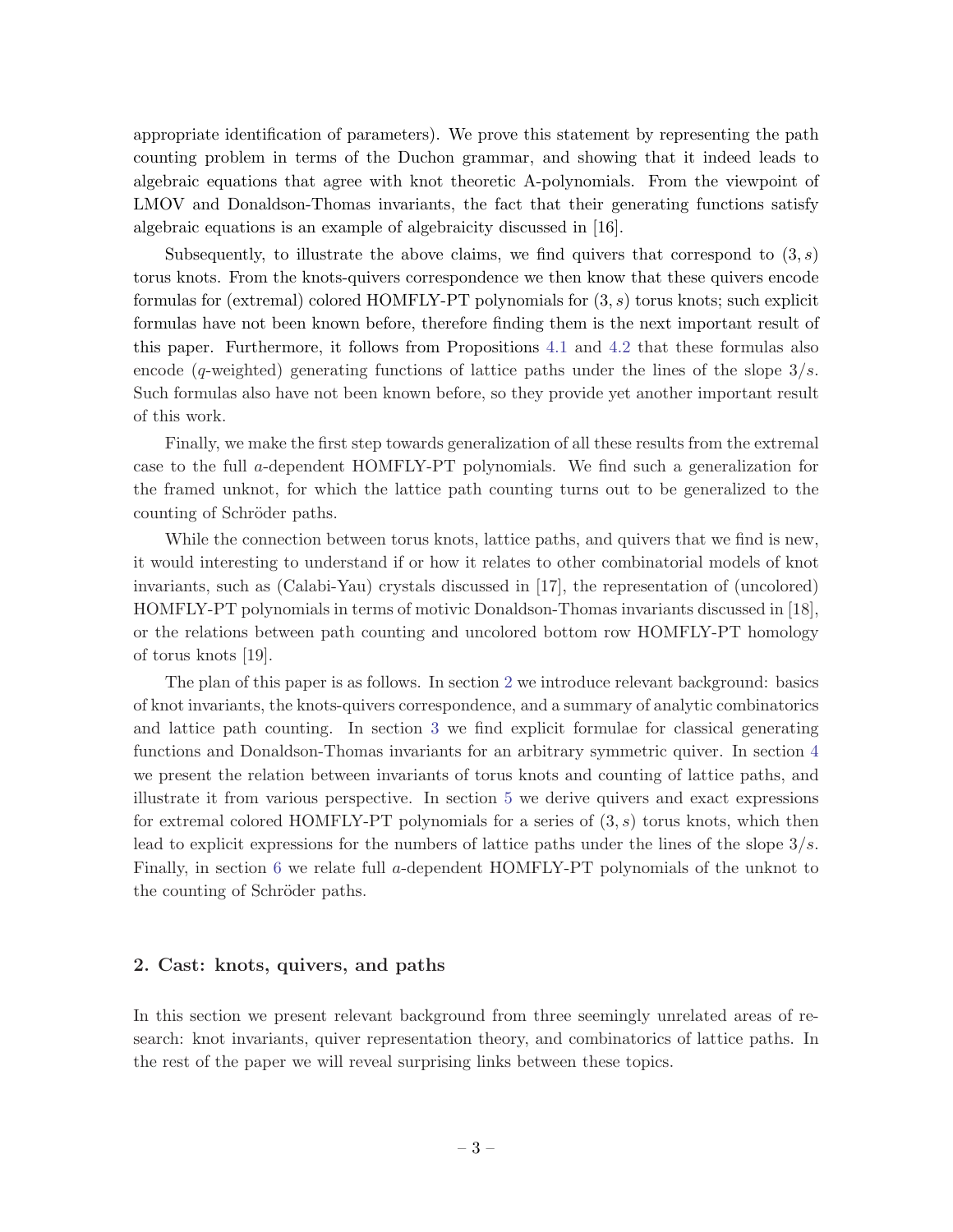#### <span id="page-4-0"></span>2.1 Knot invariants

To start with we introduce relevant notation and briefly review those notions from knot theory, which will be of our main interest in the rest of the paper. We denote unreduced HOMFLY-PT polynomials as

$$
\overline{P}_R(a,q) = \langle \text{Tr}_R U \rangle,\tag{2.1}
$$

where the right hand side indicates that these polynomials arise as expectation values of Wilson loops in representation R in Chern-Simons theory [20], with  $U = P \exp \oint_K A$  denoting the holonomy of  $U(N)$  Chern-Simons gauge field along a knot K. This expectation value depends on the rank N and the level of Chern-Simons theory, which are encoded in two parameters a and q of HOMFLY-PT polynomials. Unreduced polynomials are normalized so that

$$
\overline{P}_R(a,q) = \overline{P}_R^{\mathbf{0}_1} P_R(a,q),\tag{2.2}
$$

where  $P_R(a,q)$  is the corresponding reduced colored HOMFLY-PT polynomial (equal to 1 for the unknot), and  $\overline{P}_R^{0_1}$  is the normalization factor of the unknot.

Physical interpretation of knot polynomials in terms of Chern-Simons theory can be extended to topological string theory [21]. This interpretation led to an important Labastida-Mariño-Ooguri-Vafa (LMOV) conjecture [7–10], which states that colored HOMFLY-PT polynomials are encoded in certain integral invariants  $N_{R,i,j}$ , that in M-theory interpretation count bound states of M2 and M5-branes. These invariants are encoded in the Ooguri-Vafa operator

$$
Z(U,V) = \sum_{R} \text{Tr}_{R} U \text{Tr}_{R} V = \exp\left(\sum_{n=1}^{\infty} \frac{1}{n} \text{Tr} U^{n} \text{Tr} V^{n}\right),\tag{2.3}
$$

where  $V$  represents a source, and the sum runs over all two-dimensional partitions that label representations R. According to the LMOV conjecture, the expectation value of the Ooguri-Vafa operator provides a generating function of colored HOMFLY-PT polynomials and takes form

$$
\langle Z(U,V)\rangle = \sum_{R} \overline{P}_{R}(a,q) \text{Tr}_{R}V = \exp\Big(\sum_{n=1}^{\infty} \sum_{R} \frac{1}{n} f_{R}(a^{n},q^{n}) \text{Tr}_{R}V^{n}\Big). \tag{2.4}
$$

The functions  $f_R(a, q)$  conjecturally encode integral invariants  $N_{R,i,j}$  and take form

$$
f_R(a,q) = \sum_{i,j} \frac{N_{R,i,j} a^i q^j}{q - q^{-1}},
$$
\n(2.5)

and can be expressed as universal polynomials in colored HOMFLY-PT polynomials. Various tests of the LMOV conjecture have been conducted [3,7–9,15,22,23], as well as an attempt of a proof [24], but its general proof is still unknown. However, integrality of LMOV invariants for symmetric representations follows from the relation between knots and quivers and their relations to motivic Donaldson-Thomas invariants, as found recently in [1, 2].

Polynomial knot invariants have been generalized to the realm of knot homologies. First and important examples of such structures are Khovanov homology and Khovanov-Rozansky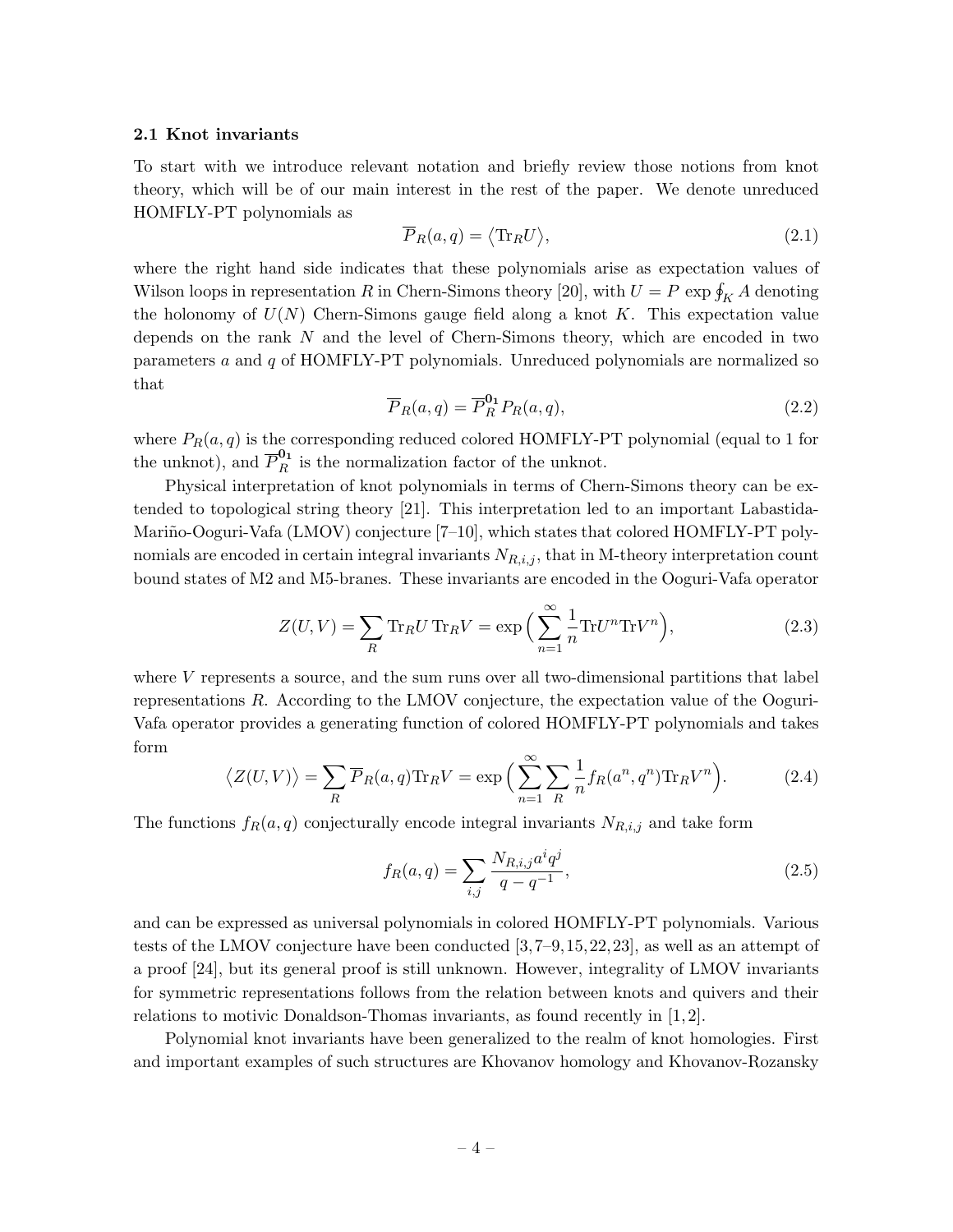<span id="page-5-0"></span>homology [25–27]. It is believed that there exist knots homologies  $\mathcal{H}_{i,j,k}^{S^r}$  for colored HOMFLY-PT polynomials, and various conjectural properties of those theories enable to determine corresponding colored superpolynomials for a large class of knots

$$
P_r(a,q,t) = \sum_{i,j,k} a^i q^j t^k \dim \mathcal{H}_{i,j,k}^{S^r}.
$$
\n(2.6)

For  $t = -1$  these superpolynomials reduce to colored HOMFLY-PT polynomials. As we will summarize in what follows, knot homologies and superpolynomials play an important role in the relation to quivers too.

In this paper we are mainly interested in two simplifications of the above framework. First, we focus on symmetric representations  $R = S<sup>r</sup>$ . This can be achieved by considering a one-dimensional source  $V = x$ , so that  $\text{Tr}_R V \neq 0$  only for symmetric representations  $R = S^r$ , and then  $\text{Tr}_{S_r}(x) = x^r$ . Upon this specialization ([2.4\)](#page-4-0) reduces to the generating function of S<sup>r</sup>-colored HOMFLY-PT polynomials  $\overline{P}_r(a,q) \equiv \overline{P}_{S^r}(a,q)$ 

$$
P(x) = \langle Z(U, x) \rangle = \sum_{r=0}^{\infty} \overline{P}_r(a, q) x^r = \exp\left(\sum_{r,n \ge 1} \frac{1}{n} f_r(a^n, q^n) x^{nr}\right),\tag{2.7}
$$

where  $f_r(a,q) \equiv f_{S^r}(a,q)$  encode LMOV invariants denoted now  $N_{r,i,j} \equiv N_{S^r,i,j}$ ,

$$
f_r(a,q) = \sum_{i,j} \frac{N_{r,i,j} a^i q^j}{q - q^{-1}}.
$$
\n(2.8)

As mentioned above, these functions are universal polynomials in colored HOMFLY-PT polynomials, for example

$$
f_1(a,q) = P_1(a,q),
$$
  
\n
$$
f_2(a,q) = \overline{P}_2(a,q) - \frac{1}{2}\overline{P}_1(a,q)^2 - \frac{1}{2}\overline{P}_1(a^2,q^2),
$$
  
\n
$$
f_3(a,q) = \overline{P}_3(a,q) - \overline{P}_1(a,q)\overline{P}_2(a,q) + \frac{1}{3}\overline{P}_1(a,q)^3 - \frac{1}{3}\overline{P}_1(a^3,q^3),
$$

etc. The generating function (2.7) can be also rewritten in the product form

$$
P(x) = \prod_{r \ge 1; i, j, k \ge 0} \left( 1 - x^r a^i q^{j+2k+1} \right)^{N_{r,i,j}}.
$$
 (2.9)

In the classical limit  $q \to 1$  one can then define classical LMOV invariants<sup>1</sup>

$$
n_{r,i} = \sum_{j} N_{r,i,j},
$$
\n(2.10)

<sup>&</sup>lt;sup>1</sup>For fixed r and i, the LMOV invariants  $N_{r,i,j}$  are non-zero only for finitely many j therefore making the sum in  $(2.10)$  finite.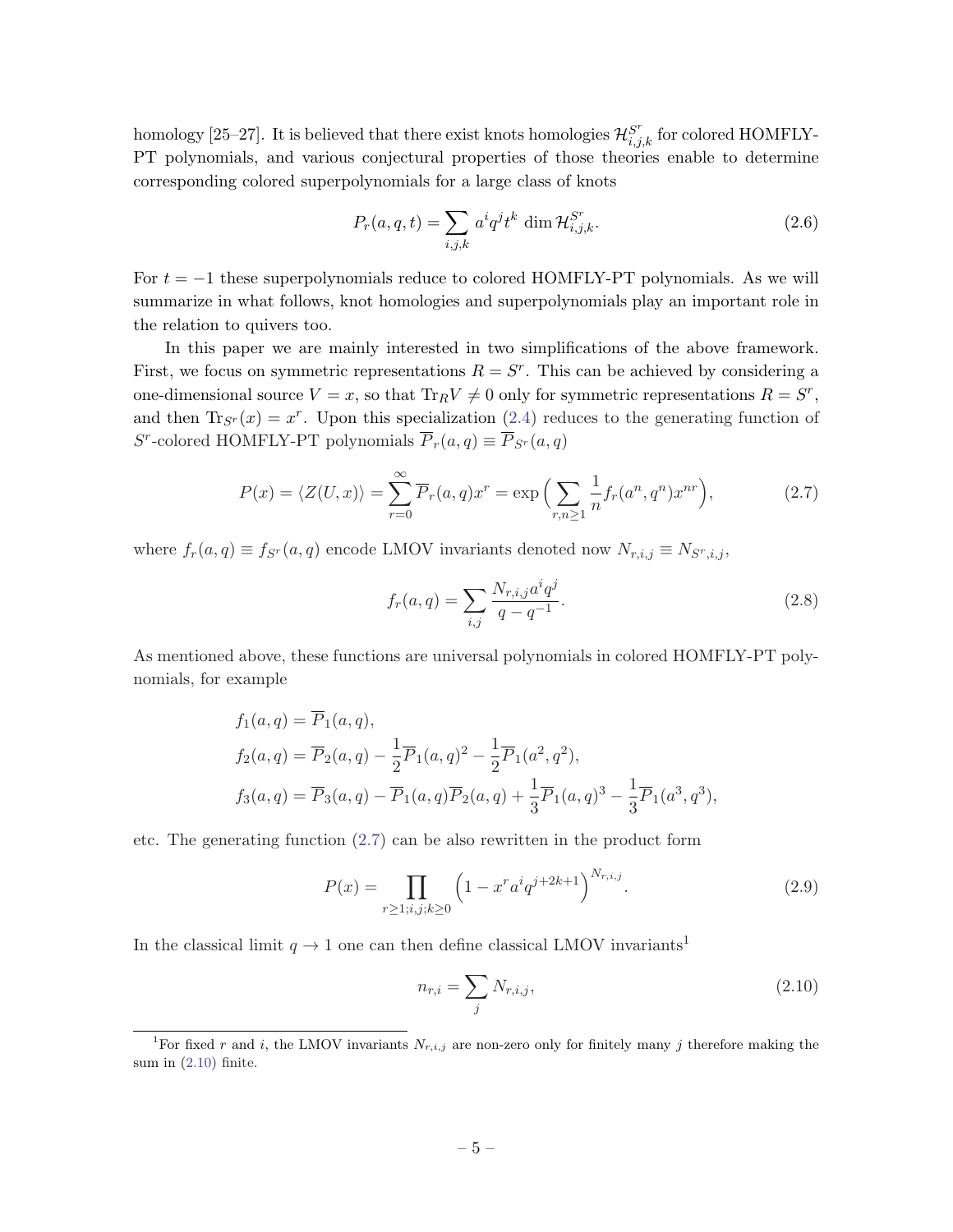<span id="page-6-0"></span>which are encoded in the following ratio

$$
y(x,a) = \lim_{q \to 1} \frac{P(q^2x)}{P(x)} = \lim_{q \to 1} \prod_{r \ge 1; i,j,k \ge 0} \left(\frac{1 - x^r a^i q^{2(r+j+2k+1)}}{1 - x^r a^i q^{2(j+2k+1)}}\right)^{N_{r,i,j}} = \prod_{r \ge 1; i} (1 - x^r a^i)^{-r \, n_{r,i}}.\tag{2.11}
$$

Furthermore,  $y = y(x, a)$  defined above satisfies an algebraic equation

$$
A(x, y) = 0 \tag{2.12}
$$

which is closely related to the augmentation polynomial, and it is also referred to as adeformed A-polynomial [15, 28]. For  $a = 1$  it reduces to the original A-polynomial corresponding to a given knot.

The second simplification we consider amounts to taking the extremal limit [15]. In this limit we focus on coefficients of extremal (highest or lowest) powers of variable a of various knot invariants, such as colored HOMFLY-PT polynomials or superpolynomials. This limit is of particular interest for a large class of knots, whose colored HOMFLY-PT polynomials satisfy  $\overline{P}_r(a,q) = \sum_{i=r.c-}^{r.c+} a^i p_{r,i}(q)$ , for some fixed integers  $c_{\pm}$  and for every natural number r, with  $p_{r,r,c+}(q) \neq 0$ . In this case, instead of the full colored HOMFLY-PT polynomial  $P_r(a,q)$ , we consider extremal polynomials, which depend then on a single variable  $q$  and are denoted respectively  $P_r^{\pm}(q) \equiv p_{r,r\cdot c_{\pm}}(q)$ . We also introduce corresponding extremal LMOV invariants  $N_{r,j} \equiv N_{r,r\cdot c_{\pm},j}$  encoded in extremal functions  $f_r^{\pm}(q)$ , as well as associated classical extremal LMOV invariants  $n_r^{\pm}$ 

$$
f_r^{\pm}(q) = \sum_j \frac{N_{r,r \cdot c_{\pm,j}q^j}}{q - q^{-1}}, \qquad n_r^{\pm} = n_{r,r \cdot c_{\pm}} = \sum_j N_{r,r \cdot c_{\pm,j}}.
$$
 (2.13)

Extremal invariants  $n_r^{\pm}$  satisfy improved integrality [15], i.e. they are divisible by  $r$  – this is an unexpected property, more general than M-theory integrality predictions. Furthermore, the generating series [\(2.7](#page-5-0)) in the extremal limit takes form

$$
P^{\pm}(x) = \sum_{r=0}^{\infty} P_r^{\pm}(q)x^r = \prod_{r \ge 1; j; k \ge 0} \left(1 - x^r q^{j+2k+1}\right)^{N_{r,r \cdot c_{\pm},j}},\tag{2.14}
$$

while the ratio (2.11) reduces to

$$
y(x) = \lim_{q \to 1} \frac{P^{\pm}(q^2 x)}{P^{\pm}(x)} = \lim_{q \to 1} \prod_{r \ge 1; j; k \ge 0} \left( \frac{1 - x^r q^{(2r + j + 2k + 1)}}{1 - x^r q^{2(j + 2k + 1)}} \right)^{N_{r, r \cdot c_{\pm}, j}} = \prod_{r \ge 1} (1 - x^r)^{-rn_r^{\pm}}.
$$
 (2.15)

If it is clear from the context which extremal invariants (minimal or maximal) we consider, we ignore the superscript  $\pm$  and simply write  $n_r \equiv n_r^{\pm}$ . Extremal invariants  $n_r$  can be extracted from the logarithmic derivative of  $y(x)$ . Indeed, if we denote

$$
x\frac{d}{dx}\log y(x) = x\frac{y'(x)}{y(x)} = \sum_{k=0}^{\infty} a_k x^k,
$$
\n(2.16)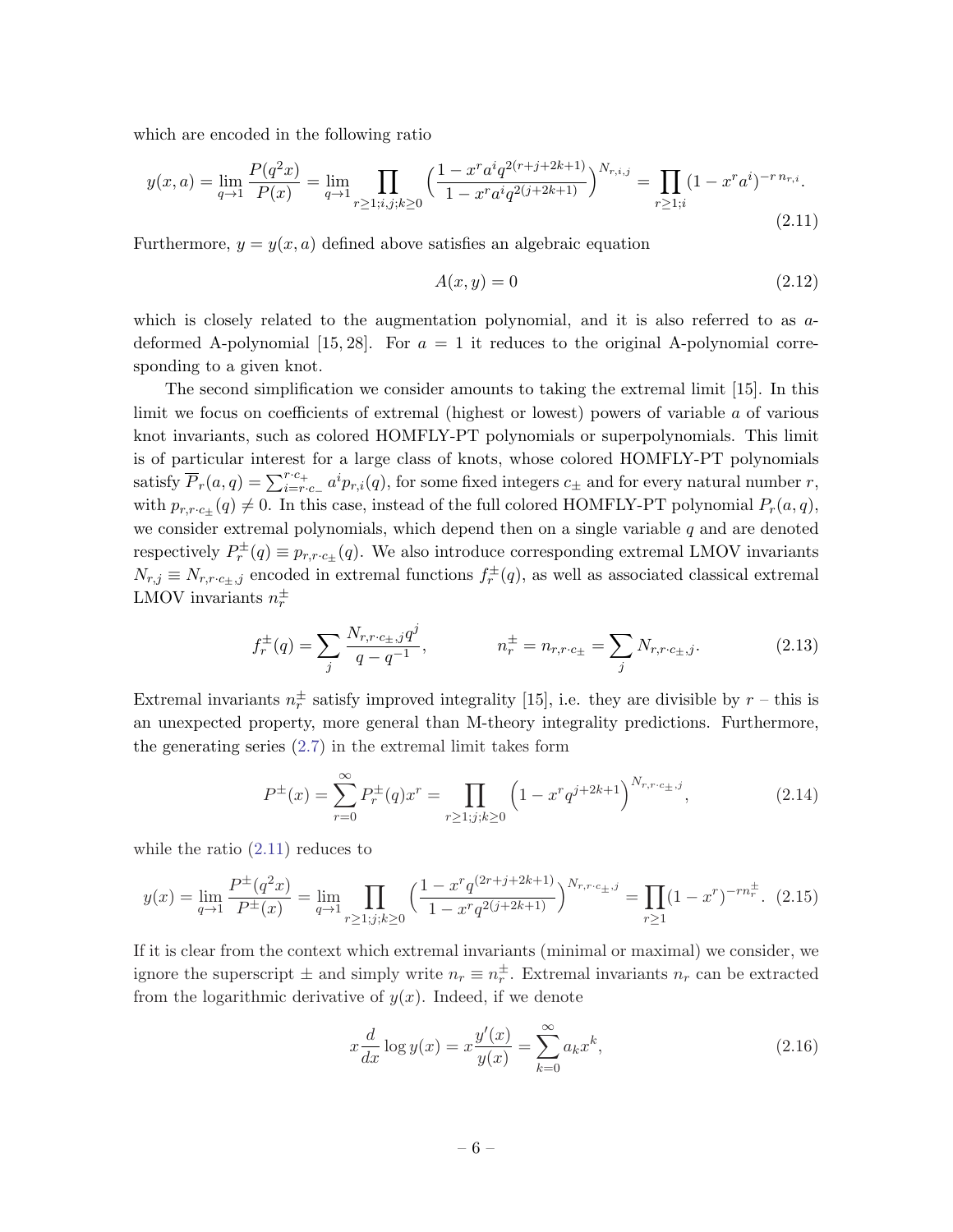<span id="page-7-0"></span>

**Figure 1.** Trefoil knot and the corresponding quiver.

then

$$
n_r = \frac{1}{r^2} \sum_{d|r} \mu(d) a_{\frac{r}{d}},
$$
\n(2.17)

where  $\mu(d)$  is the Möbius function. Note that integrality of  $n_r$  implies that  $\sum_{d|r} \mu(d) a_{\frac{r}{d}}$  is divisible by  $r^2$ , which is a nontrivial statement in number theory. Moreover, the function ([2.15](#page-6-0)) satisfies the extremal A-polynomial equation

$$
A^{\pm}(x, y) = 0,\t(2.18)
$$

whose coefficients are simply integer numbers (independent of  $a$ ), and which can be found by appropriate rescaling of [\(2.12\)](#page-6-0). Extremal A-polynomials have a number of interesting properties presented in [15], and in particular general formulas for extremal invariants  $n_r$  can be deduced from the form of  $A^{\pm}(x, y)$ . Extremal A-polynomials also play a prominent role in this paper.

#### 2.2 Knots-quivers correspondence

The correspondence between knots and quivers has been formulated in [1, 2]. It states that to a given knot one can associate a symmetric quiver, in such a way, that various types of knot invariants are encoded in this corresponding quiver and in the moduli space of its representations. As an example, a quiver associated to trefoil knot is shown in fig. 1. Moduli spaces of quiver representations are characterized by various invariants, in particular numerical and motivic Donaldson-Thomas invariants [11–13]. In general such invariants are hard to compute, however they can be identified for some classes of quivers, in particular for symmetric quivers. Amusingly, these are symmetric quivers which play role in the knots-quivers correspondence. The knots-quivers correspondence was proven for all knots up to 6 crossings, infinite families of twist and torus knots, and some other examples in [1,2], and for all rational knots in [6].

Consider a symmetric quiver with  $m$  vertices. The structure of this quiver can be encoded in a symmetric square matrix  $C \in \mathbb{Z}^{m \times m}$  with integer entries  $C_{i,j}$ , which denote the number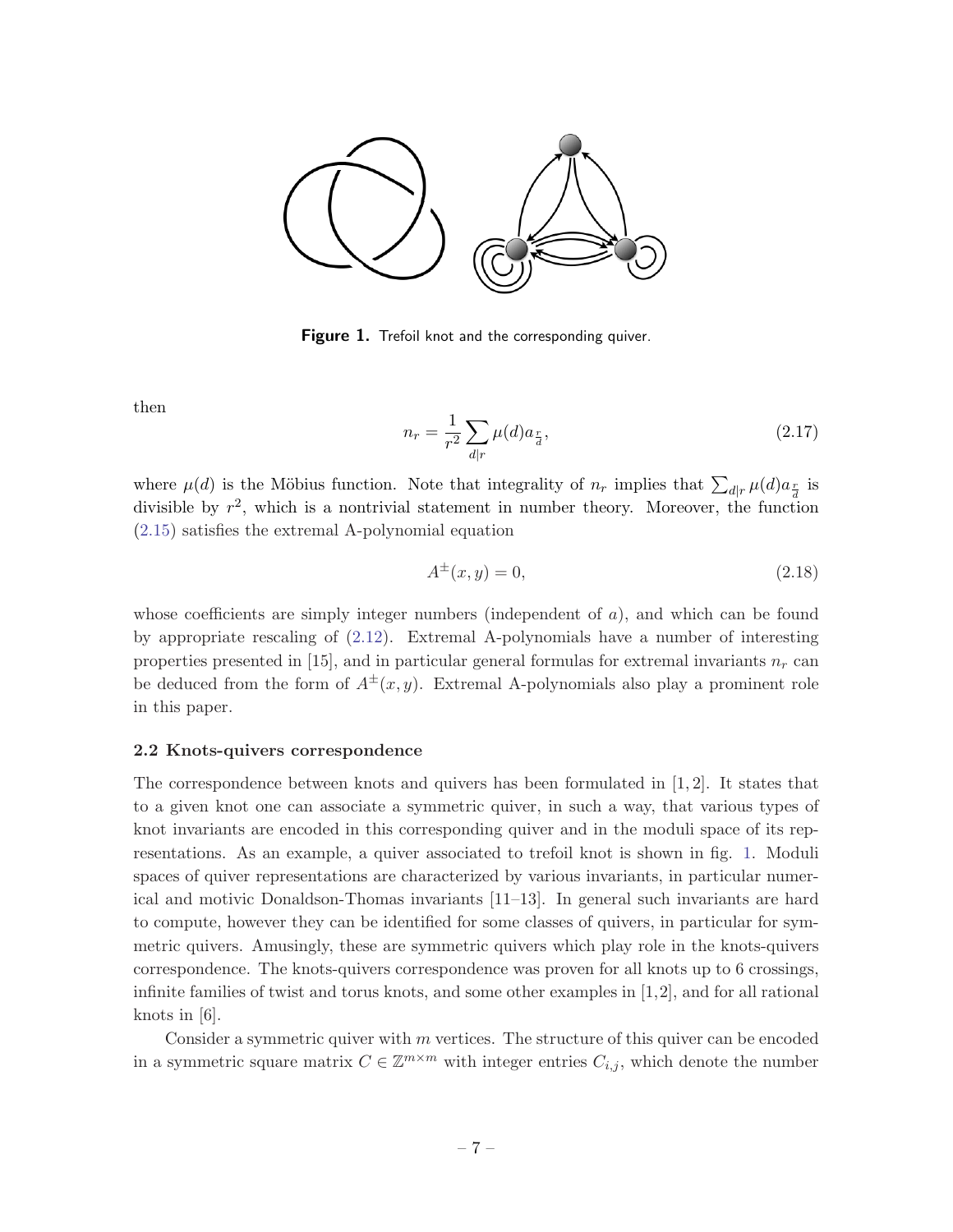<span id="page-8-0"></span>of arrows from vertex  $i$  to vertex  $j$ . The motivic generating series associated to this quiver is defined as

$$
P_C(x_1, \dots, x_m) = \sum_{d_1, \dots, d_m} \frac{(-q)^{\sum_{i,j=1}^m C_{i,j} d_i d_j}}{(q^2; q^2)_{d_1} \cdots (q^2; q^2)_{d_m}} x_1^{d_1} \cdots x_m^{d_m}.
$$
 (2.19)

Motivic Donaldson-Thomas invariants  $\Omega_{d_1,\dots,d_m;j}$  of a symmetric quiver Q can be interpreted as the intersection Betti numbers of the moduli space of all semisimple representations of Q, or as the Chow-Betti numbers of the moduli space of all simple representations [29, 30], and they are encoded in the following product decomposition of the above series

$$
P_C(x_1, \dots, x_m) = \prod_{(d_1, \dots, d_m) \neq 0} \prod_{j \in \mathbb{Z}} \prod_{k \geq 0} \left( 1 - \left( x_1^{d_1} \cdots x_m^{d_m} \right) q^{j+2k+1} \right)^{(-1)^{j+1} \Omega_{d_1, \dots, d_m; j}}.
$$
 (2.20)

It is conjectured in [11] and proven in [14] that  $\Omega_{d_1,\dots,d_m;j}$  are positive integers.

One important manifestation of the knots-quivers correspondence is the statement, that generating functions of colored HOMFLY-PT polynomials  $(2.7)$  $(2.7)$  of a knot K can be written in the form of the motivic generating function  $(2.19)$  with some specific choice of a matrix  $C$ , and upon the identification

$$
x_i = x a^{a_i} q^{l_i} (-1)^{t_i + C_{i,i}}, \tag{2.21}
$$

where  $l_i = q_i - t_i$ , and  $a_i, q_i$  and  $t_i$  are  $(a, q, t)$ -degrees of generators of the uncolored, reduced HOMFLY-PT homology of  $K$ . Therefore, it follows from the knots-quivers correspondence that the generating function of colored HOMFLY-PT polynomials can be written in the form

$$
P(x) = \sum_{r=0}^{\infty} \overline{P}_r(a,q)x^r = \sum_{d_1,\dots,d_m \ge 0} x^{d_1 + \dots + d_m} q^{\sum_{i,j} C_{i,j} d_i d_j} \frac{\prod_{i=1}^m q^{l_i d_i} a^{a_i d_i} (-1)^{t_i d_i}}{\prod_{i=1}^m (q^2; q^2)_{d_i}}.
$$
 (2.22)

Once general expressions for colored polynomials are known, after rewriting them in the above form, the matrix  $C$  – and thus the corresponding quiver – can be identified. Moreover, the structure of the above formula is so constraining, that such a quiver can be identified even if only several colored polynomials are known. Note that it follows that all colored HOMFLY-PT polynomials for a given knot are encoded in a finite number of parameters: the matrix C and parameters  $a_i, q_i$  and  $t_i$ , which is a very strong prediction. Also recall, that from the quiver viewpoint a change of framing by  $f$  simply amounts to adding  $f$  to each element of the matrix C

$$
C \mapsto C + \begin{bmatrix} f & f & \cdots \\ f & f & \cdots \\ \vdots & \vdots & \ddots \end{bmatrix}
$$
 (2.23)

It is also immediate to write down the generating series of extremal invariants ([2.14](#page-6-0)) in the quiver form [2]. It amounts to restricting a quiver to a subquiver, keeping only those vertices which are relevant in a given extremal limit. For such a smaller quiver  $C$ , with smaller number of vertices m, the change of variables  $(2.21)$  simply does not involve a-dependnce

$$
x_i = xq^{l_i}(-1)^{t_i + C_{i,i}},\tag{2.24}
$$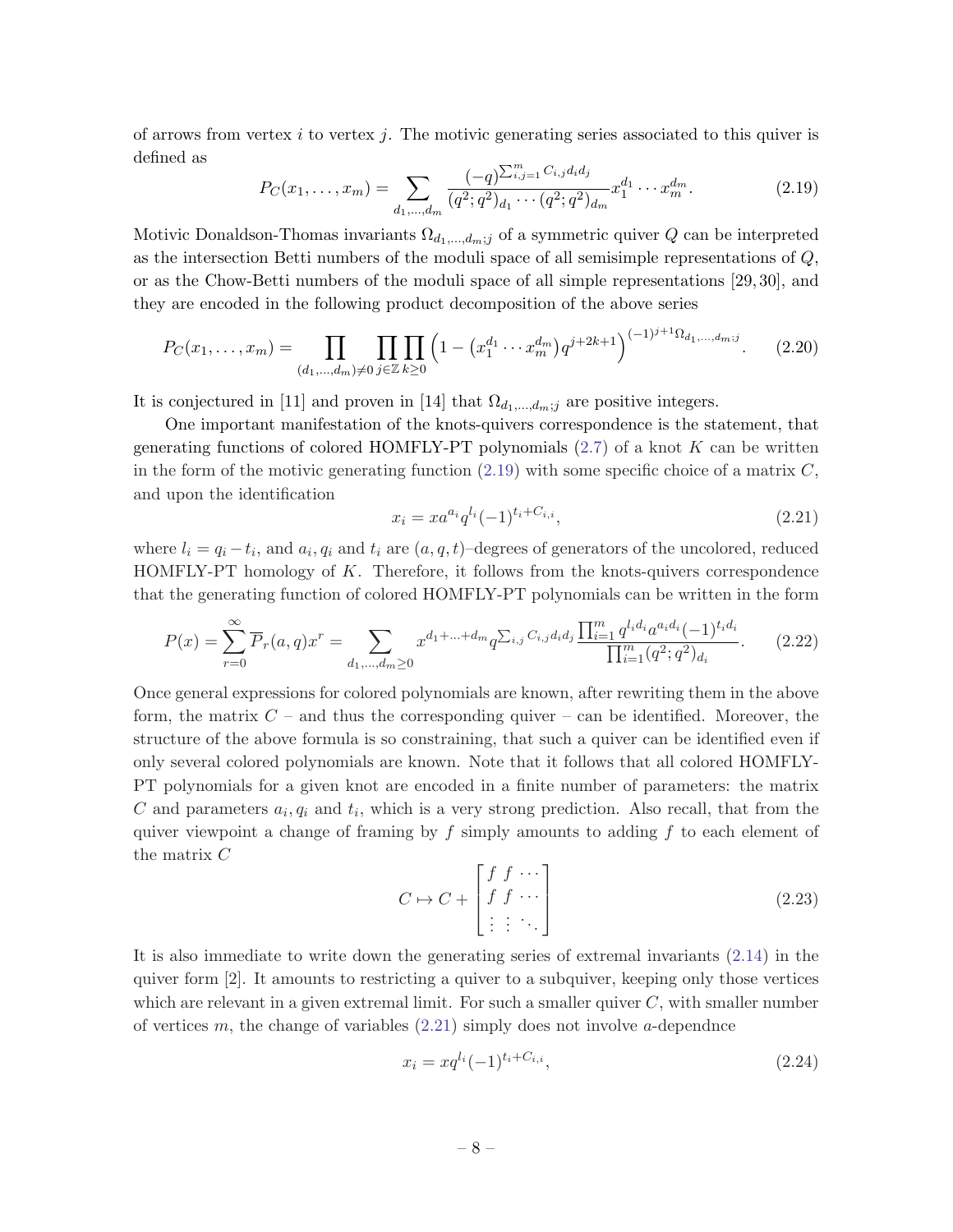<span id="page-9-0"></span>and, analogously to ([2.22](#page-8-0)), in the extremal limit we get

$$
P^{\pm}(x) = \sum_{r=0}^{\infty} P_r^{\pm}(q)x^r = \sum_{d_1,\dots,d_m \ge 0} x^{d_1 + \dots + d_m} q^{\sum_{i,j} C_{i,j} d_i d_j} \frac{\prod_{i=1}^m q^{l_i d_i} (-1)^{t_i d_i}}{\prod_{i=1}^m (q^2; q^2) d_i}.
$$
 (2.25)

Furthermore, recall that in order to define classical LMOV invariants we considered the ratio of generating functions of colored HOMFLY-PT polynomials ([2.11](#page-6-0)), or ([2.15](#page-6-0)) in the extremal case. An analogous, albeit more general ratio can be considered for quiver generating functions

$$
\frac{P_C(q^2x_1,\ldots,q^2x_m)}{P_C(x_1,\ldots,x_m)} = \sum_{l_1,\ldots,l_m} b_{l_1,\ldots,l_m}(q)x_1^{l_1}\ldots x_m^{l_m}.
$$
\n(2.26)

Factorization of this ratio in the classical limit  $q \to 1$  enables to define classical coefficients  $b_{l_1,...,l_m} \equiv b_{l_1,...,l_m}(1)$  and numerical Donaldson-Thomas invariants  $\Omega_{d_1,...,d_m}$ 

$$
y(x_1, \ldots, x_m) = \sum_{l_1, \ldots, l_m} b_{l_1, \ldots, l_m} x_1^{l_1} \ldots x_m^{l_m} = \prod_{(d_1, \ldots, d_m) \neq 0} \left(1 - x_1^{d_1} \cdots x_m^{d_m}\right)^{\Omega_{d_1, \ldots, d_m}}.
$$
 (2.27)

Numerical Donaldson-Thomas invariants are combinations of their motivic counterparts

$$
\Omega_{d_1,\dots,d_m} = (d_1 + \dots + d_m) \sum_j (-1)^j \Omega_{d_1,\dots,d_m;j}.
$$
\n(2.28)

We can also consider the specialization  $x = x_1 = \ldots = x_m$  and introduce diagonal sums  $B_n$ of coefficients  $b_{l_1,\dots,l_m}$ , in terms of which the generating function (2.27) reduces to

$$
y(x) \equiv y(x, \dots, x) = \sum_{n=0}^{\infty} B_n x^n, \qquad B_n = \sum_{l_1 + \dots + l_m = n} b_{l_1, \dots, l_m}.
$$
 (2.29)

Similarly, upon this specialization (and in analogy to [\(2.15\)](#page-6-0)) we introduce diagonal DT invariants  $n_r$ 

$$
y(x) \equiv y(x, \dots, x) = \prod_{r=1}^{\infty} (1 - x^r)^{-rn_r}, \qquad n_r = \sum_{d_1 + \dots + d_m = r} \sum_j (-1)^j \Omega_{d_1, \dots, d_m; j}.
$$
 (2.30)

We also note that, while relating quiver generating functions to generating functions of colored knot polynomials, for a knot  $K$  associated to a quiver  $C$ , it is natural to consider a modified quiver, encoded in a matrix  $\overline{C}$  defined by

$$
\overline{C}_{i,j} = \begin{cases}\n-C_{i,j} + 1 & \text{for } i = j \\
-C_{i,j} & \text{for } i \neq j\n\end{cases}
$$
\n(2.31)

Polynomials defined by the generating series of the form  $(2.22)$  $(2.22)$ , however with C replaced by such a modified quiver  $\overline{C}$ 

$$
P'_{\overline{C}}(x_1,\ldots,x_m) = \sum_{d_1,\ldots,d_m} \frac{q^{\sum_{i,j=1}^m \overline{C}_{i,j} d_i d_j}}{(q^2;q^2)_{d_1}\ldots (q^2;q^2)_{d_m}} x_1^{d_1}\ldots x_m^{d_m},\tag{2.32}
$$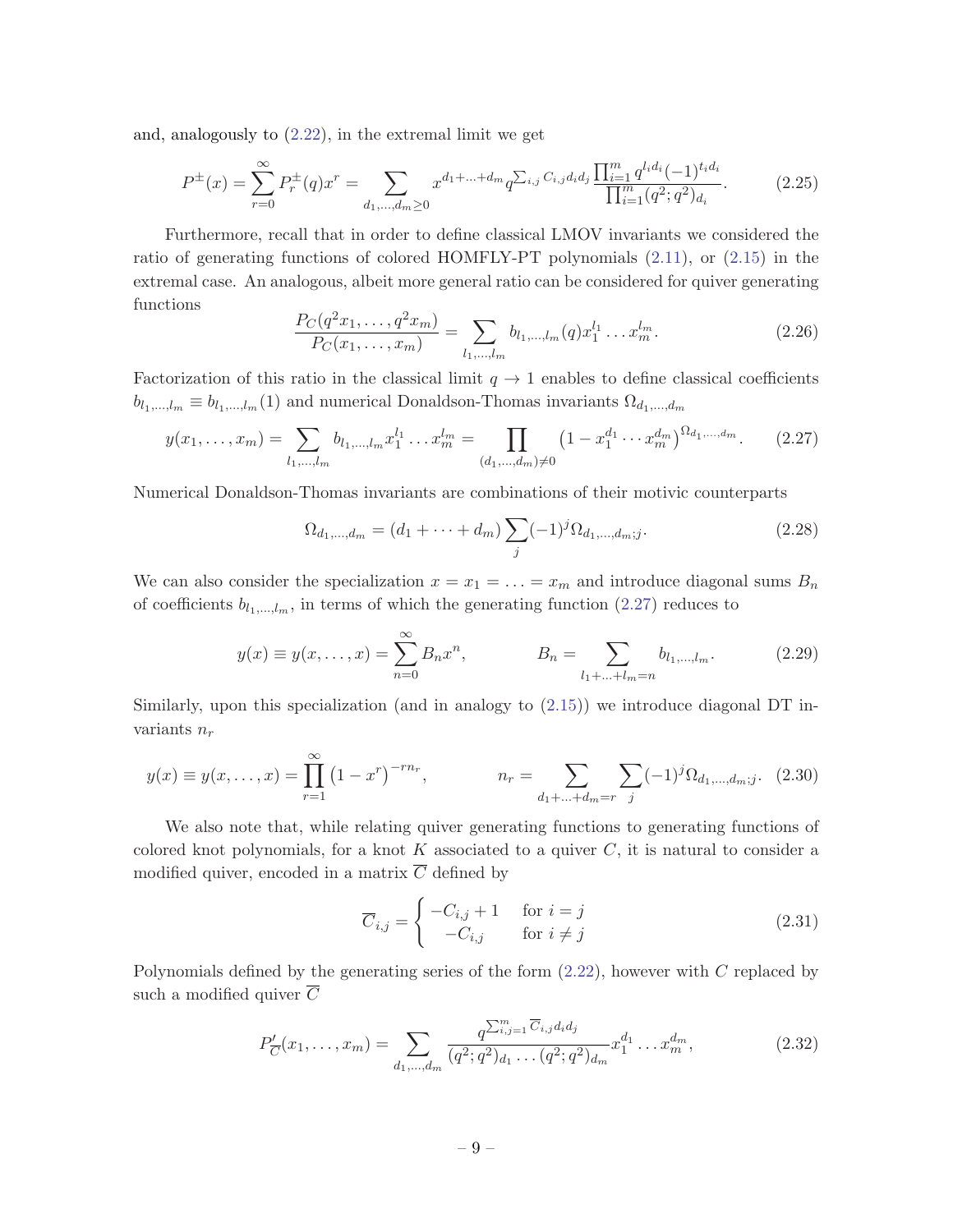<span id="page-10-0"></span>are colored HOMFLY-PT polynomials of a knot  $\overline{K}$ , which is the mirror image of the original knot  $K$ . In this work we take advantage of the fact, that coefficients of the following quotient of generating series associated to  $\overline{C}$ 

$$
\frac{P'_{\overline{C}}(x_1,\ldots,x_m)}{P'_{\overline{C}}(q^2x_1,\ldots,q^2x_m)} = \sum_{l_1,\ldots,l_m} \overline{b}_{l_1,\ldots,l_m}(q)x_1^{l_1}\ldots x_m^{l_m},
$$
\n(2.33)

in the classical limit satisfy

$$
b_{l_1,\dots,l_m} = b_{l_1,\dots,l_m}.\tag{2.34}
$$

More generally, we postulate that the equality with the full  $q$ -dependence also holds

$$
b_{l_1,\dots,l_m}(q) = \bar{b}_{l_1,\dots,l_m}(q^{-1}).
$$
\n(2.35)

As the framing plays a crucial role in this work, let us clarify in which choice we are primarily interested in. The quiver matrix for the bottom row of the right-handed (i.e. with all crossings positive) trefoil (i.e.  $(2,3)$  torus) knot in framing 0 and framing  $f = -6$  takes form respectively

$$
C^{(2,3)} = \begin{bmatrix} 2 & 1 \\ 1 & 0 \end{bmatrix}, \qquad C^{(2,3)}_{f=-6} = \begin{bmatrix} -4 & -5 \\ -5 & -6 \end{bmatrix}.
$$
 (2.36)

Therefore the quiver matrix for the top row of the mirror (left-handed) trefoil, in framing 0 and framing  $f = 6$  reads respectively

$$
\overline{C}^{(2,3)} = \begin{bmatrix} -1 & -1 \\ -1 & 1 \end{bmatrix}, \qquad \overline{C}_{f=6}^{(2,3)} = \begin{bmatrix} 5 & 5 \\ 5 & 7 \end{bmatrix}.
$$
 (2.37)

In the rest of the paper, unless otherwise stated, we consider top rows of left-handed torus knots, and denote their quiver matrices simply by  $C$  (without bar). The framing rs of the  $(r, s)$  torus knot invoked in our main Proposition [4.1](#page-19-0) corresponds to this convention – so in the above example this is  $\overline{C}_{f=6}^{(2,3)}$  which makes contact with path counting (and in the rest of the paper we skip the bar on C). In view of (2.34) the same results arise for  $C_{f}^{(2,3)}$  $f_{=-6}^{(2,5)}$ , and in this convention the framing should be chosen as  $-rs$ . Moreover, we usually reorder entries of C in such a way, that the top left element is the largest, see  $(4.8)$  $(4.8)$  and  $(4.9)$  $(4.9)$ .

#### 2.3 Counting of lattice paths

We discuss now the problem of counting of lattice paths. This is one of the basic problems in combinatorics, see e.g. [31]. Consider a square lattice (with lattice spacing 1), and a line through the origin of a rational slope  $r/s$ , with mutually prime positive integers r and s. This line passes through integer lattice points  $(sk, rk)$  for all non-negative integers k. A basic question in combinatorics is how many different paths, made of elementary steps  $(1, 0)$  and  $(0, 1)$ , one can draw between the origin and a given point  $(s\&, rk)$ , in the wedge between the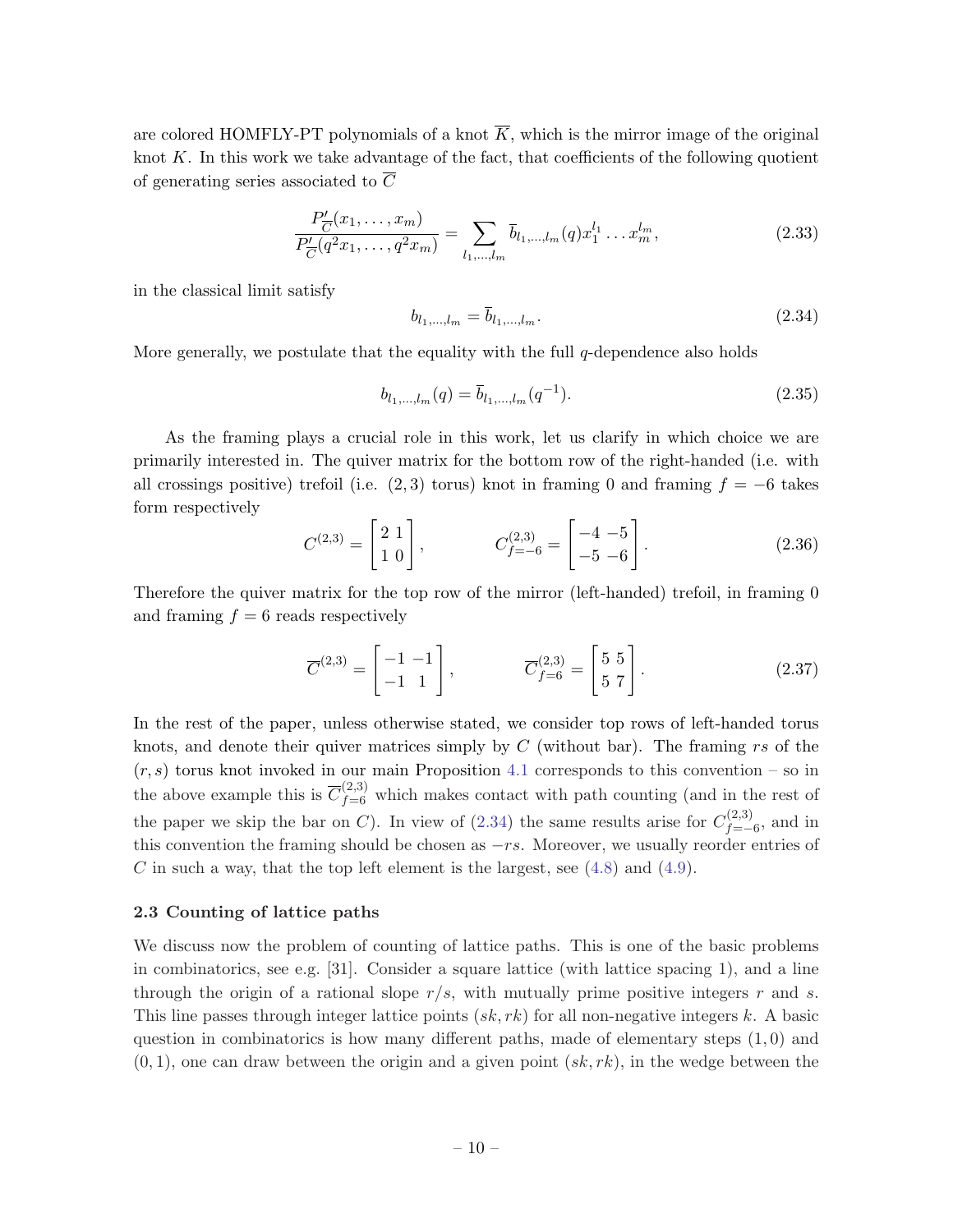<span id="page-11-0"></span>horizontal axis and the  $y = \frac{r}{s}$  $\frac{r}{s}x$  line. It is then natural to consider the generating series that encodes the numbers of such paths for all  $k$ 

$$
y_P(x) = \sum_{k=0}^{\infty} \sum_{\pi \in k \text{-paths}} x^k = \sum_{k=0}^{\infty} c_k(1) x^k,
$$
 (2.38)

where k-paths in the second summation denotes the above mentioned paths from  $(0,0)$  to  $(s, k, rk)$ . It is also natural to consider a generalized counting, with each path  $\pi$  weighted by the area  $area(\pi)$  of the region between this path and the x-axis, and the corresponding q-deformed generating function

$$
y_{qP}(x) = \sum_{k=0}^{\infty} \sum_{\pi \in k \text{-paths}} q^{area(\pi)} x^k = \sum_{k=0}^{\infty} c_k(q) x^k.
$$
 (2.39)

An example of a lattice path under the line  $y=\frac{1}{4}$  $\frac{1}{4}x$ , between points  $(0,0)$  and  $(8,2)$ , is shown in Fig. 2.



**Figure 2.** A lattice path under the line  $y = \frac{1}{4}x$ , and a shaded area between the path and the line.

The above counting is equivalent to the counting of all paths in the upper half of the square lattice, starting at the origin and ending on the  $y = 0$  line, made of elementary steps  $(1, r)$  and  $(1, -s)$ . For example, counting paths made of steps  $(1, 0)$  and  $(0, 1)$  under the line  $y = \frac{1}{2}$  $\frac{1}{2}x$ , is equivalent to counting paths in the upper half plane made of steps  $(1,1)$ and  $(1, -2)$ , as shown in Fig. [3.](#page-12-0) Paths of this form are called *excursions* in [31]. Moreover, counting of these paths is related to the counting of all paths starting at the origin and ending on the  $y = 0$  line, made of elementary steps  $(1, r)$  and  $(1, -s)$ , and unconstrained (i.e. not constrained to the upper half of the lattice), as shown in Fig. [4](#page-12-0). Such general paths are called bridges, and we denote their generating function by  $y_B(x)$ . It can be shown that generating functions of excursions and bridges are related by  $[31]^2$ 

$$
y_B(x) = 1 + (r+s)x\frac{d}{dx}\log y_P(x) = 1 + (r+s)x\frac{y'_P(x)}{y_P(x)}.
$$
\n(2.40)

<sup>&</sup>lt;sup>2</sup>It is also common in literature to take  $y(x) = \sum_{k=0}^{\infty} \sum_{\pi \in k\text{-paths}} x^{(r+s)k}$  as a generating function of lattice paths, and in such a way the powers of x measure the number of steps (i.e the length) of a k-path. This just reduces to the rescaling of parameter x and consequently an extra factor of  $r + s$  in (2.40) compared to the formulas in e.g. [31]. We note that the analogues of the formula (2.40) hold for more general paths and bridges, as explained in [31].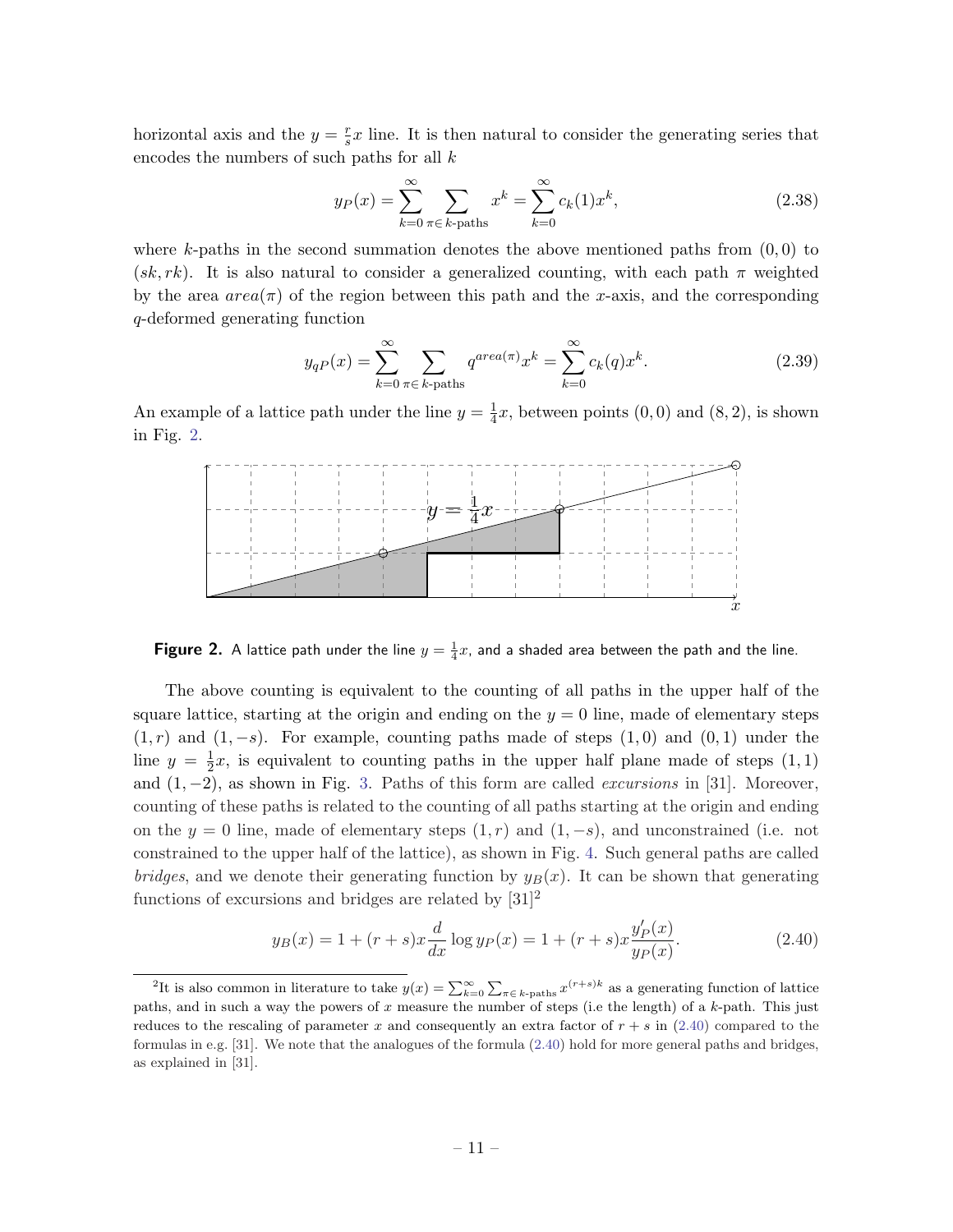<span id="page-12-0"></span>

**Figure 3.** Counting of paths under the line  $y = \frac{1}{2}x$  is equivalent to counting excursions, i.e. paths in the upper half plane, made of elementary steps  $(1, 1)$  and  $(1, -2)$ .



**Figure 4.** An example of a *bridge* (an unconstrained analog of an excursion) made of the same elementary steps as the excursion in fig. 3.

The first explicit expression for the generating function  $y_P(x)$  in ([2.38](#page-11-0)) was obtained by Bizley in [32] and is in fact equivalent to ([2.40](#page-11-0)). He proved that

$$
y_P(x) = \exp\left(\sum_{n=1}^{\infty} g_n x^n\right),\tag{2.41}
$$

with the coefficients depending on the slope of the line  $y = \frac{r}{s}$  $\frac{r}{s}x$  and expressed through the binomial

$$
g_n = \frac{1}{(r+s)n} \binom{(r+s)n}{rn},\tag{2.42}
$$

which is clearly symmetric under the exchange of  $r$  and  $s$ . For example, the number of paths reaching the first point of coordinates  $(r, s)$  is

$$
g_1 = \frac{1}{r+s} \binom{r+s}{r}.
$$
\n
$$
(2.43)
$$

For example, for  $r = s = 1$  we obtain a classical formula for the numbers of lattice paths under the line  $y = x$ , which are given by Catalan numbers  $C_n = \frac{1}{n+1} \binom{2n}{n}$  $\binom{2n}{n}$ ; i.e.  $\sum_{n=0}^{\infty} C_n x^n =$  $\exp\left(\sum_{n=1}^{\infty}\binom{2n}{n}\right)$  $\binom{2n}{n}\frac{x^n}{2n}$  $\frac{x^n}{2n}$ ). For  $r = 2$  and  $s = 3$  we find numbers of lattice paths under the line of the slope 2/3

$$
y_P(x) = 1 + 2x + 23x^2 + 377x^3 + 7229x^4 + 151491x^5 + 3361598x^6 + \dots
$$
 (2.44)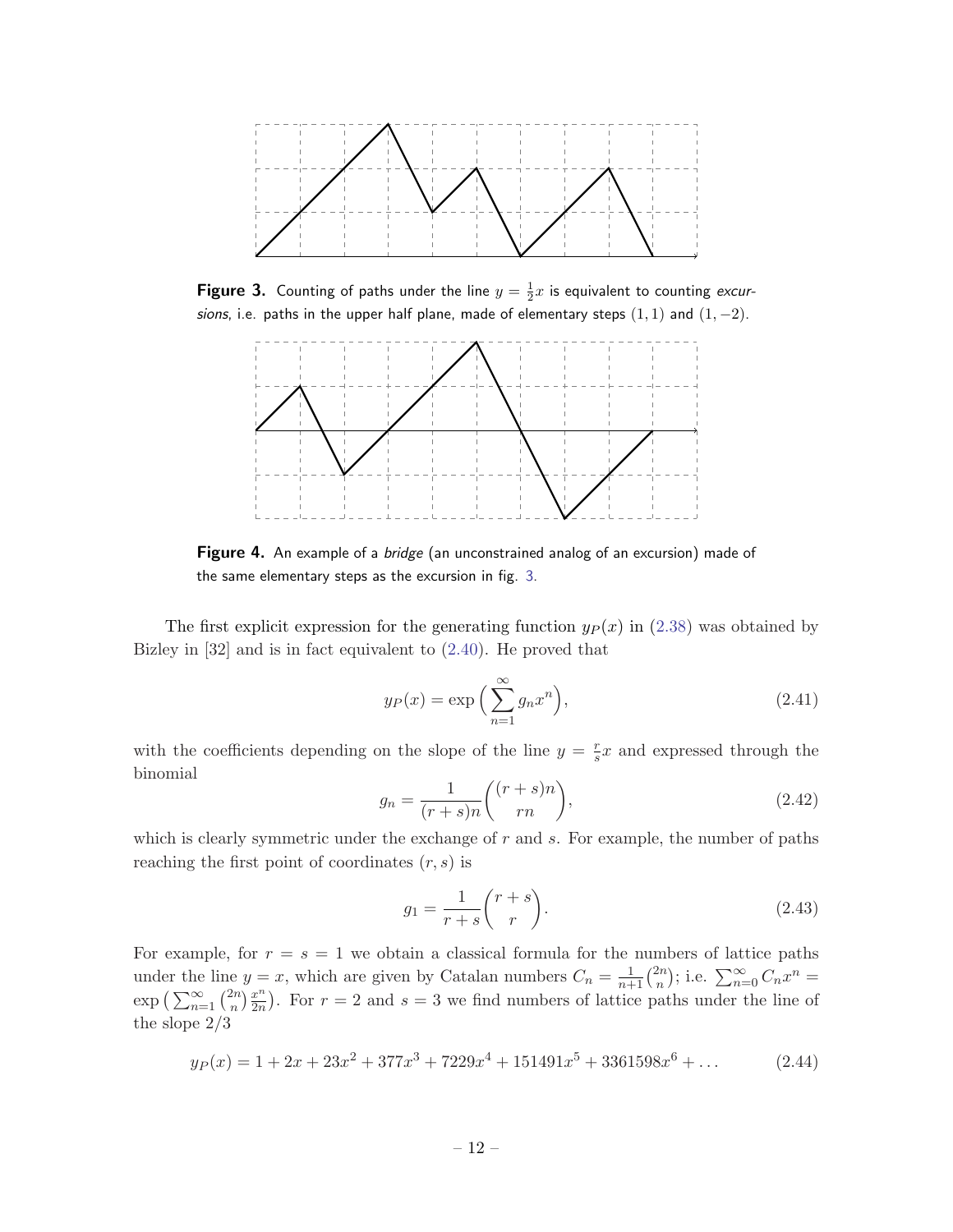<span id="page-13-0"></span>Note that no straightforward generalization of the Bizley formula is known for the qdeformed generating function. However, by invoking the knots-quivers correspondence, in ([4.2\)](#page-20-0) we propose such a q-dependent generalization in terms of the quiver data.

In [33] Duchon proposed an aproach to the problem of counting paths based on constructing a (noncomuttative) grammar, such that each lattice path corresponds to exactly one word in this grammar. From this perspective the counting of lattice paths is equivalent to counting words. In fact Duchon's approach does not yield directly the generating function  $y_P(x)$ , but instead it gives an algebraic equation it satisfies

$$
A(x, y_P) = 0.\t\t(2.45)
$$

For example, for the line  $y=\frac{2}{3}$  $\frac{2}{3}x$  such an algebraic equation takes form  $A(x, y_P) = 1 - y_P +$  $xy_P^5(2 - y_P + y_P^2) + x^2y_P^{10}$ . This equation can be solved, yielding coefficients in ([2.38\)](#page-11-0). First few of them are listed explicitly in ([2.44\)](#page-12-0) and in general, the number of such paths of length *n* (and for  $r = 2$ ,  $s = 3$ ) can be written as  $c_n(1) = \sum_i \frac{1}{5n+i+1} \binom{5n+1}{n-i}$  $_{n-i}^{(n+1)}\binom{5n+2i}{i}$ . We present Duchon's formalism in section [4.6](#page-29-0) in more detail, and then employ it to prove the equivalence of generating functions of knots and lattice paths.

We note that there exist yet another formula for the number of lattice paths  $c_n(1)$  for arbitrary r and s. In  $[31]$ , see also  $[34]$ , a unified approach to the lattice paths counting problem was proposed, and the following result was found

$$
c_n(1) = \sum_{\nu_1 + \dots + \nu_r = rn} \frac{1}{1 + \nu_1 e} \binom{(1 + \nu_1 e)/r}{\nu_1} \cdots \frac{1}{1 + \nu_c e} \binom{(1 + \nu_c e)/r}{\nu_c} \omega^{\sum_{j=1}^r (j-1)\nu_j}, \quad (2.46)
$$

where  $e = r + s$  and  $\omega$  is any r-th primitive root of unity. This approach applies more generally, e.g. to paths terminating at a certain height in the upper half plane in fig. [3](#page-12-0).

Finally, let us also mention a relationship between the numbers  $g_n$  from ([2.42](#page-12-0)) and torus knots, which is different from the relationship that we will pursue in this paper. It was shown in [19] that the dimension of the bottom row of the uncolored HOMFLY-PT homology of the  $(r, s)$  torus knot equals  $\frac{1}{r+s} {r+s \choose r}$  $\binom{+s}{r}$ . In particular, the dimension of the bottom row of the uncolored HOMFLY-PT homology of the  $(n, n + 1)$  torus knot equals the n-th Catalan number.

### 3. Donaldson-Thomas invariants of a symmetric quiver

In this section we present the first important result of this paper, namely explicit formulae for invariants of an arbitrary quiver. Such formulas are important in their own right, and to our knowledge they have not been known before. In the rest of the paper we will relate these expressions to knot invariants on one hand, and lattice paths counting on the other hand.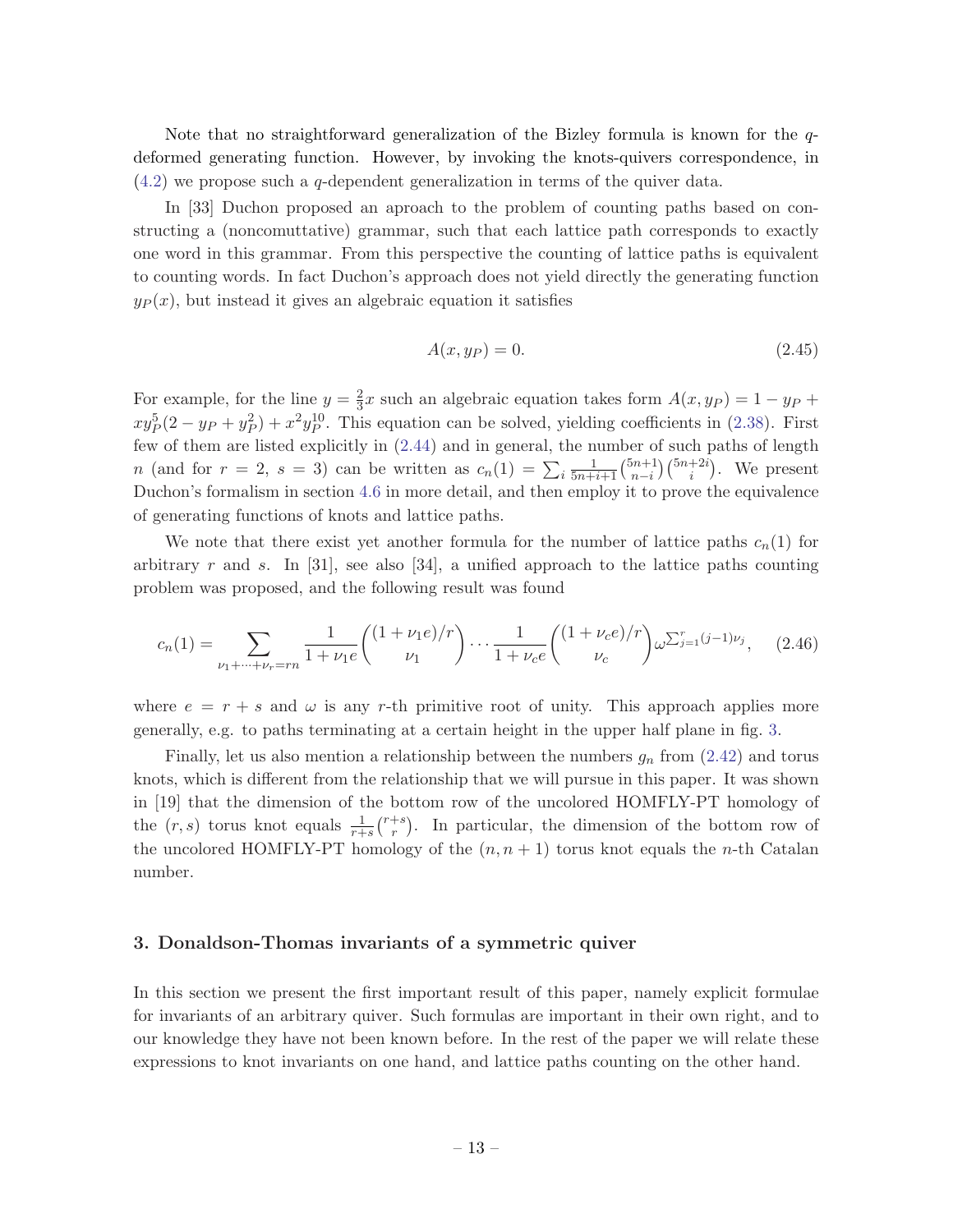#### <span id="page-14-0"></span>3.1 Explicit formulae for the classical generating series

We provide now general expressions for coefficients  $b_{l_1,\dots,l_m}$  of the classical limit of the generating series ([2.26](#page-9-0))

$$
y(x_1, \ldots, x_m) = \lim_{q \to 1} \frac{P_C(q^2 x_1, \ldots, q^2 x_m)}{P_C(x_1, \ldots, x_m)} = \sum_{l_1, \ldots, l_m} b_{l_1, \ldots, l_m} x_1^{l_1} \ldots x_m^{l_m},
$$
(3.1)

where  $P_C(x_1, \ldots, x_m)$  is the motivic generating series introduced in ([2.19](#page-8-0))

$$
P_C(x_1,\ldots,x_m)=\sum_{d_1,\ldots,d_m}\frac{(-q)^{\sum_{i,j=1}^m C_{i,j}d_id_j}}{(q^2;q^2)_{d_1}\cdots(q^2;q^2)_{d_m}}x_1^{d_1}\cdots x_m^{d_m},
$$

determined by a matrix  $C$  of a symmetric quiver with  $m$  vertices, i.e.  $C$  is an arbitrary symmetric  $m \times m$  matrix whose entries are non-negative integers  $C_{i,j}$ .

**Definition 3.1** Let  $k \in \{1, \ldots, m\}$ . For a set<sup>3</sup> of k pairs  $(i_u, j_u)$ ,  $u = 1, \ldots, k$ , where  $1 \leq i_u, j_u \leq m$ , we say that it is admissible, if it satisfies the following two conditions: (1) there are no two equal among  $j_1, \ldots, j_k$ 

(2) there is no cycle of any length: for any l,  $1 \leq l \leq k$ , there is no subset of l pairs  $(i_{u_\ell}, j_{u_\ell})$ ,  $\ell = 1, \ldots, l$ , such that  $j_{u_{\ell}} = i_{u_{\ell+1}}, \ell = 1, \ldots, l - 1$ , and  $j_{u_l} = i_{u_1}$ .

**Proposition 3.2** Coefficients  $b_{l_1,...,l_m}$  in (3.1) take form

$$
b_{l_1,\dots,l_m} = (-1)^{\sum_{i=1}^m (C_{i,i}+1)l_i} A(l_1,\dots,l_m) \prod_{j=1}^m \frac{1}{1+\sum_{i=1}^m C_{i,j}l_i} \begin{pmatrix} 1+\sum_{i=1}^m C_{i,j}l_i \\ l_j \end{pmatrix}
$$
 (3.2)

where

$$
A(l_1, ..., l_m) = 1 + \sum_{k=1}^{m-1} \sum_{admissible \ \Sigma_k} \prod_{(i_u, j_u) \in \Sigma_k} C_{i_u, j_u} l_{i_u}.
$$
 (3.3)

Here, in the second sum, we are summing over all admissible subsets of length  $k$  – one such subset we denote  $\Sigma_k$ . Note that  $A(l_1, \ldots, l_m)$  is a polynomial in variables  $l_i$ , of degree  $m-1$ , whose coefficients depend only on the off-diagonal entries of C.

This proposition can be proven by induction, generalizing the results that we found for the matrix C of size  $m = 2$  or  $m = 3$ . To this end it is useful to take advantage of an alternative definition of  $A(l_1, \ldots, l_m)$ , which is not as explicit as (3.3), but rather involves an induction on m. Namely, for a given matrix  $C = [C_{i,j}]_{i,j=1}^m$ , we shall define a certain polynomial in m variables,  $P_m(C)(x_1, \ldots, x_m)$ , whose coefficients are sums and multiples of the entries of  $C$ , with specific properties. In order to state those properties, we define first an action of the permutation group  $S_m$  on  $m \times m$  matrices, and on the polynomials of the

<sup>&</sup>lt;sup>3</sup>Just to emphasize that here we really mean (an unordered) set, e.g. sets of two pairs  $\{(1,2), (1,3)\}$  and  $\{(1,3), (1,2)\}\$ are considered the same.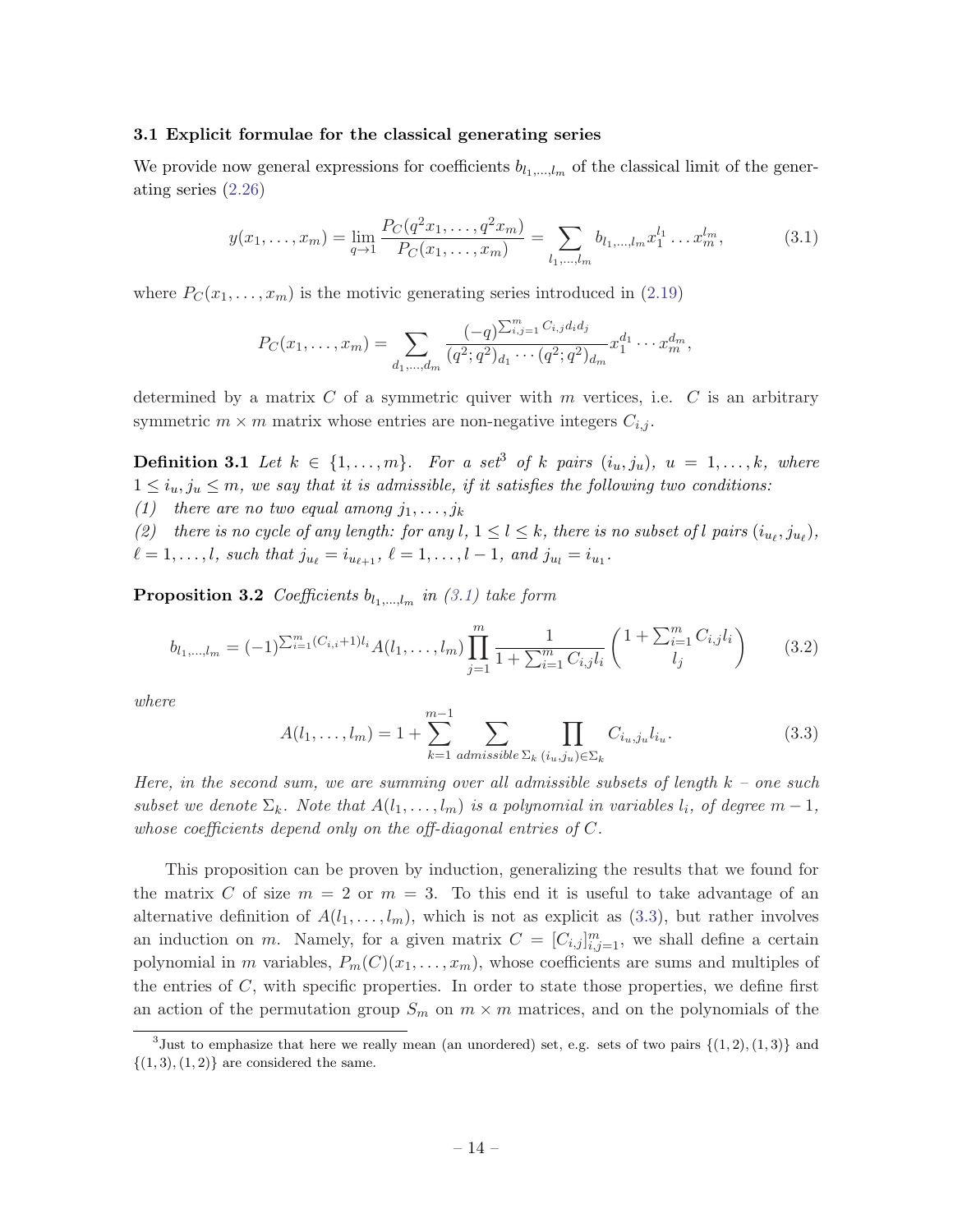<span id="page-15-0"></span>form  $p(C)(x_1, \ldots, x_m)$ , whose coefficients are functions of the entries of C. For a permutation  $\sigma \in S_m$  we define its action on  $m \times m$  matrices as follows:

$$
[\sigma \circ C]_{i,j} := C_{\sigma_i, \sigma_j}, \qquad i, j = 1, \dots, m,
$$
\n(3.4)

and on polynomials  $p(C)(x_1, \ldots, x_m)$  by

$$
\sigma \circ p(C)(x_1, \dots, x_m) := p(\sigma \circ C)(x_{\sigma_1}, \dots, x_{\sigma_m}).
$$
\n(3.5)

The first property that we require on  $P_m$ 's is that they are invariant under the action of  $S_m$ 

(A1) 
$$
\sigma \circ P_m(C)(x_1, \dots, x_m) = P_m(C)(x_1, \dots, x_m), \quad \forall \sigma \in S_m,
$$
 (3.6)

and the second property is an inductive one

(A2) 
$$
P_m(C)(x_1,\ldots,x_{m-1},0) = P_{m-1}(C')(x_1,\ldots,x_{m-1}) \cdot \left(1 + \sum_{i=1}^{m-1} C_{i,m} x_i\right), \qquad (3.7)
$$

where  $C'$  denotes the submatrix of C formed by its first  $m-1$  rows and columns. These two properties, together with the initial condition

$$
(A0) \t P1(C)(x) = 1,
$$
\t(3.8)

uniquely determine  $P_m(C)(x_1, \ldots, x_m)$ . Then, for a given  $m \times m$  matrix C, the alternative description of  $A(l_1, \ldots, l_m)$  from ([3.3\)](#page-14-0) simply reads

$$
A(l_1, ..., l_m) = P_m(C)(l_1, ..., l_m).
$$
\n(3.9)

#### Examples for small m

It is useful to present explicit expressions for  $b_{l_1,\dots,l_m}$  for several small values of m. First, for  $m = 1$ , we consider a quiver that consists of a single vertex and  $f \in \mathbb{Z}_{\geq 0}$  loops, whose structure is encoded in the matrix

$$
C = [f].\tag{3.10}
$$

In this case the coefficients  $b_i(1)$  in [\(3.2](#page-14-0)) are given by

$$
b_i = \frac{(-1)^{(f+1)i}}{fi+1} \begin{pmatrix} fi+1\\ i \end{pmatrix}.
$$
 (3.11)

Now, consider a quiver with  $m = 2$  vertices, determined by an arbitrary  $2 \times 2$  symmetric matrix

$$
C = \begin{bmatrix} \alpha & \beta \\ \beta & \gamma \end{bmatrix},\tag{3.12}
$$

where  $\alpha$ ,  $\beta$  and  $\gamma$  are arbitrary non-negative integers. In this case coefficients  $b_{i,j}(1)$  in [\(3.2](#page-14-0)) are given by

$$
b_{i,j} = (-1)^{(\alpha+1)i+(\gamma+1)j} \frac{\beta i + \beta j + 1}{(\alpha i + \beta j + 1)(\beta i + \gamma j + 1)} \begin{pmatrix} \alpha i + \beta j + 1 \\ i \end{pmatrix} \begin{pmatrix} \beta i + \gamma j + 1 \\ j \end{pmatrix}.
$$
 (3.13)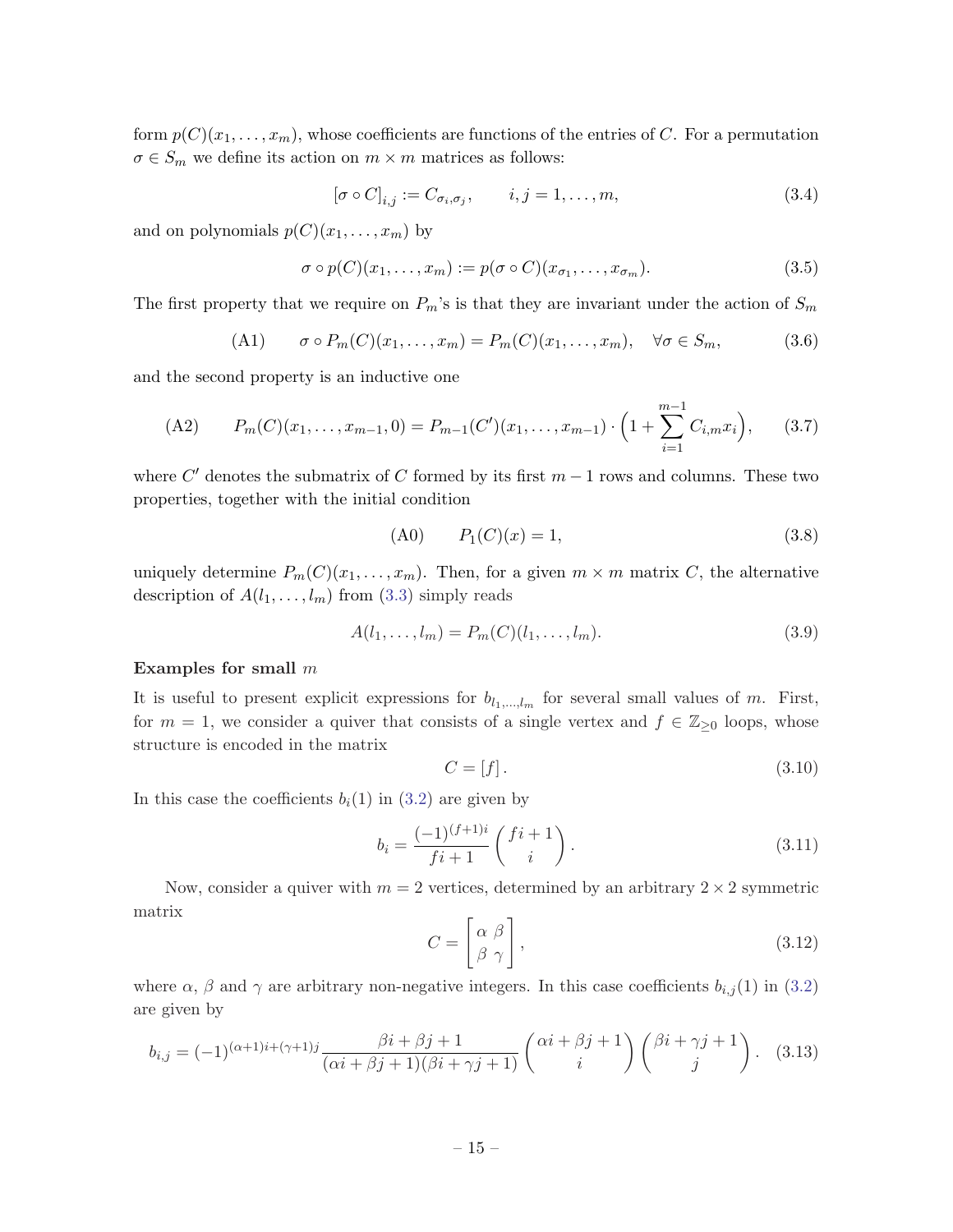<span id="page-16-0"></span>Furthermore, consider a quiver with  $m = 3$  vertices, determined by an arbitrary  $3 \times 3$  symmetric matrix  $\overline{a}$ 

$$
C = \begin{bmatrix} \alpha & \beta & \delta \\ \beta & \gamma & \epsilon \\ \delta & \epsilon & \phi \end{bmatrix},
$$
 (3.14)

where  $\alpha$ ,  $\beta$ ,  $\gamma$ ,  $\delta$ ,  $\epsilon$ , and  $\phi$  are arbitrary non-negative integers. In this case coefficients  $b_{i,j,k}(1)$ in ([3.2\)](#page-14-0) are given by

$$
b_{i,j,k} = (-1)^{(\alpha+1)i+(\gamma+1)j+(\phi+1)k} A_{i,j,k} \begin{pmatrix} \alpha i + \beta j + \delta k + 1 \\ i \end{pmatrix} \begin{pmatrix} \beta i + \gamma j + \epsilon k + 1 \\ j \end{pmatrix}
$$
  
 
$$
\times \begin{pmatrix} \delta i + \epsilon j + \phi k + 1 \\ k \end{pmatrix},
$$
 (3.15)

where

$$
A_{i,j,k} = \frac{1}{(\alpha i + \beta j + \delta k + 1)(\beta i + \gamma j + \epsilon k + 1)(\delta i + \epsilon j + \phi k + 1)} \times
$$
  
 
$$
\times (1 + (\beta + \delta)i + (\beta + \epsilon)j + (\delta + \epsilon)k + \beta \delta i^2 + \beta \epsilon j^2 + \delta \epsilon k^2 +
$$
  
 
$$
+ \beta(\delta + \epsilon)ij + \delta(\beta + \epsilon)ik + \epsilon(\beta + \delta)jk).
$$
 (3.16)

# 3.2 Explicit formulae for Donaldson-Thomas invariants

We now determine explicitly numerical Donaldson-Thomas invariants  $\Omega_{d_1,\dots,d_m}$  of an arbitrary symmetric quiver. Recall that they are defined by the factorization in  $(2.27)$  $(2.27)$ 

$$
y(x_1, \ldots, x_m) = \lim_{q \to 1} \frac{P_C(q^2 x_1, \ldots, q^2 x_m)}{P_C(x_1, \ldots, x_m)} = \sum_{l_1, \ldots, l_m} b_{l_1, \ldots, l_m} x_1^{l_1} \ldots x_m^{l_m} = \prod_{(d_1, \ldots, d_m) \neq 0} \left(1 - x_1^{d_1} \cdots x_m^{d_m}\right)^{\Omega_{d_1, \ldots, d_m}}.
$$
\n(3.17)

Donaldson-Thomas invariants  $\Omega_{d_1,\dots,d_m}$  can be easily extracted from the logarithmic derivative of the function  $y(x_1, \ldots, x_m)$ . Therefore the crucial task is to determine the logarithm of  $y(x_1, \ldots, x_m)$ . We find that it is given by an expression closely related to  $b_{l_1,\ldots,l_m}$  in [\(3.2](#page-14-0)).

**Proposition 3.3** The logarithm of  $y(x_1, \ldots, x_m)$  in (3.17) takes form

$$
\log y(x_1, \dots, x_m) = \sum_{\substack{l_1, \dots, l_m \ge 0 \\ l_1 + \dots + l_m > 0}} (-1)^{\sum_{i=1}^m (C_{i,i} + 1)l_i} A_{\max}(l_1, \dots, l_m) \times \prod_{j=1}^n \frac{1}{\sum_{i=1}^m C_{i,j}l_i} \left( \frac{\sum_{i=1}^m C_{i,j}l_i}{l_j} \right) x_1^{l_1} \cdots x_m^{l_m},
$$
\n(3.18)

where

$$
A_{\max}(l_1,\ldots,l_m) = \sum_{\text{admissible } \Sigma_{m-1}} \prod_{(i_u,j_u) \in \Sigma_{m-1}} C_{i_u,j_u} l_{i_u}.
$$
 (3.19)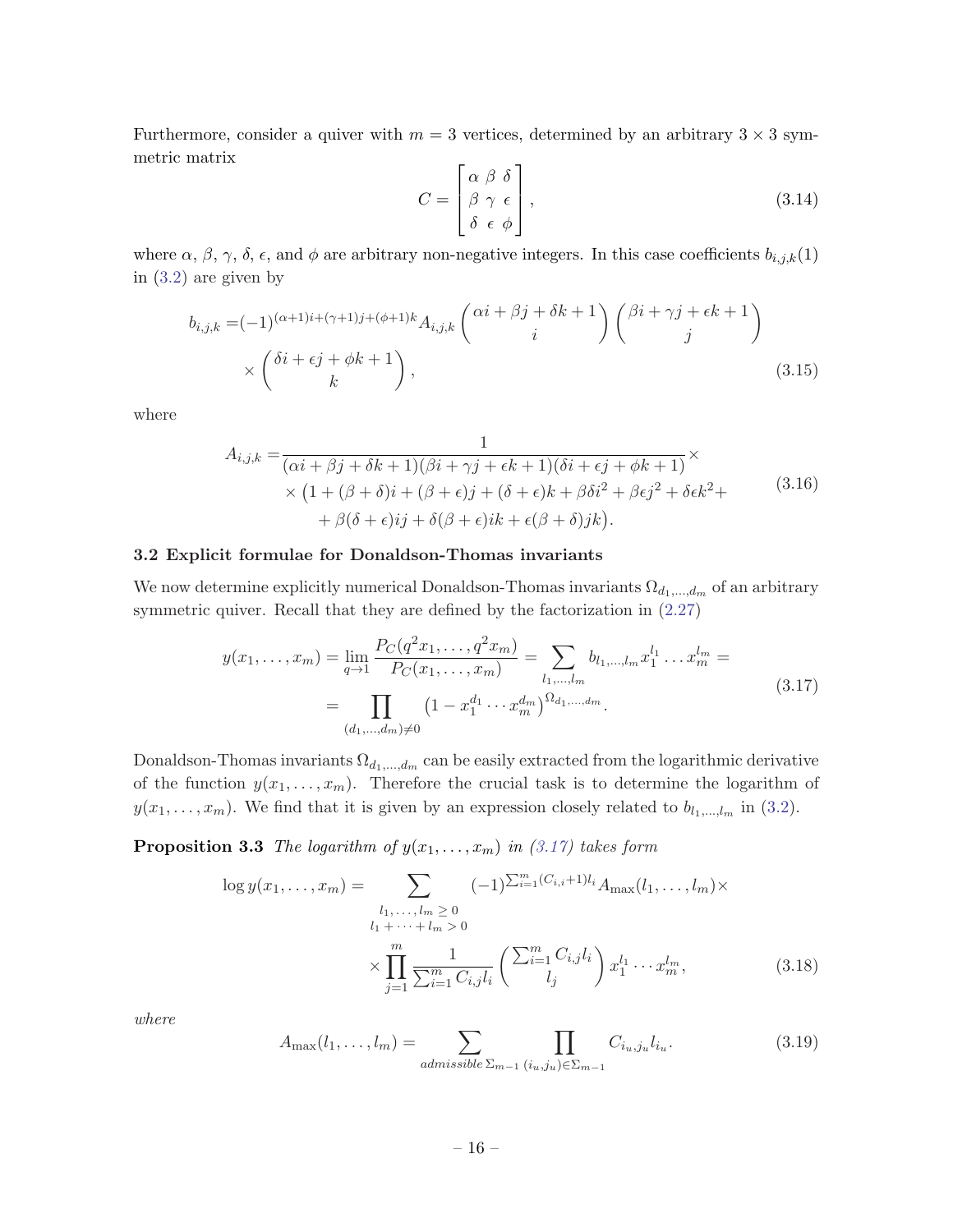<span id="page-17-0"></span>Here, in [\(3.19](#page-16-0)), we sum over all admissible subsets  $\Sigma_{m-1}$  of length  $m-1$ , which is in fact the maximal possible length of an admissible set. In other words, the factor  $A_{\text{max}}(l_1, \ldots, l_m)$ is the homogeneous part, of the top-degree, of the polynomial  $A(l_1, \ldots, l_m)$  in [\(3.3\)](#page-14-0).

Again, we have an alternative, inductive definition for  $A_{\text{max}}$ . As in section [3.1,](#page-14-0) for an  $m \times m$  matrix C we define polynomials  $P_m^{\max}(C)(x_1, \ldots, x_m)$  in m variables with coefficients being sums and products of  $C_{i,j}$ 's. The action of the permutation  $\sigma \in S_m$  on matrices C and polynomials  $P_m^{\max}$  is defined in the same way as in section [3.1.](#page-14-0) Then we require:

(A0') 
$$
P_1^{\max}(x) = 1,
$$
 (3.20)

$$
(A1') \qquad \sigma \circ P_m^{\max}(C)(x_1, \dots, x_m) = P_m^{\max}(C)(x_1, \dots, x_m), \quad \forall \sigma \in S_m,
$$
\n
$$
(3.21)
$$

(A2') 
$$
P_m^{\max}(C)(x_1,\ldots,x_{m-1},0) = P_{m-1}^{\max}(C')(x_1,\ldots,x_{m-1}) \sum_{i=1}^{m-1} C_{i,m} x_i, (3.22)
$$

where  $C'$  is obtained from  $C$  by erasing its last row and column. These three axioms uniquely determine  $P_m^{\max}(C)(x_1,\ldots,x_m)$ . Then we have an alternative description for  $A_{\max}(l_1,\ldots,l_m)$ 

$$
A_{\max}(l_1, \dots, l_m) = P_m^{\max}(C)(l_1, \dots, l_m).
$$
\n(3.23)

The above proposition can be proven by induction on  $m$ .

#### Examples for small m

It is again instructive to present explicitly examples for some values of m. Consider first the simplest case of  $m = 1$ , i.e. a quiver with a single vertex and f loops, so that

$$
C=[f].
$$

Then the formula [\(3.18\)](#page-16-0) reduces to

$$
(\log y)(x) = \sum_{n>0} \frac{(-1)^{(f+1)n}}{fn} {fn \choose n} x^n.
$$
 (3.24)

For  $m = 2$ , in the case of quivers with two vertices defined by  $2 \times 2$  symmetric matrices

$$
C = \begin{bmatrix} \alpha & \beta \\ \beta & \gamma \end{bmatrix}, \tag{3.25}
$$

where  $\alpha$ ,  $\beta$  and  $\gamma$  are arbitrary non-negative integers, the formula ([3.18](#page-16-0)) becomes

$$
\log y(x_1, x_2) = \sum_{\substack{i,j \ge 0 \\ i+j > 0}} (-1)^{(\alpha+1)i + (\gamma+1)j} \frac{\beta i + \beta j}{(\alpha i + \beta j)(\beta i + \gamma j)} \begin{pmatrix} \alpha i + \beta j \\ i \end{pmatrix} \begin{pmatrix} \beta i + \gamma j \\ j \end{pmatrix} x_1^i x_2^j.
$$
\n
$$
(3.26)
$$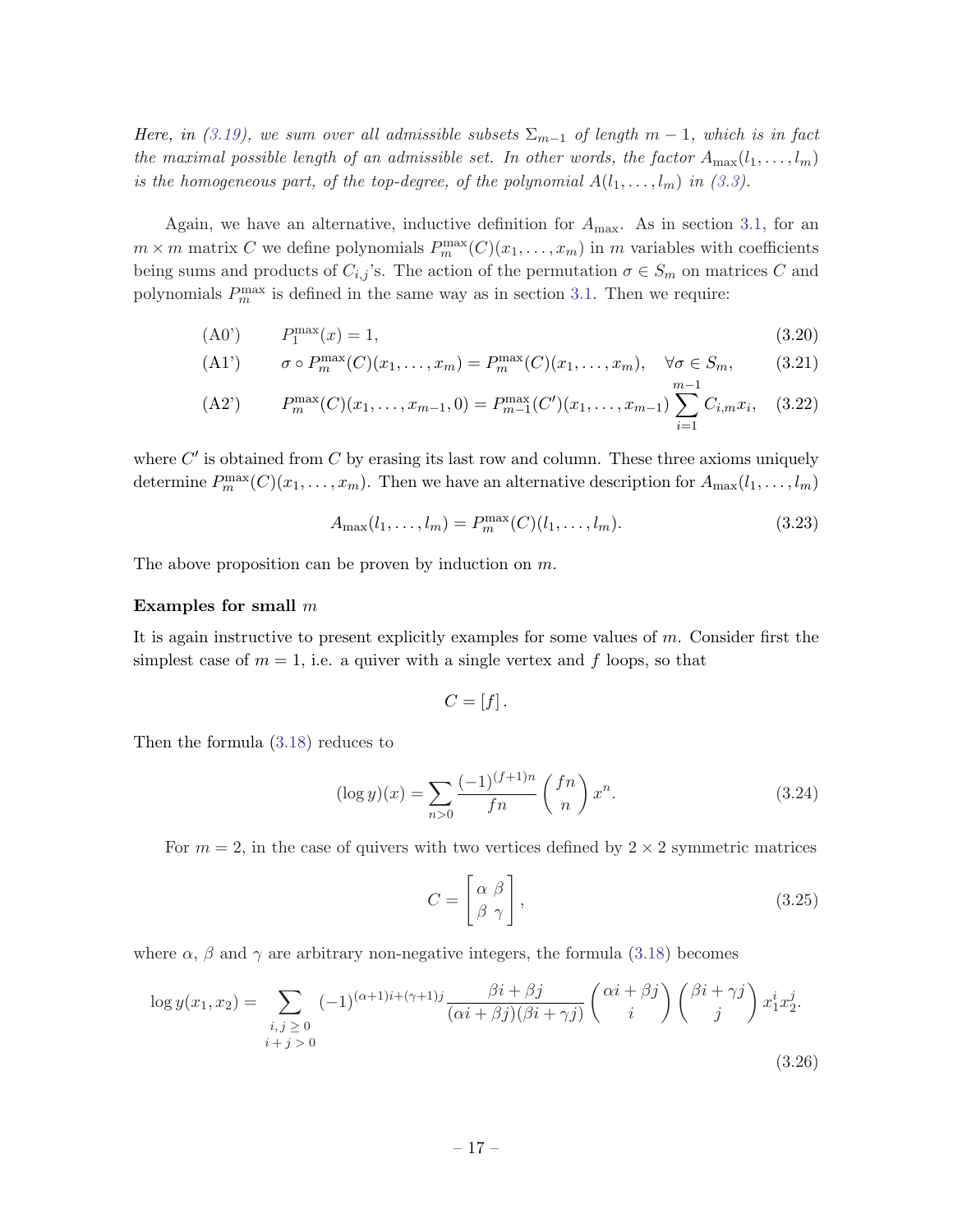<span id="page-18-0"></span>It follows that Donaldson-Thomas invariants take form

$$
\Omega_{r,s} = \frac{1}{(r+s)^2} \sum_{d|\gcd(r,s)} (-1)^{(\alpha+1)r/d+(\gamma+1)s/d} \mu(d) \frac{(r/d+s/d)(\beta r/d+\beta s/d)}{(\alpha r/d+\beta s/d)(\beta r/d+\gamma s/d)} \times
$$
  
\n
$$
\times \left(\frac{\alpha r/d+\beta s/d}{r/d}\right) \left(\frac{\beta r/d+\gamma s/d}{s/d}\right) =
$$
  
\n
$$
= \frac{\beta}{(\alpha r+\beta s)(\beta r+\gamma s)} \sum_{d|\gcd(r,s)} (-1)^{(\alpha+1)r/d+(\gamma+1)s/d} \mu(d) \times
$$
  
\n
$$
\times \left(\frac{\alpha r/d+\beta s/d}{r/d}\right) \left(\frac{\beta r/d+\gamma s/d}{s/d}\right),
$$
 (3.27)

for all  $(r, s) \in \mathbb{N}^2 \setminus \{(0, 0)\}\.$  Integrality of these invariants implies that  $(\alpha r + \beta s)(\beta r + \gamma s)$ in the denominator above divides the rest of the expression, which is a nontrivial number theoretic prediction. Furthermore, specializing to diagonal invariants [\(2.30\)](#page-9-0), we find that

$$
n_r = \frac{1}{r^2} \sum_{d|r} \mu(\frac{r}{d}) \sum_{i+j=d} (-1)^{(\alpha+1)i+(\gamma+1)j} \frac{(i+j)(\beta i+\beta j)}{(\alpha i+\beta j)(\beta i+\gamma j)} \begin{pmatrix} \alpha i+\beta j \\ i \end{pmatrix} {\beta i+\gamma j \choose j} \in \mathbb{N},\tag{3.28}
$$

for all  $r \in \mathbb{N}$ , i.e.  $r^2$  divides the rest of the above expression, which is also an interesting divisibility property.

For  $m = 3$  and an arbitrary  $3 \times 3$  symmetric matrix

$$
C = \begin{bmatrix} \alpha & \beta & \delta \\ \beta & \gamma & \epsilon \\ \delta & \epsilon & \phi \end{bmatrix},
$$
\n(3.29)

where  $\alpha$ ,  $\beta$ ,  $\gamma$ ,  $\delta$ ,  $\epsilon$ , and  $\phi$  are arbitrary non-negative integers, the formula [\(3.18\)](#page-16-0) reduces to

$$
\log y(x_1, x_2, x_3) = \sum_{\substack{i,j,k \geq 0 \\ i+j+k>0}} (-1)^{(\alpha+1)i+(\gamma+1)j+(\phi+1)k} A_{i,j,k}^{\max} \times \left(\alpha i + \beta j + \delta k\right) \left(\beta i + \gamma j + \epsilon k\right) \left(\delta i + \epsilon j + \phi k\right) x_1^i x_2^j x_3^k, \quad (3.30)
$$

where

$$
A_{i,j,k}^{\max} = \frac{\beta \delta i^2 + \beta(\delta + \epsilon)ij + \beta \epsilon j^2 + \delta(\beta + \epsilon)ik + \epsilon(\beta + \delta)jk + \delta \epsilon k^2}{(\alpha i + \beta j + \delta k)(\beta i + \gamma j + \epsilon k)(\delta i + \epsilon j + \phi k)}.
$$
(3.31)

In this case, for diagonal invariants [\(2.30\)](#page-9-0) we find

$$
n_r = \frac{1}{r^2} \sum_{d|r} \mu(\frac{r}{d}) \sum_{i+j+k=d} (-1)^{(\alpha+1)i+(\gamma+1)j+(\phi+1)k} (i+j+k) A_{i,j,k}^{\max} \times \left(\frac{\alpha i + \beta j + \delta k}{i}\right) \binom{\beta i + \gamma j + \epsilon k}{j} \binom{\delta i + \epsilon j + \phi k}{k}.
$$
 (3.32)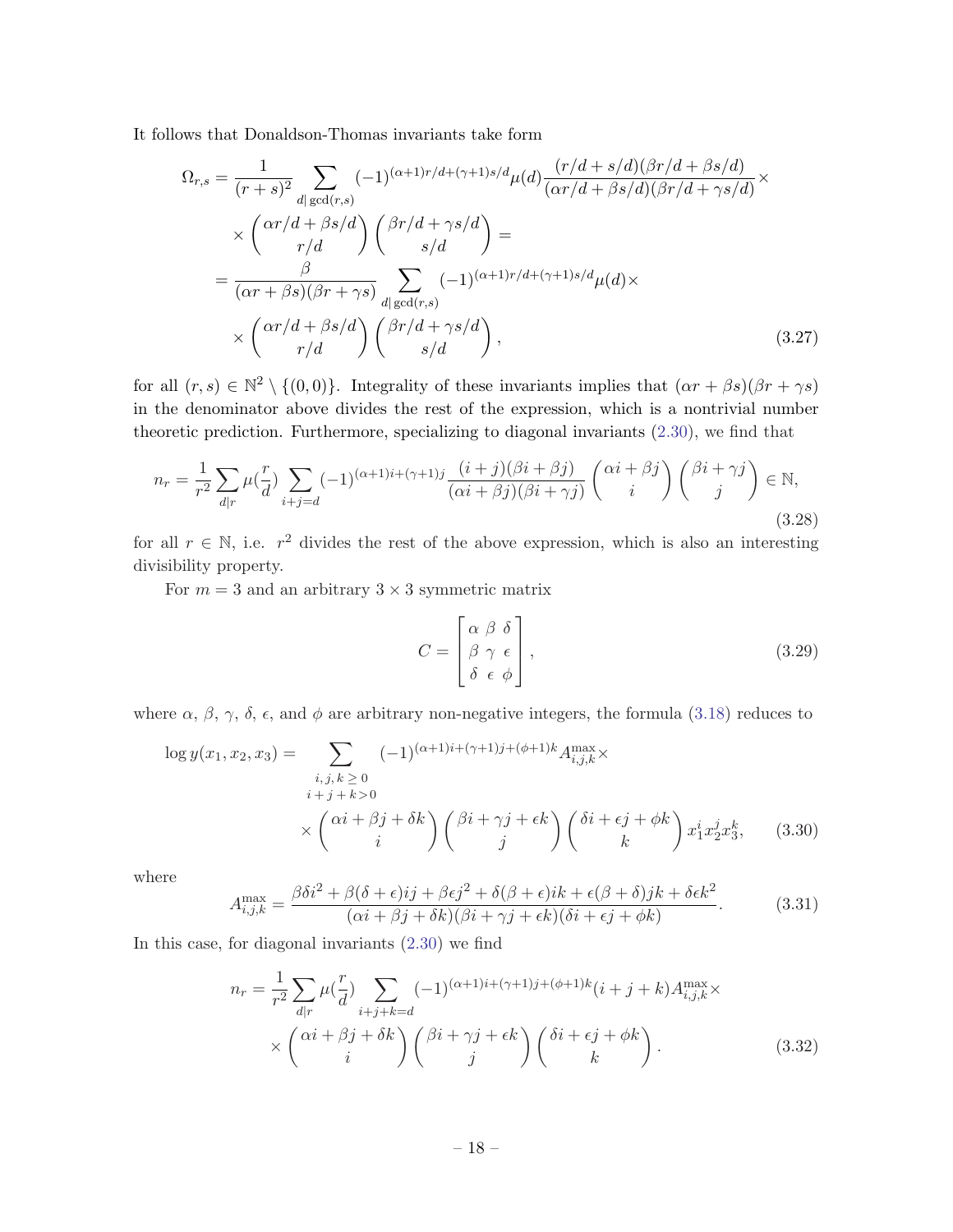<span id="page-19-0"></span>Because  $n_r \in \mathbb{N}$ , it is also an interesting property of divisibility by  $r^2$ .

Note that BPS numbers  $n_r$  for knots, i.e. diagonal invariants (such as  $(3.28)$  $(3.28)$  $(3.28)$  and  $(3.32)$ ) for quivers that are associated to knots, are divisible by an additional factor of r, i.e.  $\frac{n_r}{r} \in \mathbb{N}$ , as found in [15]. On the other hand, by considering many examples of quivers associated to random (symmetric) matrices C we realized that such an extended divisibility does not hold in general. This confirms that invariants associated to knots are in some way special; it is desirable to understand precise origin of these special properties.

## 4. Torus knots and counting paths

Having introduced all necessary ingredients, in the following proposition we state the second main result of this work. In this proposition by extremal invariants we mean maximal (top row) invariants of left-handed torus knots, as explained at the end of section [2.2.](#page-7-0)

**Proposition 4.1** The generating function  $y_P(x)$  in [\(2.38](#page-11-0)) of lattice paths under the line of the slope  $r/s$  is equal to the classical generating function ([2.15](#page-6-0)) of maximal (top row)  $HOMFLY-PT$  invariants of the left-handed  $(r, s)$  torus knot in framing rs. That is

$$
y_P(x) = \sum_{k=0}^{\infty} \sum_{\pi \in k\text{-paths}} x^k = \lim_{q \to 1} \frac{P^+(-q^2x)}{P^+(-x)},\tag{4.1}
$$

where  $P^+(x)$  is the generating series of maximal HOMFLY-PT polynomials defined in [\(2.14\)](#page-6-0), which can be also expressed in terms of the corresponding quiver ([2.25\)](#page-9-0).

This statement has further consequences. First, it follows that algebraic equations satisfied by these generating functions – i.e. (extremal) A-polynomials and equations determined by the Duchon grammar – are the same. Second, via the knots-quivers correspondence, the generating function of lattice paths [\(2.38\)](#page-11-0) can be expressed in terms of diagonal quiver invari-ants ([2.29](#page-9-0)), which are combinations of classical quiver invariants  $b_{l_1,\dots,l_m} \equiv b_{l_1,\dots,l_m}(1)$  defined in [\(2.27\)](#page-9-0), which we determined explicitly in [\(3.2](#page-14-0)). The invariants  $b_{l_1,\dots,l_m}$  are interesting in themselves and provide a refinement of numbers of lattice paths; they should also have a natural combinatorial interpretation as counting some particular paths.

Proposition 4.1 also implies an interesting relation of classical LMOV invariants ([2.17](#page-7-0)), or diagonal DT invariants ([2.30\)](#page-9-0), to the counting functions of bridges ([2.40](#page-11-0)). Indeed, note that classical LMOV and diagonal DT invariants are encoded in the logarithmic derivative ([2.16](#page-6-0)). Similarly, the generating function of bridges is also given by (1 plus) the logarithmic derivative  $(2.40)$  $(2.40)$  $(2.40)$ . It follows that invariants  $n_r$  in  $(2.17)$  or  $(2.30)$  $(2.30)$  $(2.30)$  are expressed as combinations of the numbers of bridges, divided by  $r^2$ . This also means that these combinations of the numbers of bridges are divisible by  $r^2$ , which is quite a nontrivial statement; it would be interesting to find its combinatorial interpretation.

Furthermore, it is natural to expect that there exists a quantum deformation of Proposition 4.1. The parameter q that computes the area under lattice paths, as well as the parameter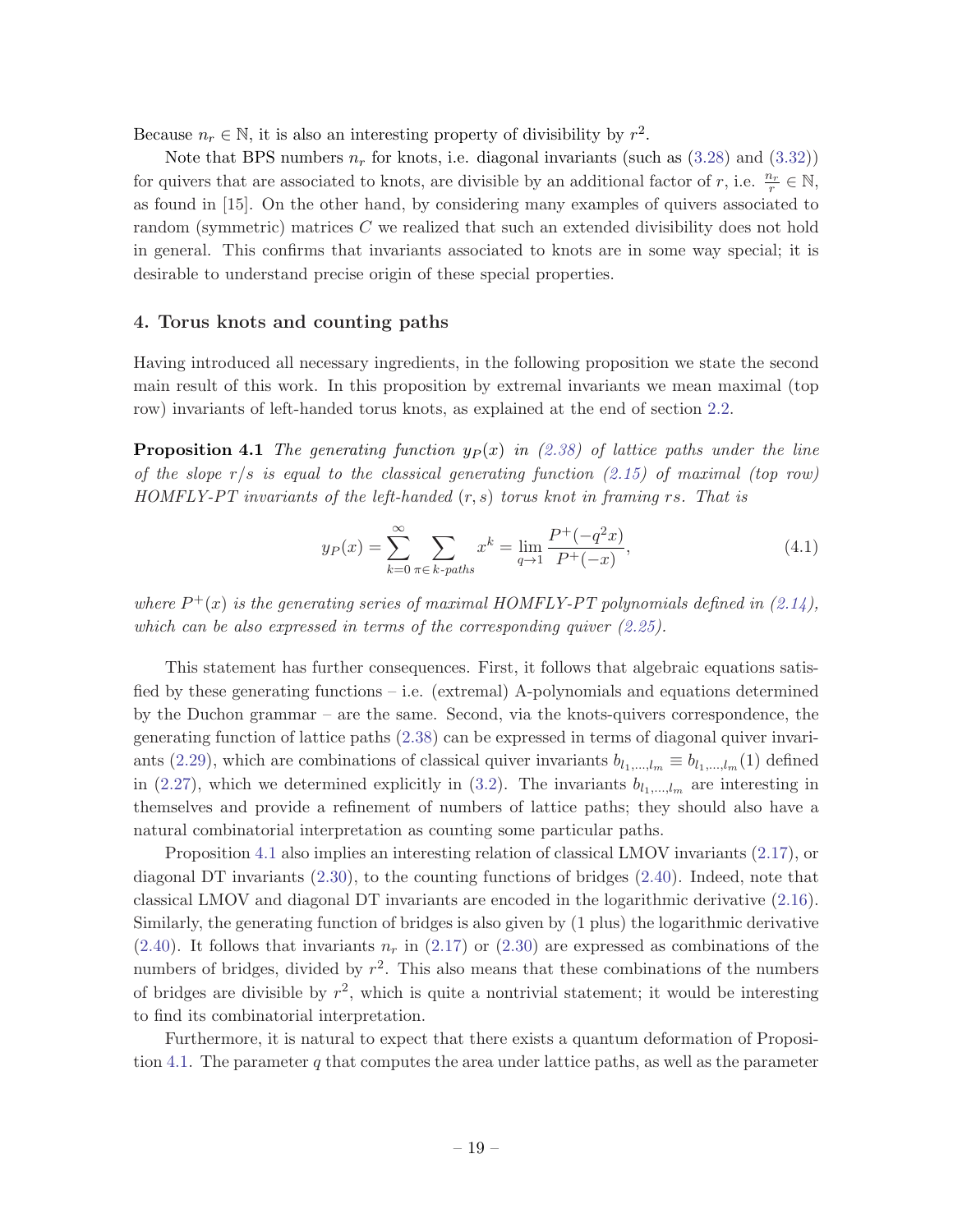<span id="page-20-0"></span>q of the HOMFLY-PT polynomial, are two parameters that provide natural deformations of the generating functions that we consider. However, it turns out that quantum deformations associated to these two parameters are different, and in order to find agreement of q-deformed generating functions of paths and knot polynomials, some adjustment is necessary. Amusingly, we find that  $q$ -weighted paths are encoded in the quiver generating function, with appropriate identification of each  $x_i$  with x (which is different than such an identification for knots). In the following proposition we present explicit formulae for such  $q$ -deformed path counting (which is also closely related to extremal invariants of torus knots, the only difference being a different identification of parameters  $x_i$ ).

**Proposition 4.2** The generating function  $y_{qP}(x)$  in [\(2.39\)](#page-11-0) of lattice paths under the line of the slope  $r/s$ , weighted by the area between this line and a given path, is equal to the following ratio of quiver motivic generating functions  $P_C(x_1, \ldots, x_m)$  introduced in [\(2.19\)](#page-8-0), with identification of parameters  $x_i = (-1)^{C_{i,i}+1}q^{-1}x$ 

$$
y_{qP}(x) = \sum_{k=0}^{\infty} \sum_{\pi \in k\text{-paths}} q^{area(\pi)} x^k = \frac{P_C(q^2 x_1, \dots, q^2 x_m)}{P_C(x_1, \dots, x_m)} \Big|_{x_i = xq^{-1}}.
$$
(4.2)

For the line of the slope  $r/s$ , the quiver in question is defined by the matrix C that encodes maximal invariants of left-handed  $(r, s)$  torus knot in framing rs. The coefficients  $b_{1}^{(r,s)}$  $l_1,...,l_m$ appearing in the expansion of the classical generating series  $y_P(x)$  are related to the corresponding coefficients  $b_{l_1,...,l_m}$  of the expansion of quiver motivic function through

$$
b_{l_1,\dots,l_m}^{(r,s)} = (-1)^{\sum_{i=1}^m (C_{i,i}+1)l_i} b_{l_1,\dots,l_m}.
$$
\n(4.3)

In the rest of this section we illustrate the relation between the lattice paths, invariants of torus knots and quivers in various examples.

#### 4.1 Unknot and Fuss-Catalan numbers

As a warm up, let us consider a framed unknot. For framing  $f$ , it can also be thought of as  $(f, 1)$  torus knot. The minimal colored HOMFLY-PT polynomial of the unknot, in the trivial  $(f = 0)$  framing, reads

$$
P_r^-(q) = \frac{q^r}{(q^2;q^2)_r},\tag{4.4}
$$

so that the generating function of minimal invariants for the framed unknot takes form

$$
P^{-}(x) = \sum_{r \ge 0} x^{r} q^{fr(r-1)} P_{r}^{-}(q) = \sum_{r \ge 0} x^{r} q^{r(1-f)} \frac{q^{fr^{2}}}{(q^{2}; q^{2})_{r}}.
$$
\n(4.5)

This generating function is simply related to the quiver generating function ([2.19\)](#page-8-0), for a quiver with one vertex and  $f$  loops

$$
P^{-}(x) = P_C((-1)^f q^{1-f} x), \qquad C = [f].
$$
\n(4.6)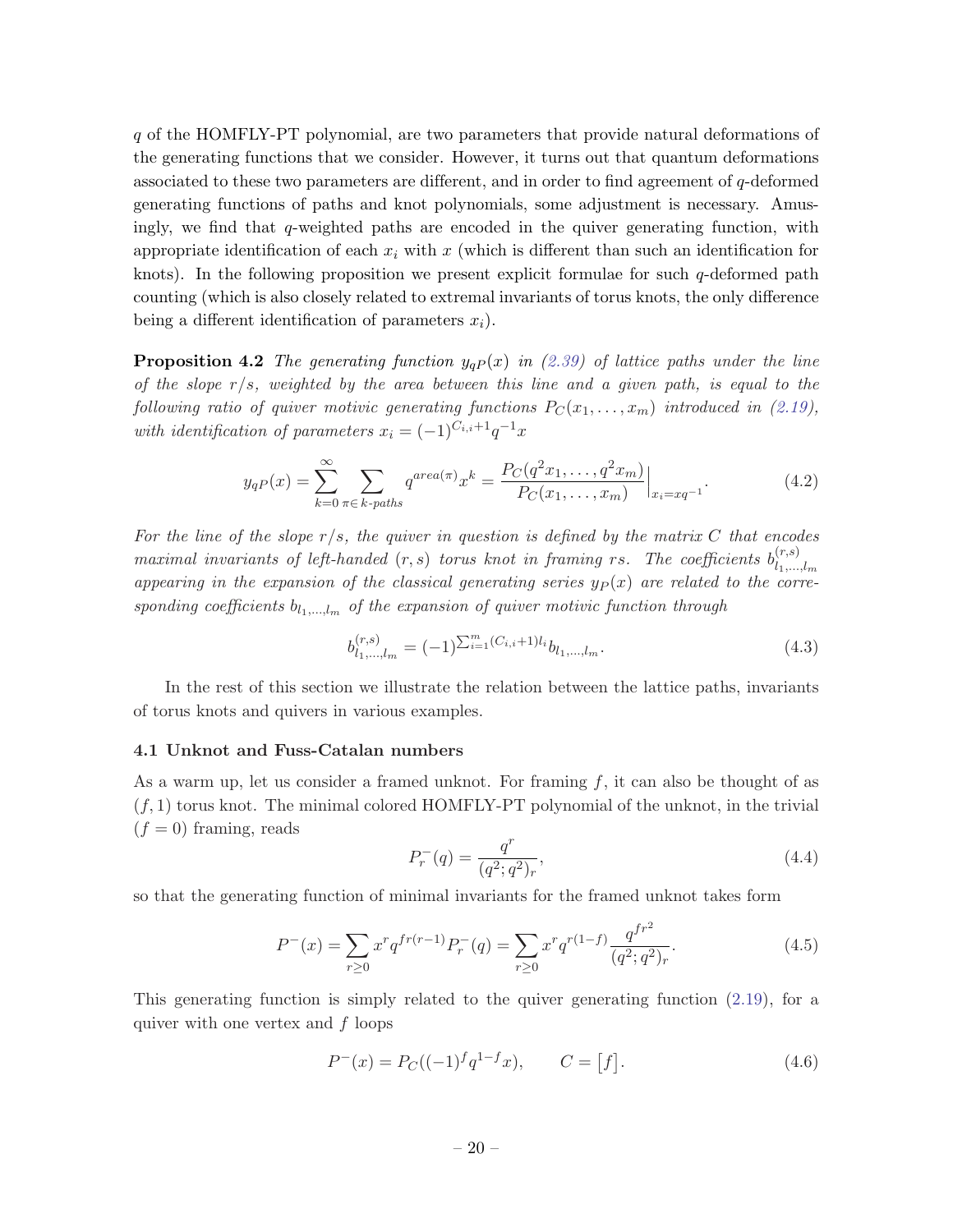<span id="page-21-0"></span>The coefficients of the classical generating series  $y_P(x)$  in [\(4.1](#page-19-0)) in this case are related to the coefficients  $b_i$  in ([3.11\)](#page-15-0) through

$$
b_i^{(f,1)} = (-1)^{(f+1)i} b_i = \frac{1}{fi+1} \binom{fi+1}{i},\tag{4.7}
$$

and are specializations of Fuss-Catalan numbers, which are indeed known to count lattice paths under the line  $y = fx$ . Therefore the f-framed unknot is related to the lattice paths under the  $y = fx$  line. The corresponding BPS number are given by the formula ([3.24](#page-17-0)). Similarly, the q-weighted paths are given by  $q$ -deformed Fuss-Catalan numbers, and their generating function is given by ([4.2](#page-20-0)). The relation between the unknot invariants, Fuss-Catalan numbers, Donaldson-Thomas invariants for f-loop quiver, and LMOV invariants have been also considered also in [3, 13]. We generalized results briefly summarized here to the full a-dependent unknot invariants – which turn out to correspond to so-called Schröder paths – in section [6](#page-38-0).

# 4.2 Path counting and BPS numbers from quivers

We illustrate now in more involved examples how explicit expressions for quiver generating functions and corresponding BPS invariants provide new (or reproduce known) expressions for counting paths. Recall first that quivers for maximal invariants for family of  $(2, 2p + 1)$ left-handed torus knots, in framing  $2(2p + 1)$  (recall conventions presented at the end of section [2.2](#page-7-0)), take form [2]

$$
C = \begin{bmatrix} 2(2p+1)+1 & 2(2p+1)-1 & 2(2p+1)-3 & \cdots & 2(2p+1)+1-2p \\ 2(2p+1)-1 & 2(2p+1)-1 & 2(2p+1)-3 & \cdots & 2(2p+1)+1-2p \\ 2(2p+1)-3 & 2(2p+1)-3 & 2(2p+1)-3 & \cdots & 2(2p+1)+1-2p \\ \vdots & \vdots & \ddots & \vdots & \ddots & \vdots \\ 2(2p+1)+1-2p & 2(2p+1)+1-2p & 2(2p+1)+1-2p & \cdots & 2(2p+1)+1-2p \end{bmatrix}
$$
(4.8)

For example, for trefoil,  $(2, 5)$  and  $(2, 7)$  torus knots, corresponding respectively to  $p = 1, 2, 3$ , we get

$$
C^{(2,3)} = \begin{bmatrix} 7 & 5 \\ 5 & 5 \end{bmatrix}, \qquad C^{(2,5)} = \begin{bmatrix} 11 & 9 & 7 \\ 9 & 9 & 7 \\ 7 & 7 & 7 \end{bmatrix}, \qquad C^{(2,7)} = \begin{bmatrix} 15 & 13 & 11 & 9 \\ 13 & 13 & 11 & 9 \\ 11 & 11 & 11 & 9 \\ 9 & 9 & 9 & 9 \end{bmatrix}.
$$
 (4.9)

Let us consider in detail the trefoil knot, i.e.  $(2, 3)$  torus knot. The generating function of paths under the line of the slope 2/3 can be computed by the relation to colored extremal knot polynomials via ([4.1\)](#page-19-0) and it agrees with the outcome of the Bizley formula ([2.44](#page-12-0))

$$
y_P(x) = 1 + 2x + 23x^2 + 377x^3 + 7229x^4 + 151491x^5 + 3361598x^6 + \dots
$$
 (4.10)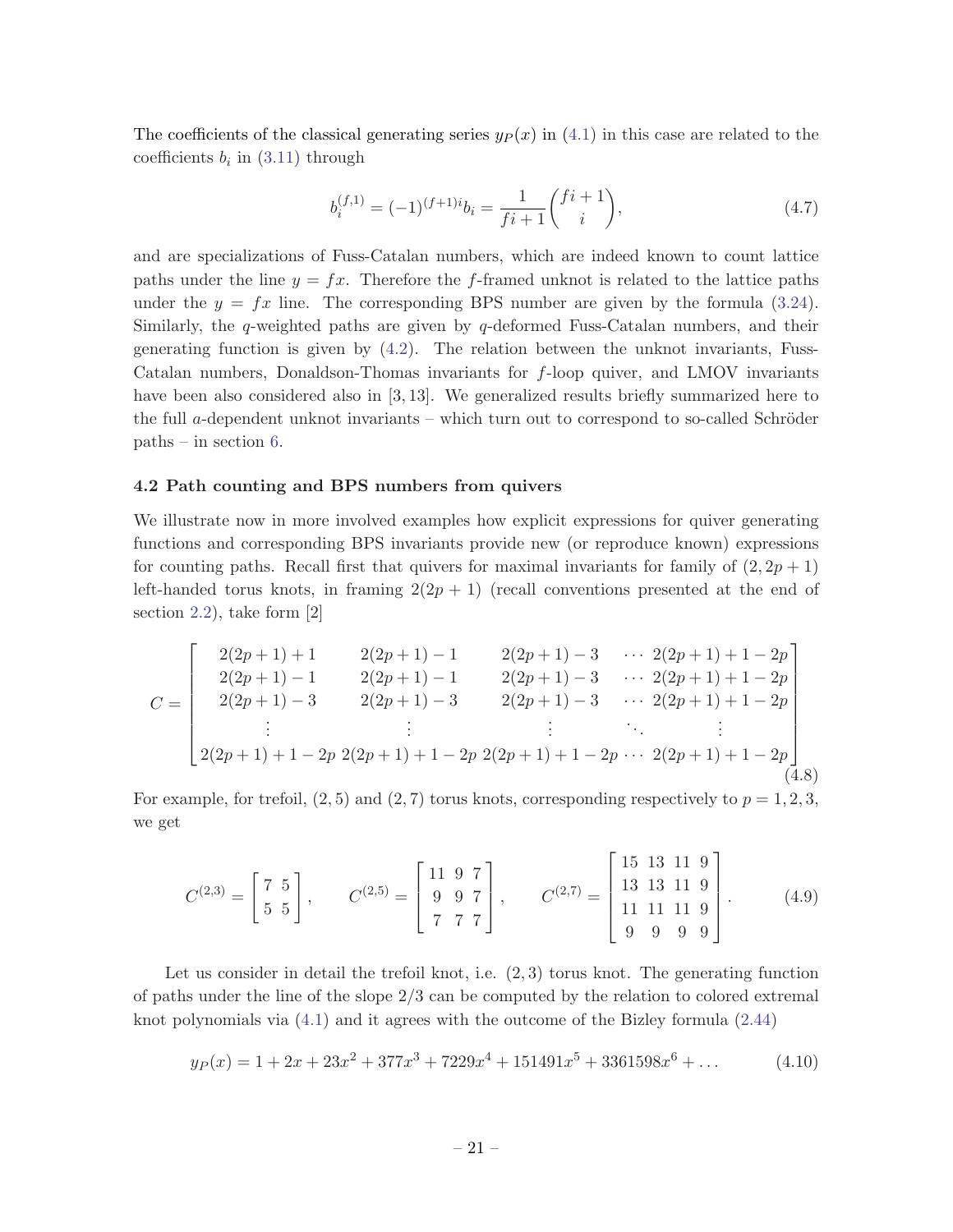<span id="page-22-0"></span>Furthermore, once the trefoil quiver in ([4.9](#page-21-0)) is identified, we can naturally produce the classical quiver generating function  $(3.1)$  $(3.1)$  $(3.1)$  that in this case depends on two parameters

$$
y(x_1, x_2) = \sum_{i,j} b_{i,j}^{(2,3)} x_1^i x_2^j.
$$
\n(4.11)

The coefficients  $b_{i,j}^{(2,3)}$ , given by [\(3.2](#page-14-0)), take the explicit form that follows from [\(3.13\)](#page-15-0)

$$
b_{i,j}^{(2,3)} = \frac{1}{7i+5j+1} \begin{pmatrix} 7i+5j+1 \\ i \end{pmatrix} \begin{pmatrix} 5i+5j+1 \\ j \end{pmatrix},
$$
(4.12)

and we present a few of them in fig. 5. It is desirable to understand combinatorial interpretation of these numbers. Of course, their diagonal combinations agree with coefficients in ([4.10](#page-21-0)). In fact, these diagonal combinations reproduce the original Duchon formula for the number of lattice paths under the line of the slope 2/3

$$
B_n^{(2,3)} = \sum_{i+j=n} \frac{1}{7i+5j+1} \binom{7i+5j+1}{i} \binom{5i+5j+1}{j} = \tag{4.13}
$$

$$
= \sum_{i=0}^{n} \frac{1}{5n+i+1} {5n+2i \choose i} {5n+1 \choose n-i}.
$$
 (4.14)



Figure 5. Coefficients  $b_{i,j}^{(2,3)}$  that refine enumeration of paths under the line of the slope 2/3. Diagonal combinations of these numbers reproduce coefficients in [\(4.10](#page-21-0)).

We can also consider Donaldson-Thomas invariants, which  $-$  as explained above  $-$  are closely related to the number of bridges ([2.40](#page-11-0)). For the generating function  $y(x) = \sum_n B_n^{(2,3)} x^n$ , from  $(3.26)$  $(3.26)$  $(3.26)$  we get

$$
(\log y)(x) = \sum_{\substack{i,j \ge 0 \\ i+j > 0}} \frac{1}{7i+5j} \binom{7i+5j}{i} \binom{5i+5j}{j} x^{i+j},\tag{4.15}
$$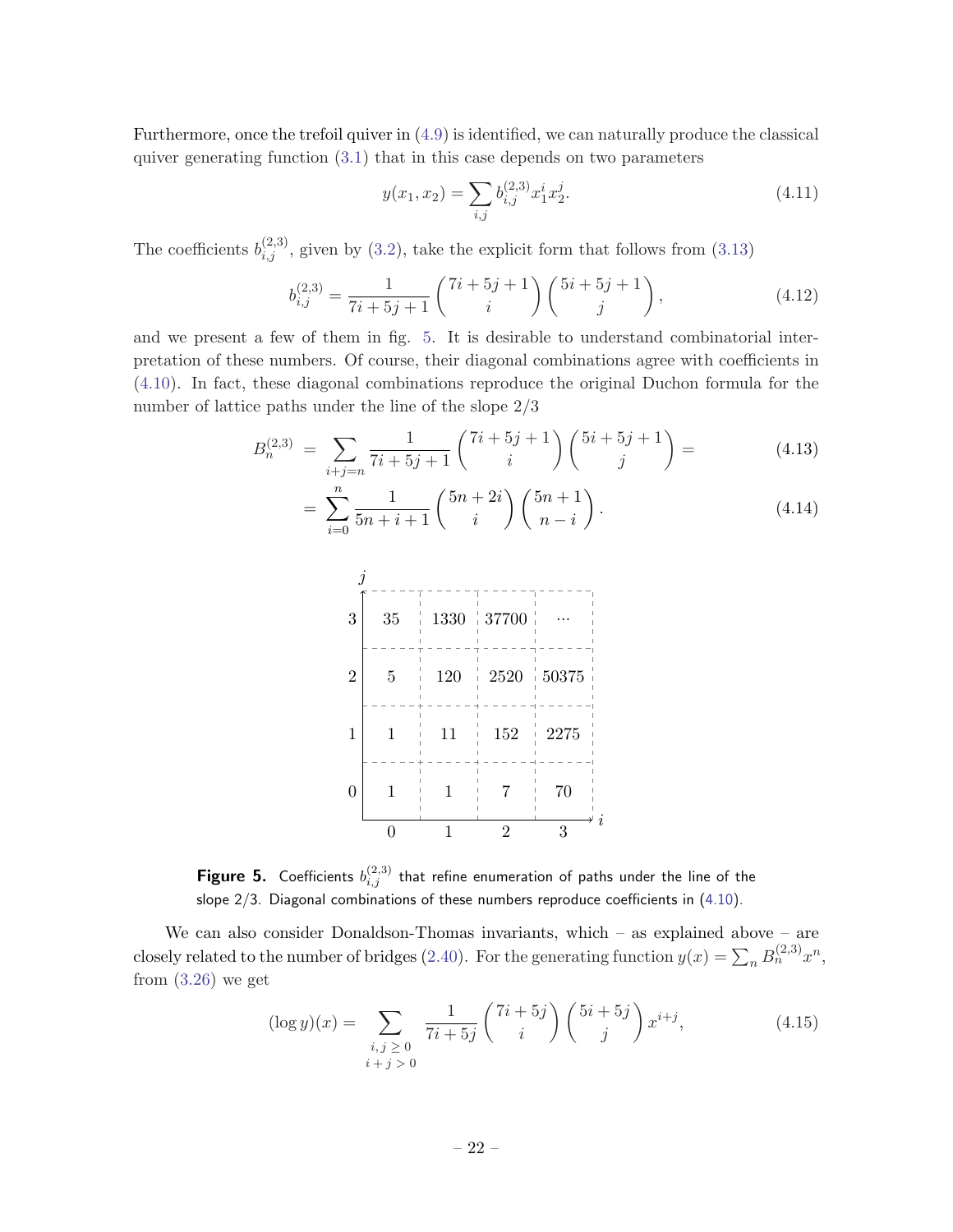<span id="page-23-0"></span>which implies that

$$
\frac{xy'}{y} = x(\log y)' = \sum_{n \ge 1} \sum_{i+j=n} \frac{i+j}{7i+5j} \binom{7i+5j}{i} \binom{5i+5j}{j} x^n.
$$
 (4.16)

It then follows from [\(2.17\)](#page-7-0) that extremal, classical BPS numbers for trefoil take form

$$
n_r = \frac{1}{r^2} \sum_{d|r} \mu\left(\frac{r}{d}\right) \sum_{i+j=d} \frac{i+j}{7i+5j} \begin{pmatrix} 7i+5j\\ i \end{pmatrix} \begin{pmatrix} 5i+5j\\ j \end{pmatrix},\tag{4.17}
$$

where  $\mu(d)$  is the Möbius function. One can check that these  $n_r$  are indeed integer, as predicted by the LMOV conjecture.

Moreover, in this particular case by using the relationship between the generating function of paths and bridges  $(2.40)$  $(2.40)$  $(2.40)$  for the  $(2, -3)$  paths, from  $(4.15)$  $(4.15)$  $(4.15)$  we rediscover the identity

$$
\binom{5n}{2n} = \sum_{i=0}^{n} \frac{5n}{5n+2i} \binom{5n+2i}{i} \binom{5n}{n-i}.
$$
\n(4.18)

However, in general, for a generic quiver, or arbitrarily framed torus (or non-torus) knot, we do not find such simplification.

Finally we discuss q-weighted path counting. From  $(4.2)$  $(4.2)$  we find that the q-weighted generating function of paths takes form

$$
y_{qP}(x) = 1 + (q^{4} + q^{6})x + (q^{8} + 3q^{10} + 4q^{12} + 4q^{14} + 4q^{16} + 3q^{18} + 2q^{20} + q^{22} + q^{24})x^{2} +
$$
  
+ 
$$
(q^{12} + 5q^{14} + 12q^{16} + 20q^{18} + 28q^{20} + 34q^{22} + 37q^{24} + 37q^{26} + 36q^{28} +
$$
  
+ 
$$
33q^{30} + 29q^{32} + 25q^{34} + 21q^{36} + 17q^{38} + 13q^{40} + 10q^{42} + 7q^{44} + 5q^{46} +
$$
  
+ 
$$
3q^{48} + 2q^{50} + q^{52} + q^{54})x^{3} + ...
$$
 (4.19)

It is immediate to check that powers of  $q$  in this expression indeed compute the area between the line of the slope  $2/3$  $2/3$  and a given path, analogously as in fig. 2. For  $q = 1$  this expression reduces to  $(4.10)$ .

The above results generalize to all p. For example for  $p = 2$ , i.e.  $(2, 5)$  torus knot, we find that the number of lattice paths under the line  $y = \frac{2}{5}$  $\frac{2}{5}x$ , from  $(0,0)$  to  $(5n, 2n)$  is equal

$$
B_n^{(2,5)} = \sum_{i+j+k=n} \frac{1}{11i+9j+7k+1} \times \times \left(\frac{11i+9j+7k+1}{i}\right) \left(\begin{matrix}9i+9j+7k+1\\j\end{matrix}\right) \left(\begin{matrix}7i+7j+7k+1\\k\end{matrix}\right).
$$
(4.20)

In general, for every  $p \geq 1$ , we get that the number of directed lattice paths from  $(0,0)$ to  $(2p+1)n, 2n$ , that stay below the line  $y = \frac{2}{2p+1}x$ , is given by

$$
B_n^{(2,2p+1)} = \sum_{i_1 + \dots + i_{p+1} = n} \frac{1}{1 + \sum_{j=1}^{p+1} (4p+5-2j)i_j} \prod_{j=1}^{p+1} \left(1 + \sum_{l=1}^{p+1} (4p+5-2\max(j,l))i_l\right).
$$
\n(4.21)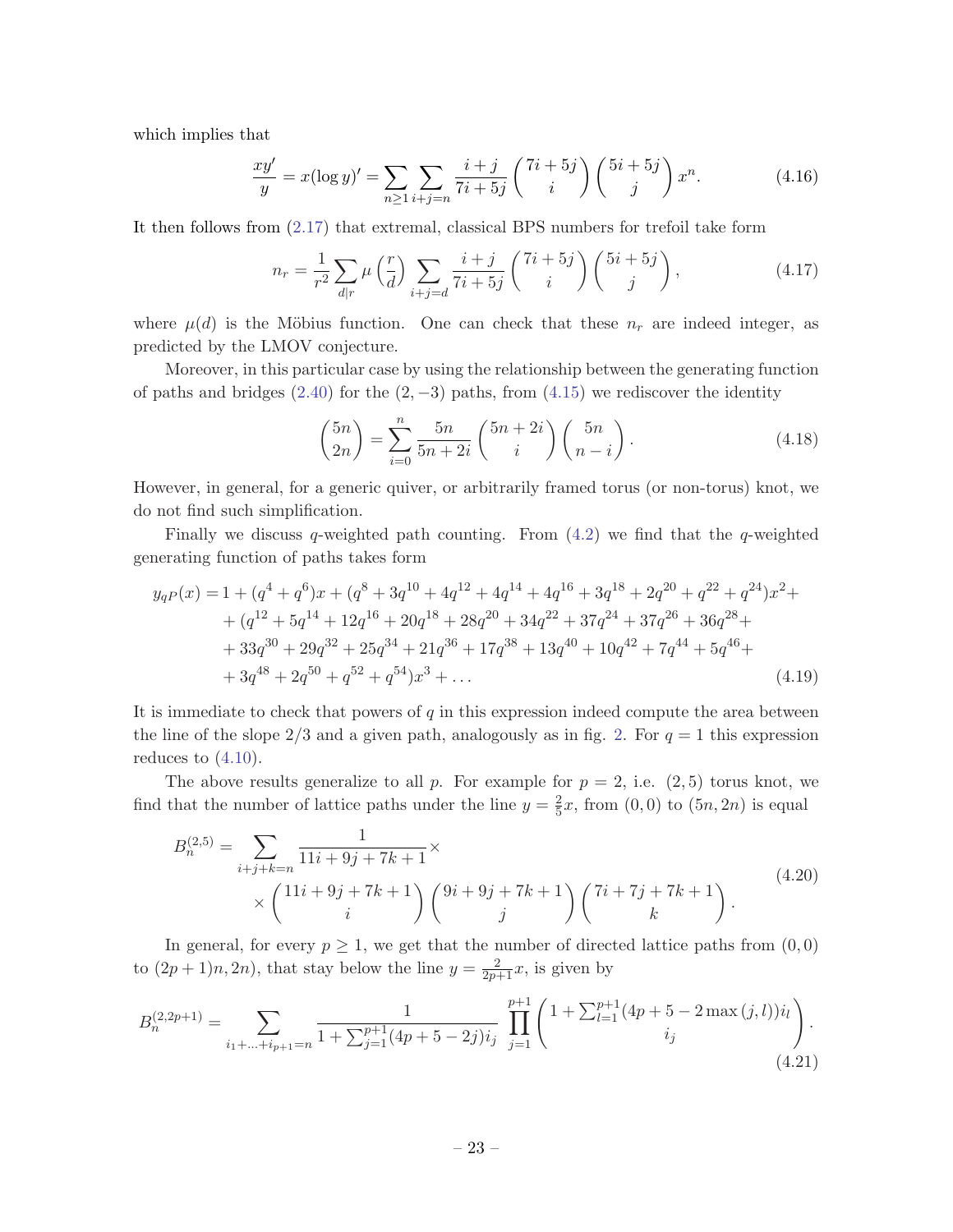#### <span id="page-24-0"></span>4.3 Path counting and BPS numbers for (3, 4) torus knot

Let us consider now another, more involved example of  $(3, 4)$  torus knot, which corresponds to counting of paths under the line of the slope  $\frac{3}{4}$ . The (extremal) quiver for  $(3, 4)$  torus knot was found in [2], and for maximal invariants in framing 12, for its left-handed version, it reads

$$
C^{(3,4)} = \begin{bmatrix} 7 & 7 & 7 & 7 & 7 \\ 7 & 9 & 8 & 9 & 9 \\ 7 & 8 & 9 & 9 & 10 \\ 7 & 9 & 9 & 11 & 11 \\ 7 & 9 & 10 & 11 & 13 \end{bmatrix}
$$
(4.22)

From Proposition [3.2](#page-14-0) we first determine  $b_{l_1,\dots,l_5}(1)$  as a function of  $l_i$ . The main part of the expression for  $b_{l_1,\ldots,l_5}(1)$  is  $A(l_1,\ldots,l_5)$  in ([3.3\)](#page-14-0), which for the above quiver  $C^{(3,4)}$  takes form

$$
A_{(3,4)}(l_1,l_2,l_3,l_4,l_5) = 1+28l_1+294l_1^2+1372l_1^3+2401l_1^4+33l_2+693l_1l_2+4851l_1^2l_2+11319l_1^3l_2+407l_2^2+5698l_1l_2^2+419943l_1^2l_2^2+2223l_2^3+15561l_1l_2^3+4536l_2^4+34l_3+714l_1l_3+4998l_1^2l_3+11662l_1^3l_3+838l_2l_3+41133l_2l_2l_3+41062l_1^2l_2l_3+6860l_2^2l_3+48020l_1l_2^2l_3+18648l_2^3l_3+431l_3^2+6034l_1l_3^2+421119l_1^2l_3^2+7051l_2l_3^2+49357l_1l_2l_3^2+28728l_2^2l_3^2+2414l_3^3+16898l_1l_3^3+19656l_2l_3^3+45040l_3^4+36l_4+756l_1l_4+5292l_1^2l_4+12348l_1^3l_4+887l_2l_4+12418l_1l_2l_4+43463l_1^2l_2l_4+7258l_2^2l_4+5600l_1l_2^2l_4+19719l_2^3l_4+912l_3l_4+12768l_1l_3l_4+44688l_1^2l_3l_4+14914l_2l_3l_4+104398l_1l_2l_3l_4+60732l_2^2l_3l_4+7656l_3^2l_4+53592l_1l_3^2l_4+62307l_2l_3^2l_4+21294l_3^3l_4+482l_4^2+6748l_1l_4^2+23618l_1^2l_4
$$

Therefore we find that the number of lattice paths from  $(0, 0)$  to  $(4n, 3n)$ , under the line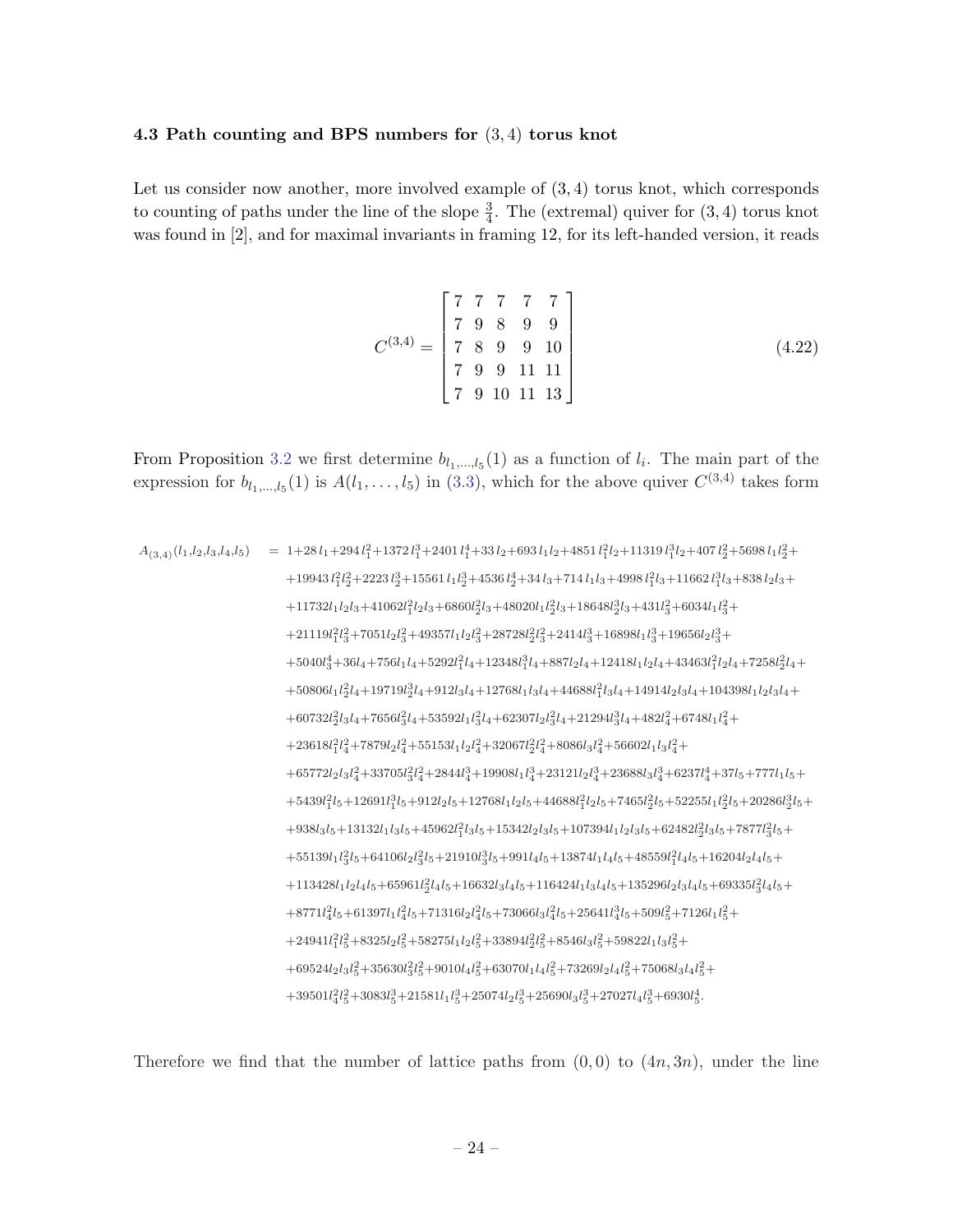<span id="page-25-0"></span>
$$
y = \frac{3}{4}x, \text{ takes form}
$$
\n
$$
\sum_{l_1 + \dots + l_5 = n} b_{l_1, \dots, l_5}(1) = \sum_{l_1 + \dots + l_5 = n} A_{(3,4)}(l_1, l_2, l_3, l_4, l_5) \times
$$
\n
$$
\times \frac{1}{7l_1 + 7l_2 + 7l_3 + 7l_4 + 7l_5 + 1} \begin{pmatrix} 7l_1 + 7l_2 + 7l_3 + 7l_4 + 7l_5 + 1 \\ l_1 \end{pmatrix} \times
$$
\n
$$
\times \frac{1}{7l_1 + 9l_2 + 8l_3 + 9l_4 + 9l_5 + 1} \begin{pmatrix} 7l_1 + 9l_2 + 8l_3 + 9l_4 + 9l_5 + 1 \\ l_2 \end{pmatrix} \times
$$
\n
$$
\times \frac{1}{7l_1 + 8l_2 + 9l_3 + 9l_4 + 10l_5 + 1} \begin{pmatrix} 7l_1 + 8l_2 + 9l_3 + 9l_4 + 10l_5 + 1 \\ l_3 \end{pmatrix} \times
$$
\n
$$
\times \frac{1}{7l_1 + 9l_2 + 9l_3 + 11l_4 + 11l_5 + 1} \begin{pmatrix} 7l_1 + 9l_2 + 9l_3 + 11l_4 + 11l_5 + 1 \\ l_4 \end{pmatrix} \times
$$
\n
$$
\times \frac{1}{7l_1 + 9l_2 + 10l_3 + 11l_4 + 13l_5 + 1} \begin{pmatrix} 7l_1 + 9l_2 + 10l_3 + 11l_4 + 13l_5 + 1 \\ l_5 \end{pmatrix}.
$$
\n(4.23)

This expression does not seem to have been known before.

For  $(3, 4)$  torus knot we can also find an identity analogous to  $(4.18)$  $(4.18)$ . First, for the quiver  $C^{(3,4)}$  we find that  $A_{(3,4)}^{\text{max}}$ , i.e. the homogeneous part of  $A_{(3,4)}$ , defined in ([3.19](#page-16-0)), takes form

$$
\begin{array}{rcl} A_{(3,4)}^{\max}(l_1,l_2,l_3,l_4,l_5) & = & 2401l_1^4+11319l_1^3l_2+19943l_1^2l_2^2+15561l_1l_2^3+536l_2^4+11662l_1^3l_3+1062l_1^2l_2l_3+8020l_1l_2^2l_3+\\ & & +18648l_2^3l_3+1119l_1^2l_3^2+9357l_1l_2l_3^2+8728l_2^2l_3^2+16898l_1l_3^3+19656l_2l_3^3+5040l_3^4+12348l_1^3l_4+\\ & & +3463l_1^2l_2l_4+50806l_1l_2^2l_4+19719l_2^3l_4+4688l_1^2l_3l_4+104398l_1l_2l_3l_4+60732l_2^2l_3l_4+\\ & & +53592l_1l_3^2l_4+62307l_2l_3^2l_4+1294l_3^3l_4+618l_1^2l_4^2+55153l_1l_2l_4^2+667l_2^2l_4^2+56602l_1l_3l_4^2+\\ & & +65772l_2l_3l_4^2+705l_3^2l_4^2+19908l_1l_4^3+121l_2l_4^3+688l_3l_4^3+6237l_4^4+12691l_1^3l_5+4688l_1^2l_2l_5+\\ & & +52255l_1l_2^2l_5+20286l_2^3l_5+5962l_1^2l_3l_5+107394l_1l_2l_3l_5+62482l_2^2l_3l_5+55139l_1l_3^2l_5+\\ & & +64106l_2l_3^2l_5+1910l_3^3l_5+8559l_1^2l_4l_5+113428l_1l_2l
$$

Again by relating the number of excursion and bridges via ([2.40](#page-11-0)) for (4, −3) path, we find an equality

$$
\frac{1}{7n} \begin{pmatrix} 7n \\ 3n \end{pmatrix} = \sum_{l_1 + ... + l_5 = n} A_{(3,4)}^{\max} (l_1, l_2, l_3, l_4, l_5) \frac{1}{7l_1 + 7l_2 + 7l_3 + 7l_4 + 7l_5} {1 \choose l_1}^{\frac{1}{7l_1 + 7l_2 + 7l_3 + 7l_4 + 7l_5}} \times
$$
  
\n
$$
\frac{1}{7l_1 + 9l_2 + 8l_3 + 9l_4 + 9l_5} {1 \choose l_2}^{\frac{1}{7l_1 + 8l_2 + 9l_3 + 9l_4 + 10l_5}} \frac{1}{7l_1 + 8l_2 + 9l_3 + 9l_4 + 10l_5} {1 \choose l_3}^{\frac{1}{7l_1 + 8l_2 + 9l_3 + 9l_4 + 10l_5}} \times
$$
  
\n
$$
\frac{1}{7l_1 + 9l_2 + 9l_3 + 11l_4 + 11l_5} {1 \choose l_4}^{\frac{1}{7l_1 + 9l_2 + 9l_3 + 11l_4 + 11l_5}} \frac{1}{7l_1 + 9l_2 + 10l_3 + 11l_4 + 13l_5} {1 \choose l_1 + 9l_2 + 10l_3 + 11l_4 + 13l_5}.
$$

# 4.4 Reconstructing quivers from the Bizley formula

In previous examples we showed that indeed generating functions of lattice paths are reproduced by generating functions of colored torus knot polynomials, or appropriate quiver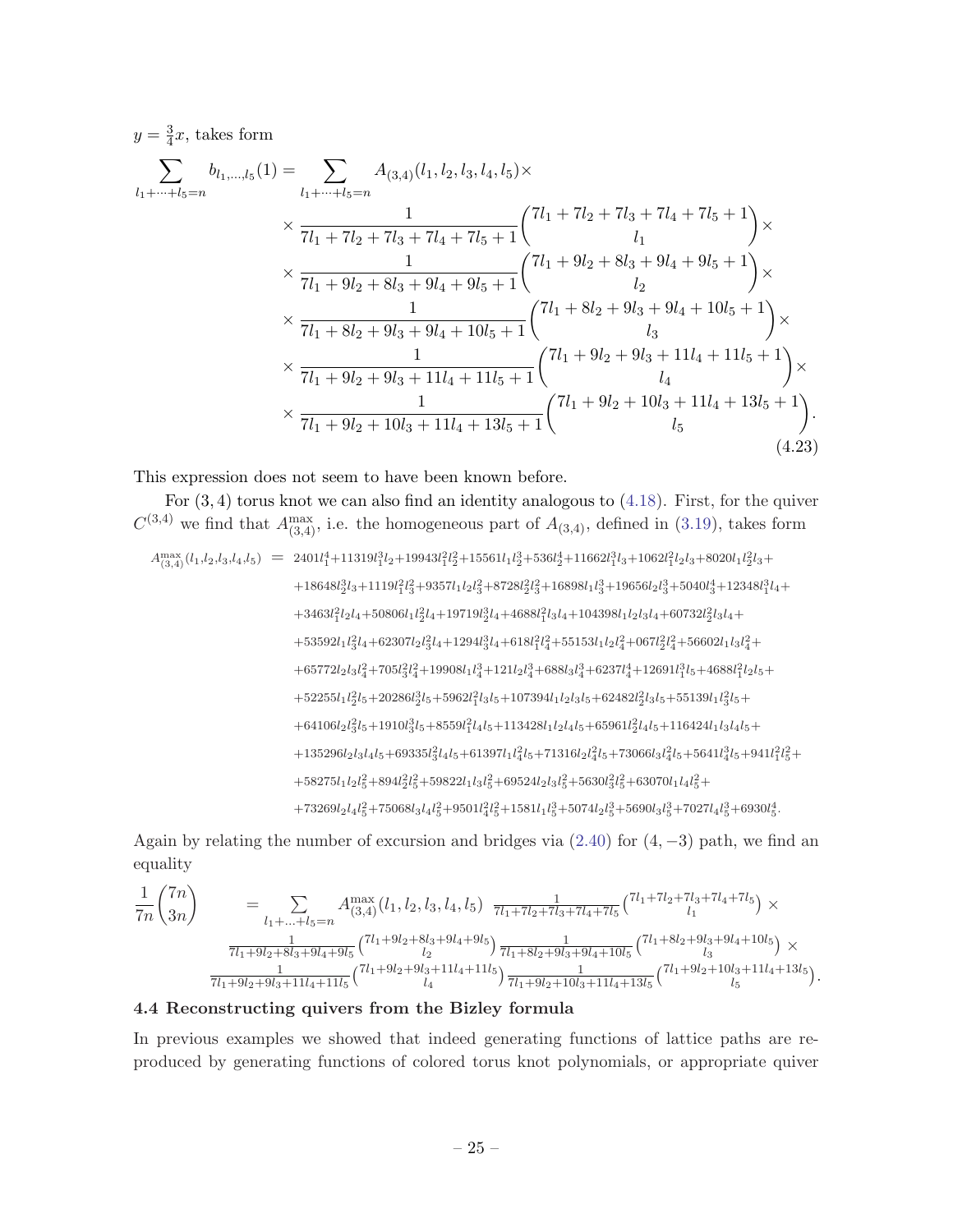generating functions. Now we illustrate that one can in fact reconstruct the quiver from the knowledge of the generating function. This should indeed be possible: the classical quiver generating function is determined by a finite set of parameters, i.e. entries of a matrix  $C$  that encodes the quiver, and coefficients of this function are of the form ([3.2\)](#page-14-0). Therefore, once we know (from some other source) sufficient number of coefficients of this generating function, we should be able to reconstruct the form of the matrix  $C$ . This is valid even when diagonal invariants are considered – in this case one should simply compare more coefficients of the generating function.

Let us illustrate this procedure in the example of paths under the line of the slope  $\frac{2}{3}$ . Assume that the generating function of such paths is encoded in a quiver with two vertices, determined by a matrix ([3.12](#page-15-0)) with some unknown entries  $\alpha$ ,  $\beta$  and  $\gamma$ , and consider the quiver generating function  $y(x)$  with identified generating parameters  $x = x_1 = x_2$ . Instead of the generating function itself it is convenient to write down its logarithm ([3.26](#page-17-0)), and its expansion to the fourth order takes form

$$
\log y(x) = 2x + (-1 + \alpha + 2\beta + \gamma)x^{2} +
$$
  
+  $\frac{1}{6}(4 - 9\alpha + 9\alpha^{2} - 18\beta + 18\alpha\beta + 18\beta^{2} - 9\gamma + 18\beta\gamma + 9\gamma^{2})x^{3} +$   
+  $\frac{1}{6}(-3 + 11\alpha - 24\alpha^{2} + 16\alpha^{3} + 22\beta - 48\alpha\beta + 36\alpha^{2}\beta - 48\beta^{2} + 48\alpha\beta^{2} + 32\beta^{3} +$   
+  $11\gamma - 48\beta\gamma + 24\alpha\beta\gamma + 48\beta^{2}\gamma - 24\gamma^{2} + 36\beta\gamma^{2} + 16\gamma^{3})x^{4} + ...$  (4.24)

On the other hand, we suspect that this generating function should count lattice paths under the line of the slope  $\frac{2}{3}$ , which are given by the Bizley formula ([2.41](#page-12-0)) or [\(2.44\)](#page-12-0), whose logarithm for such paths takes form

$$
\log y(x) = \sum_{n=0}^{\infty} \frac{1}{5n} {5n \choose 2n} x^n = 2x + 21x^2 + \frac{1001}{3}x^3 + \frac{12597}{2}x^4 + \dots
$$
 (4.25)

Comparing coefficients at  $x^2$ ,  $x^3$  and  $x^4$  in the above two expansions gives a set of three equations, which determine three entries of the quiver matrix in either of two equivalent forms

$$
(\alpha, \beta, \gamma) = (5, 5, 7)
$$
 or  $(\alpha, \beta, \gamma) = (7, 5, 5).$  (4.26)

In this way we indeed reconstruct the quiver for the trefoil knot ([4.9\)](#page-21-0).

In principle, with enough computational power, from the Bizley formula one could reconstruct a quiver that encodes path counting for any slope  $r/s$ . At the same time, such quivers would encode colored extremal  $(q$ -dependent) polynomials for arbitrary torus knots, and also q-weighted path numbers. It is amusing that, at least in principle, colored extremal HOMFLY-PT polynomials for all torus knots, and  $q$ -weighted path numbers, are encoded in a relatively simple Bizley formula ([2.41\)](#page-12-0).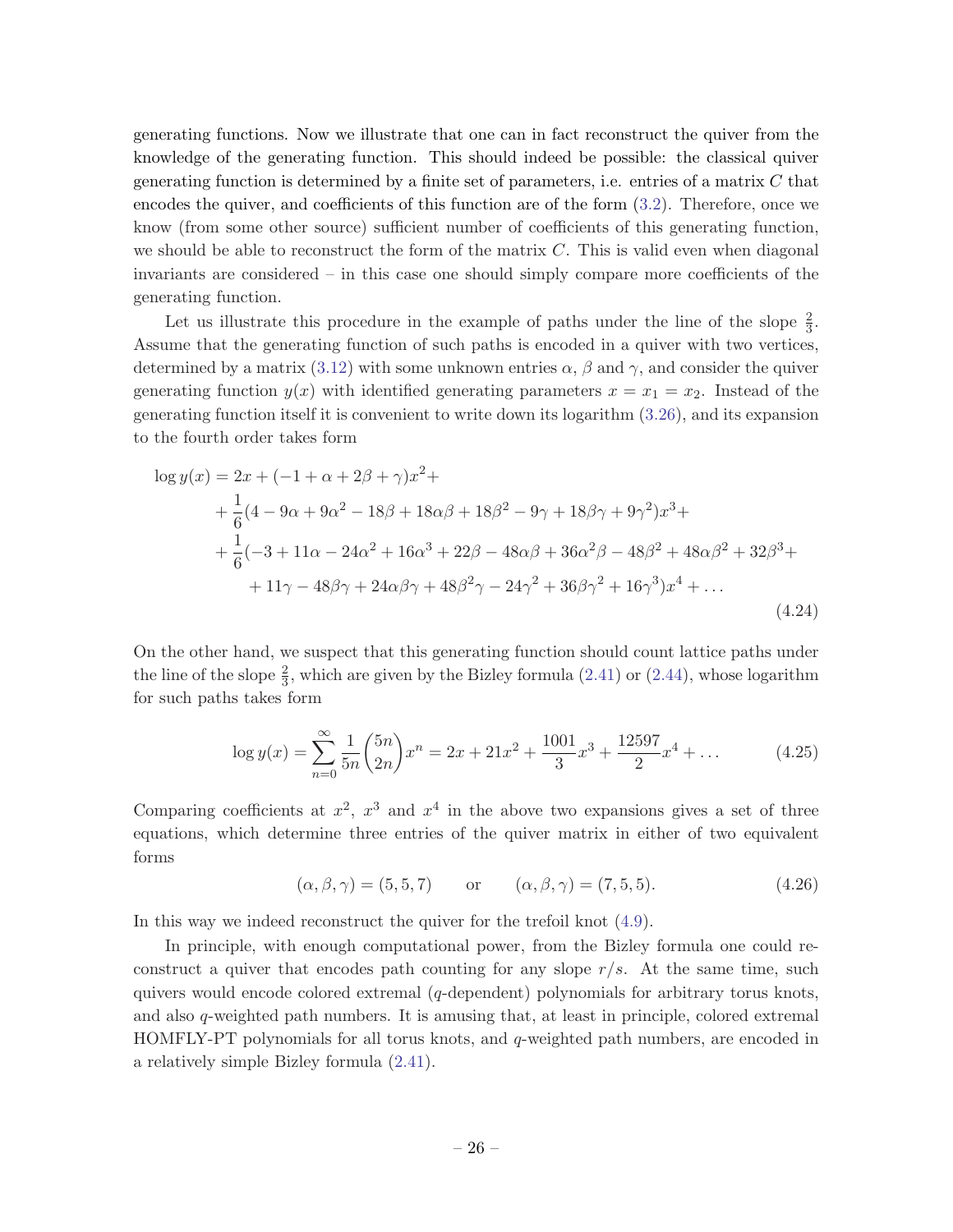#### <span id="page-27-0"></span>4.5 Generalized Bizley formula

For completeness let us derive a version of the Bizley formula in an arbitrary framing, once this formula is interpreted as the generating function of torus knot invariants. A change of framing of a knot by  $f$  has the following effect on the generating function

$$
y_K^{(f)}(x) = y_K(x(y_K^{(f)}(x))^f).
$$
\n(4.27)

Once we know the function  $y_K(x)$  we can use the Faa di Bruno formula to express coefficients of  $y_K^{(f)}(x)$  through coefficients of  $y_K(x)$ . Formula like this, in the special case of relating number of factor-free words with a number of all lattice paths, appeared already in [35]. The generating function  $y_K(x)$  for the  $(r, s)$  torus knot with framing rs is given by the Bizley formula  $(2.41)$  $(2.41)$  $(2.41)$ .

Proposition 4.3 Generalization of the Bizley formula to framed invariants reads

$$
y_K^{(f)} = \exp\left(\sum_{k=1}^{\infty} c_n^{(f)} x^n\right) = \sum_{n=0}^{\infty} b_n^{(f)} x^n,
$$
\n(4.28)

with

$$
c_n^{(f)} = \frac{1}{nf \cdot n!} \sum_{k=1}^n B_{n,k}(nfg_11!, nfg_22!, nfg_33!, \ldots),
$$
  
\n
$$
b_n^{(f)} = \frac{1}{nf} \frac{1}{n!} \sum_{k=1}^n \frac{(1 + nf)!}{(1 + nf - k)!} B_{n,k}(b_11!, b_22!, \ldots b_{n-k+1}(n - k + 1)!).
$$
\n(4.29)

Here the framing f is defined with respect to the framing rs and  $B_{n,k}$  are partial Bell polynomials

$$
B_{n,k}(x_1, x_2, \dots, x_{n-k+1}) = \sum_{\{p_j\}} \frac{n!}{p_1! p_2! \dots} {x_1 \choose 1!}^{p_1} {x_2 \choose 2!}^{p_2} \dots {x_{n-k+1} \choose (n-k+1)!}^{p_{n-k+1}}, \quad (4.30)
$$

where the summation extends over all sets of numbers  $\{p_i\}$  such that

$$
\sum_{j} p_j = k, \qquad \sum_{j} j p_j = n. \tag{4.31}
$$

For  $f = 0$  we get the original Bizley formula ([2.41](#page-12-0))

$$
c_n^{(0)} = g_n = \frac{1}{(r+s)n} \binom{(r+s)n}{rn}.
$$
\n(4.32)

Let us prove the formula for  $b_n^{(f)}$  in (4.29). Lagrange inversion theorem applied to (4.27) results in the following relation

$$
[x^n]y_K^{(f)}(x) = \frac{1}{1 + nf}[x^n](y_K(x))^{1 + nf},\tag{4.33}
$$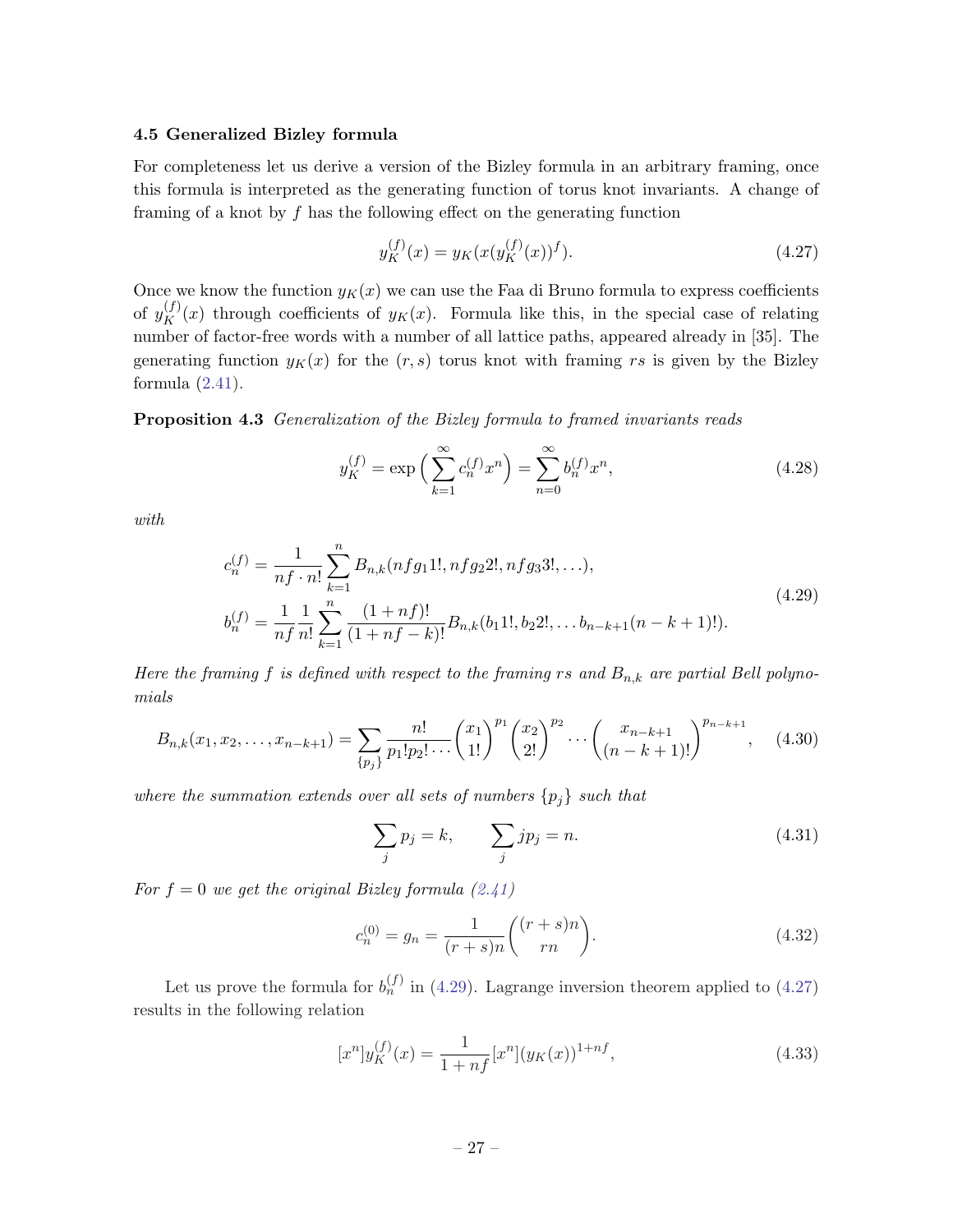where  $[x^n]y(x)$  denotes a coefficient of  $x^n$  in the expansion of  $f(x)$ . Denote  $[x^n]y_K(x) = b_n$ . A power of the generating function can be computed using the Faa di Bruno formula for a derivative of a composite function

$$
\frac{\partial^n}{\partial x^n}h(x) = \sum_{k=1}^n f^{(k)}(y_0(x))B_{n,k}(y_0^{(1)}(x), y_0^{(2)}(x), \dots, y_0^{(n-k+1)}(x)).
$$
\n(4.34)

Define

$$
f(x) = x^{1+nf}, \qquad h(x) = f(y_K(x)).
$$
\n(4.35)

Then

$$
[x^n](y_K(x))^{1+n} = \frac{1}{n!} \frac{\partial^n}{\partial x^n} h(x)|_{x=0}.
$$
\n(4.36)

Evaluating the  $k$ -th derivative of  $f$  gives

$$
f^{(k)}(x) = \begin{cases} \frac{(1+nf)!}{(1+nf-k)!} x^{1+nf-k}, & k \le 1+nf\\ 0 & k > 1+nf \end{cases}
$$
(4.37)

The condition  $k \leq 1 + nf$  is always fulfilled (for positive f) because  $k \leq n$ . Then, using  $y_0(0) = 1$ , we find

$$
[x^n](y_K(x))^{1+n} = \frac{1}{n!} \sum_{k=1}^n \frac{(1+nf)!}{(1+nf-k)!} B_{n,k}(b_1 1!, b_2 2!, \dots b_{n-k+1}(n-k+1)!). \tag{4.38}
$$

Finally using the relation [\(4.33\)](#page-27-0) we obtain ([4.29](#page-27-0)).

As an illustration we explicitly list coefficients  $b_n(f)$  for the trefoil in table 1. In this case the zero framing reproduces coefficients in  $(2.44)$ , while results for  $f = -5$  correspond to the generating function of factor-free words (see the next subsection [4.6\)](#page-29-0).

|                | $b_n^{(f)}$                                                 |
|----------------|-------------------------------------------------------------|
| $-5$           | $1, 2, 3, 7, 19, 56, 174, 561, \ldots$                      |
| $-4$           | $1, 2, 7, 33, 181, 1083, 6854, 45111, \ldots$               |
| $-3$           | $1, 2, 11, 83, 727, 6940, 70058, 735502, \ldots$            |
| $-2$           | $1, 2, 15, 157, 1913, 25427, 357546, 5229980, \ldots$       |
| $-1$           | $1, 2, 19, 255, 3995, 68344, 1237526, 23316295, \ldots$     |
| $\overline{0}$ | $1, 2, 23, 377, 7229, 151491, 3361598, 77635093, \ldots$    |
| $\mathbf{1}$   | $1, 2, 27, 523, 11871, 294668, 7747698, 212054604, \ldots$  |
| $\overline{2}$ | $1, 2, 31, 693, 18177, 521675, 15863042, 502196626, \ldots$ |

Table 1. Coefficients of framed Bizley generating function.

Moreover, results in this table agree with the results of section [3.1](#page-14-0) for coefficients  $b_{i,j}(1)$ of a quiver

$$
C = \left[ \begin{array}{cc} f+7 & f+5 \\ f+5 & f+5 \end{array} \right],
$$
\n(4.39)

upon the identification  $b_n^{(f)} = \sum_{i+j=n} b_{i,j}(1)$ .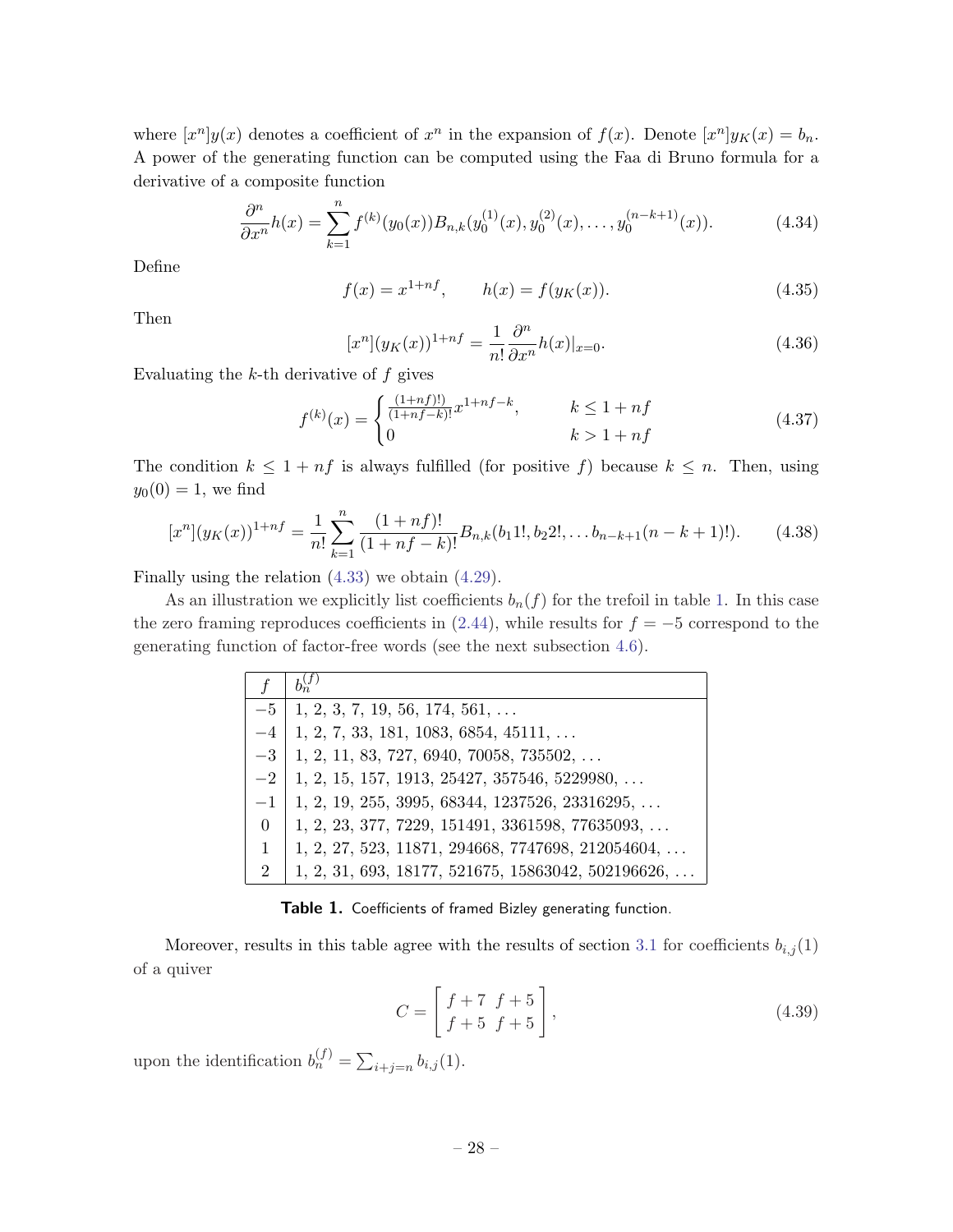#### <span id="page-29-0"></span>4.6 Algebraic equations and extremal A-polynomials

Finally we illustrate, and prove in several cases, the relation between A-polynomials and equations satisfied by generating functions of paths. As we explained in section [2.3,](#page-10-0) generating functions [\(2.38\)](#page-11-0) of lattice paths under the line of the slope  $\frac{r}{s}$  satisfy algebraic equations, which can be determined e.g. from the Duchon grammar. Proposition [4.1](#page-19-0) implies that these equations should be the same as extremal A-polynomial equations for  $(r, s)$  torus knots in framing rs. Extremal A-polynomials can be computed by the saddle point method from the knowledge of colored extremal invariants, or equivalently from the knowledge of the corresponding quiver and the formula ([2.22\)](#page-8-0). For various knots such computations have been conducted in  $[15]$ . Examples of such algebraic equations for several knots, in framing rs, are given in table 2. It is straightforward to check to arbitrarily high order, that generating functions of lattice paths, given by the Bizley formula [\(2.41\)](#page-12-0) or our result [\(4.1](#page-19-0)), satisfy these algebraic equations.

| Paths / torus knot | A(x,y)                                                                                          |
|--------------------|-------------------------------------------------------------------------------------------------|
| (2,3)              | $1 - y + x(2y^5 - y^6 + y^7) + x^2y^{10}$                                                       |
| (2, 5)             | $1 - y + x(3y^7 - 2y^8 + 2y^9 - y^{10} + y^{11}) + x^2(3y^{14} - y^{15} + 2y^{16}) + x^3y^{21}$ |
| (2, 7)             | $1 - y + xy^{9}(4-3y+3y^{2}-2y^{3}+2y^{4}-y^{5}+y^{6})+$                                        |
|                    | $+x^2y^{18}(6-3y+6y^2-2y^3+3y^4)+x^3y^{27}(4-y+3y^2)+x^4y^{36}$                                 |
| (3,4)              | $1 - y + xy^{7}(5 - 4y + y^{2} + 3y^{3} - y^{5} + y^{6}) +$                                     |
|                    | $+x^2y^{14}(10-6y+3y^2+5y^3-y^4+y^5)+$                                                          |
|                    | $+x^3y^{21}(10-4y+3y^2+y^3-y^4)+x^4y^{28}(5-y+y^2-y^3)+x^5y^{35}$                               |
| (3, 5)             | $1 - y + xy^{8}(7 - 6y + y^{2} + 5y^{3} - 3y^{4} + 3y^{5} - y^{7} + y^{8}) +$                   |
|                    | $+x^2y^{16}(21-15y+5y^2+18y^3-9y^4+5y^5+3y^6)+$                                                 |
|                    | $+x^3y^{24}(35-20y+10y^2+22y^3-9y^4+2y^6-2y^7)+$                                                |
|                    | $+x^4y^{32}(35-15y+10y^2+8y^3-3y^4-3y^5)+$                                                      |
|                    | $+x^5y^{40}(21-6y+5y^2-3y^3-y^5+y^6)+$                                                          |
|                    | $+x^6y^{48}(7-y+y^2-2y^3)+x^7y^{56}$                                                            |

Table 2. Algebraic equations and extremal (top row, left-handed) A-polynomials for  $(r, s)$  torus knots in framing rs.

Apart from checking that generating functions of lattice paths satisfy A-polynomial equations we can also rederive these equations, taking advantage of the Duchon grammar. This proves to all orders that generating functions of lattice paths and knot polynomials are equal.

Let us first summarize Duchon's formalism [33], which reformulates the problem of counting lattice paths in terms of constructing and counting words obeying certain grammar. The words are created from an alphabet, which in the case of lattice paths under the  $y = \frac{r}{s}$  $\frac{r}{s}x$  line consists of two letters  $U = \{a, b\}$ . Denote by  $U^*$  the set of all words in the alphabet U. The letters correspond to two steps that a lattice path is made of. The type of the lattice path counting problem is encoded in the valuation of the letters. We define a valuation function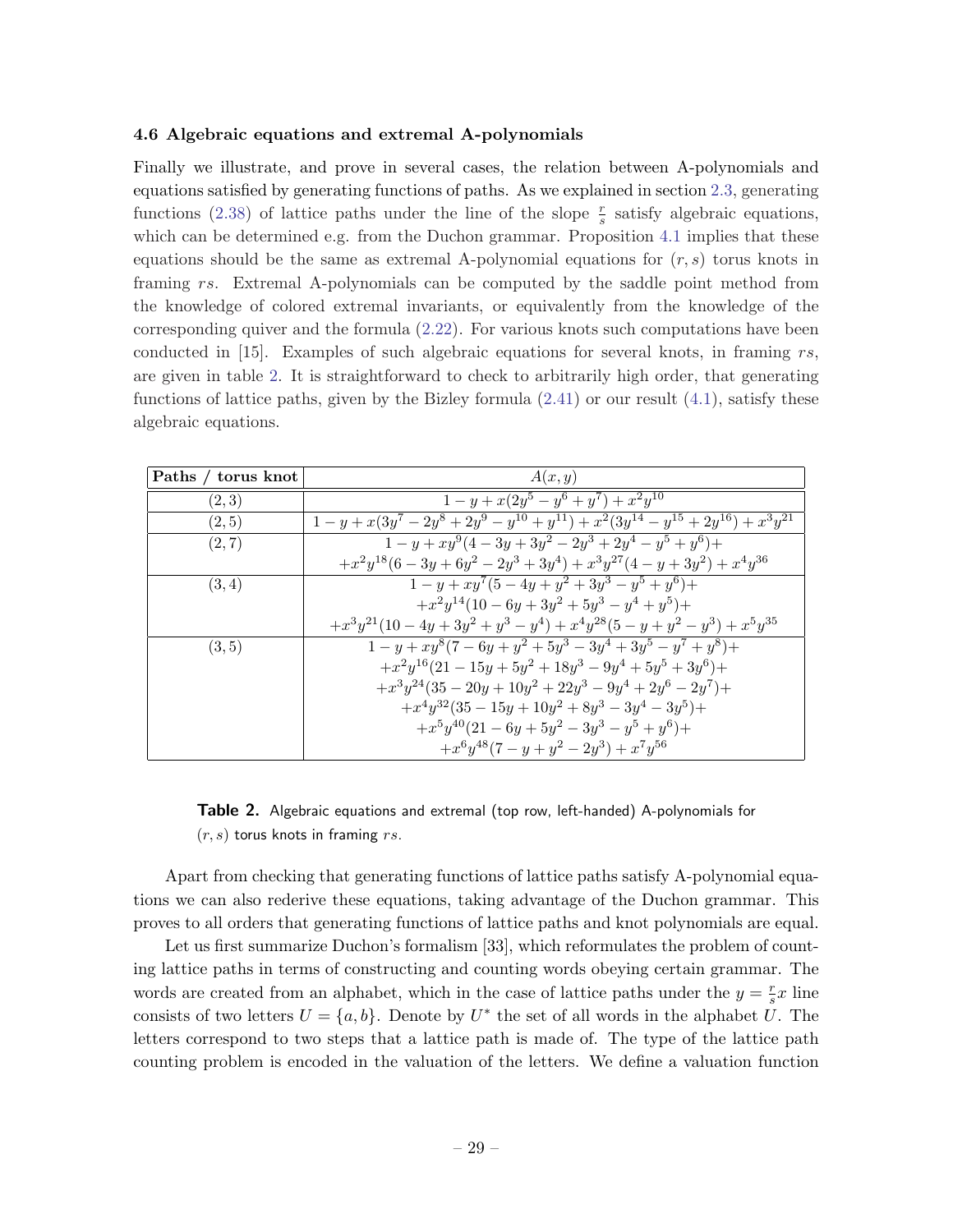h on the alphabet with values in integers such that  $h(a) = r$  and  $h(b) = -s$ . This definition extends additively to the set of words  $U^*$ , e.g.  $h(aaba) = 3r - s$ . The lattice path counting problem can be then made equivalent to the problem of counting words. The condition, that a path in the upper half plane picture reaches back but never crosses the horizontal axis can be formulated with the valuation function. For the path to reach back to the horizontal axis, the valuation function of the corresponding word must be 0. For the path to never cross the horizontal axis, the valuation function of every left factor of the word cannot be negative. A left factor  $w<sub>L</sub>$  of a word w is simply any left part of the word w. The set of words obeying this constraint is denoted by  $D_{r/s} \subset U^*$ .

Among words in  $D_{r/s}$  there are special ones that cannot be generated from simpler words. For example, for  $r = 3$  and  $s = 2$  there are two words of length 5

$$
ababb, \qquad aabbb. \tag{4.40}
$$

Many words of length 10 can be obtained by taking one of the word of length 5 and using it as a template. Between any letters of this word we can insert any word of length 5 to obtain a word of length 10. For example taking ababb as a template we can get **aba**aabbbb by inserting aabbb between the third and the fourth letter. However there are words of length 10 which cannot be obtained in this way, for example aaabbabbbb. Such words are called factor-free words. Duchon showed how to generate (and thus count) all factor-free words, and how to obtain a generating function of all words in  $D_{r/s}$  from the generating function of factor-free words.

Let us denote the generating function of factor-free words by  $y_{fP}(x)$ . Then the generating function  $y_P(x)$  of all the words is given by

$$
y_P(x) = y_{fP}(x(y_P(x))^{r+s}),
$$
\n(4.41)

This relation is equivalent to a change framing of the generating function by  $r + s$ . As an immediate consequence we obtain that the factor free words also find their place in the knots-paths correspondance and simply correspond to  $(r, s)$  torus knots framed by  $-rs+r+s$ .

We describe now the construction of equations for  $y_{fP}(x)$ . Duchon showed that factor free words can be generated from the following grammar

$$
\tilde{D} = \epsilon + \sum_{k} \tilde{L}_{k} \tilde{R}_{k}, \qquad \tilde{L}_{i} = \delta_{i,r} a + \sum_{k} \tilde{L}_{k} \tilde{R}_{k-i}, \qquad \tilde{R}_{j} = \delta_{j,s} b + \sum_{k} \tilde{L}_{k} \tilde{R}_{j+k}, \qquad (4.42)
$$

with indices in the range  $1 \geq i \geq r, 1 \geq j \geq s$ , and  $\tilde{L}_i = \tilde{R}_j = 0$  for indices beyond this range. Here  $\epsilon$  denotes an empty word and in general the letters a and b do not commute. To construct short words it is enough to solve the equations iteratively. In the classical case, where we are interested in counting paths, letters  $a$  and  $b$  commute. Moreover each path must consists of ks a steps and kr b steps, so that the valuation of the whole path is  $ksr - ksr = 0$ . Therefore the relevant variable is  $x = a^s b^r$ . Eliminating auxillary sets  $\tilde{L}_i$  and  $\tilde{R}_j$  we obtain a polynomial equation for  $\tilde{D}(x)$ .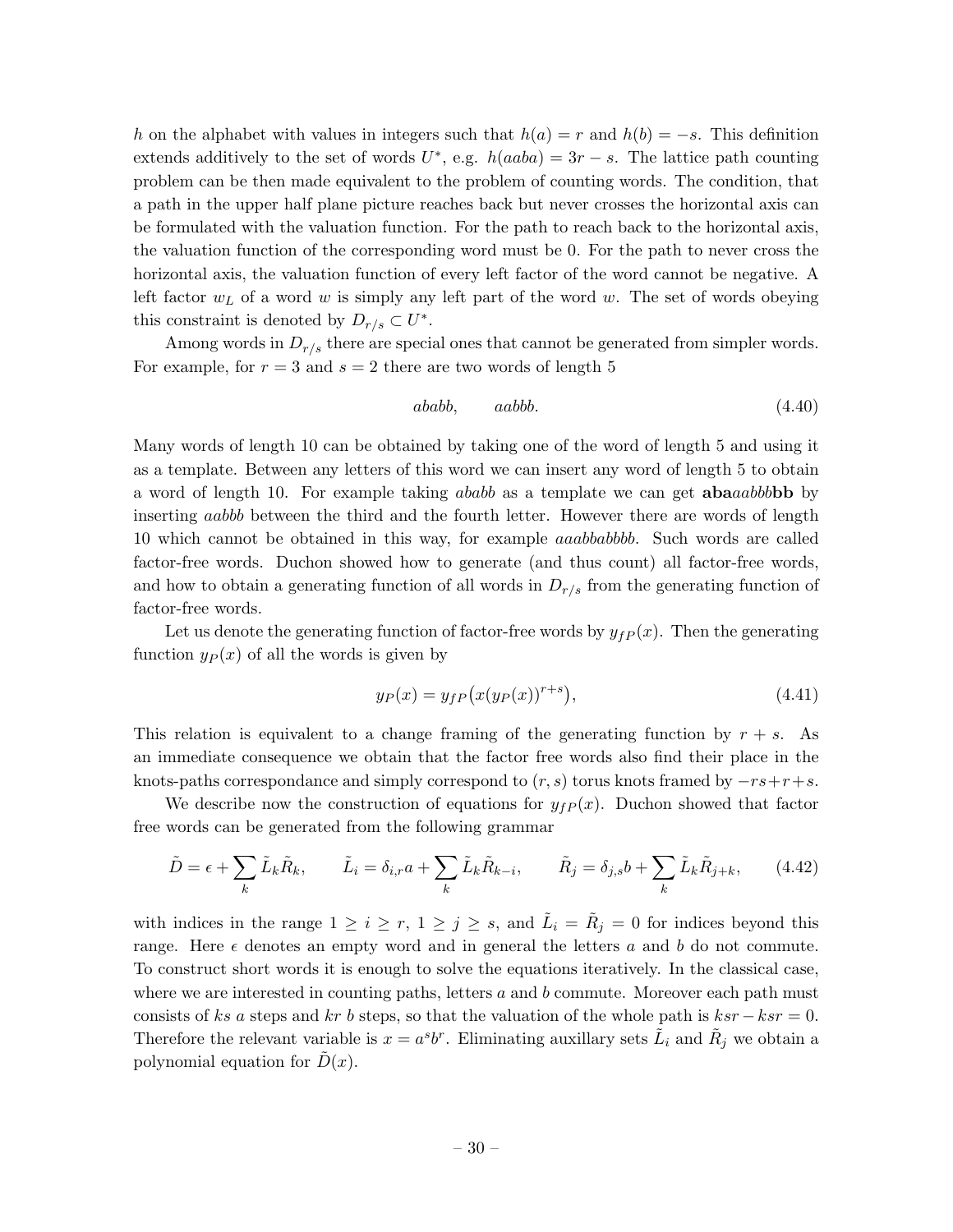As an example consider paths under the  $y=\frac{3}{2}$  $\frac{3}{2}x$  line, corresponding to the trefoil knot. This is the case solved explicitly by Duchon. The set of equations takes form

$$
\tilde{D} = \epsilon + \tilde{L}_1 \tilde{R}_1 + \tilde{L}_2 \tilde{R}_2, \qquad \tilde{L}_1 = \tilde{L}_2 \tilde{R}_1 + \tilde{L}_3 \tilde{R}_2, \n\tilde{L}_2 = \tilde{L}_3 \tilde{R}_1, \qquad \tilde{L}_3 = a, \qquad \tilde{R}_1 = \tilde{L}_1 \tilde{R}_2, \qquad \tilde{R}_2 = b.
$$
\n(4.43)

We eliminate  $\tilde{L}_i$  and  $\tilde{R}_2$  and parametrize  $\tilde{R}_1 = aUb^2$  to find a set of two equations

$$
\tilde{D} = \epsilon + a^2 Ub^3 + abaUb^2 + a^2Ub^2aUb^2ab^2,
$$
  
\n
$$
U = \epsilon + aUb^2aUb.
$$
\n(4.44)

For the word counting problem we consider commuting a and b and introduce  $x = a^2b^3$ , so that we obtain

$$
y_{fP}(x) = 1 + 2xU(x) + x^2U^3(x),
$$
  
\n
$$
U(x) = 1 + x^2U(x).
$$
\n(4.45)

On one hand  $U(x)$  is the generating function of the Catalan numbers and using twice the equation for  $U(x)$  in the equation for  $y_{fP}(x)$  we get

$$
y_{fP}(x) = (1+x)U(x) = \sum_{k=0}^{\infty} (C_k + C_{k+1})x^k.
$$
 (4.46)

On the other hand we can eliminate  $U(x)$  to find the equation  $A_f(x,y_{fP}) = 0$  which the generating function of factor-free words satisfies

$$
A_f(x, y_{fP}) = (1+x)^2 - y_{fP} - xy_{fP} + xy_{fP}^2.
$$
\n(4.47)

Changing the framing by  $r + s = 5$  gives then the algebraic equation

$$
A(x,y) = 1 - y + x(2y^5 - y^6 + y^7) + x^2y^{10},
$$
\n(4.48)

which indeed reproduces the A-polynomial equation for  $(2, 3)$  torus knot given in table [2.](#page-29-0)

Similar computations for paths under the  $y=\frac{2}{5}$  $\frac{2}{5}x$  line, or equivalently for the  $(2, 5)$  torus knot, lead to the following set of equations

$$
y_{fP}(x) = 1 + 3xU(x) + 4x^{2}U^{3}(x) + x^{3}U^{5}(x),
$$
  
\n
$$
U(x) = 1 + 3xU^{2}(x) + x^{2}U^{4}(x),
$$
\n(4.49)

with U defined this time through  $\tilde{R}_1 = aUb^3$  and  $x = a^2b^5$ . Eliminating U we find the algebraic equation satisfied by the generating function of factor-free words

$$
A_f(x, y_{fP}) = 1 - y_{fP} + x(3 - 2y_{fP} + 2y_{fP}^2 - y_{fP}^3 + y_{fP}^4) + x^2(3 - y_{fP} + 2y_{fP}^2) + x^3.
$$
 (4.50)

Changing the framing by  $r + s = 7$  produces then the A-polynomial equation for  $(2, 5)$  torus knot, which is given in table [2.](#page-29-0)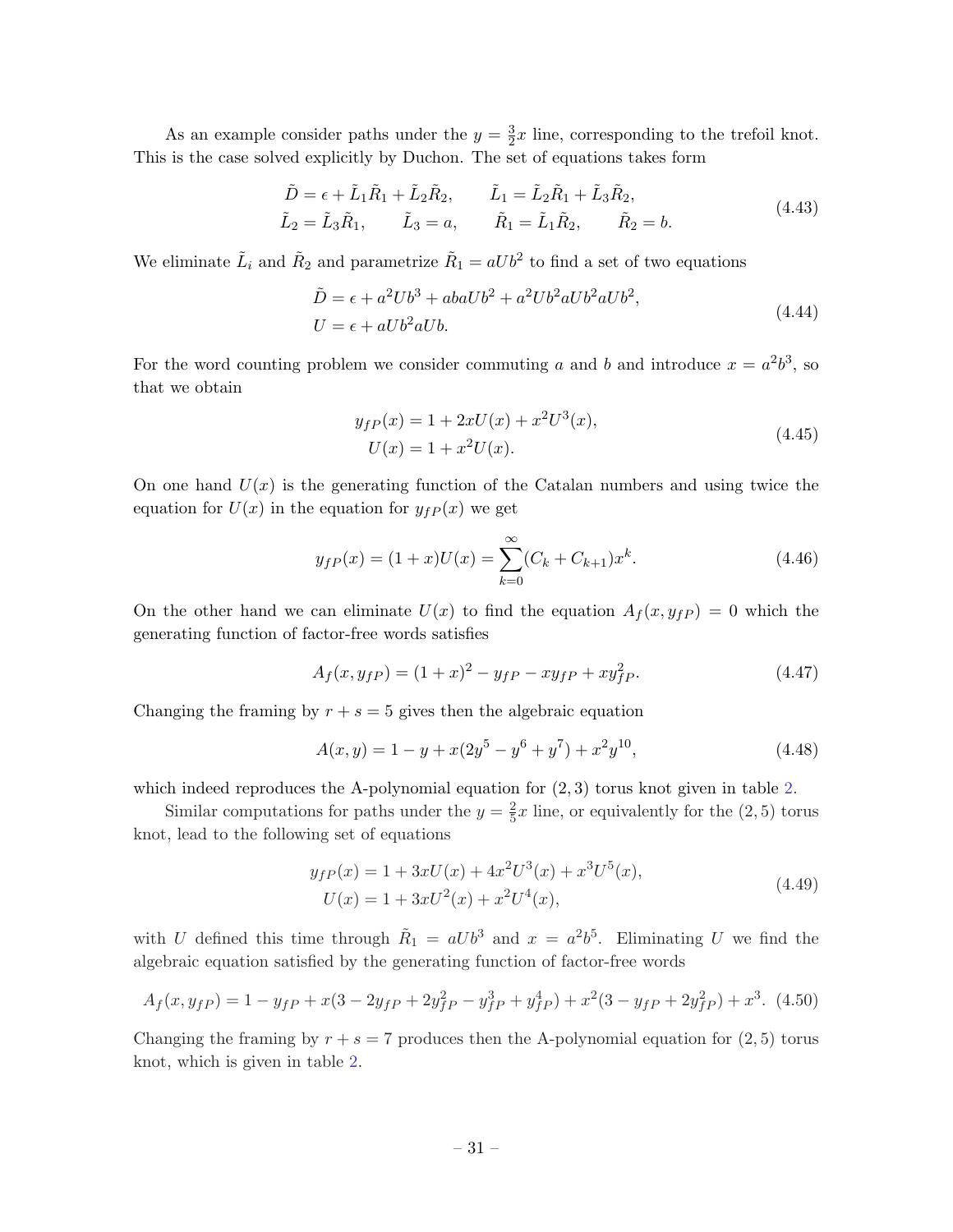#### <span id="page-32-0"></span>5. Knot polynomials, quivers and path counting for  $(3, s)$  torus knots

In this section we identify quivers and extremal colored HOMFLY-PT polynomials for a class of  $(3, s)$  torus knots, for  $s = 3p+1$  or  $s = 3p+2$ . This is quite a non-trivial class of examples, which nicely illustrates the power of the knots-quivers correspondence, as well as the relation of torus knot invariants to the counting of lattice paths. Indeed, it is straightforward to verify that expressions for colored polynomials for torus knots given below, in appropriate framing, agree with generating functions of lattice paths, as we explained earlier.

Our strategy is similar as in other examples of knots-quivers correspondence: we consider extremal colored HOMFLY-PT polynomials for first few symmetric colors, and – also based on the knowldege of homological degrees encoded in the uncolored extremal superpolynomial – we identify a matrix encoding the corresponding quiver uniquely. In particular we find various regularities, which enable to analyze at once the whole classes of  $(3, 3p + 1)$  and  $(3, 3p + 2)$  torus knots and reveal their recursive structure.

#### 5.1  $(3, 3p + 2)$  torus knots

The constraints that we found upon the analysis of several first representations imply, that the quiver matrix for  $(3, 3p + 2)$  knots has the following structure

$$
C^{(3,3p+2)} = \begin{bmatrix} C^{(2,6p+3,-3)} & B_p \\ B_p & C^{(3,3p-1,+5)} \end{bmatrix}
$$
 (5.1)

Here  $C^{(r,s;f)}$  denotes a quiver matrix for  $(r, s)$  torus knot with an additional framing, f with respect to the convention explained at the end of the section [2.2.](#page-7-0) For example, for  $p = 1$ , the bottom right block is  $C^{(3,2+5)}$  which is the trefoil quiver ([4.9\)](#page-21-0) with all entries shifted by  $+5$ . The off-diagonal rectangular block B carries further information about the recursive structure and it is organized in the following way

$$
B_p = \begin{bmatrix} B_{p,p} & B_{p,p-1} & \dots & B_{p,1} \end{bmatrix},\tag{5.2}
$$

where each  $B_{p,k}$  (for  $1 \leq k \leq p$ ) is a matrix of size

$$
(3p+2) \times (3k-1). \tag{5.3}
$$

The block  $B_{p,k}$  is composed of two groups of rows

$$
B_{p,k} = \begin{bmatrix} X_{p,k} \\ Y_{p,k} \end{bmatrix} \tag{5.4}
$$

of sizes

$$
X_{p,k}: (3(p-k+1)) \times (3k-1), \qquad Y_{p,k}: (3k-1) \times (3k-1). \qquad (5.5)
$$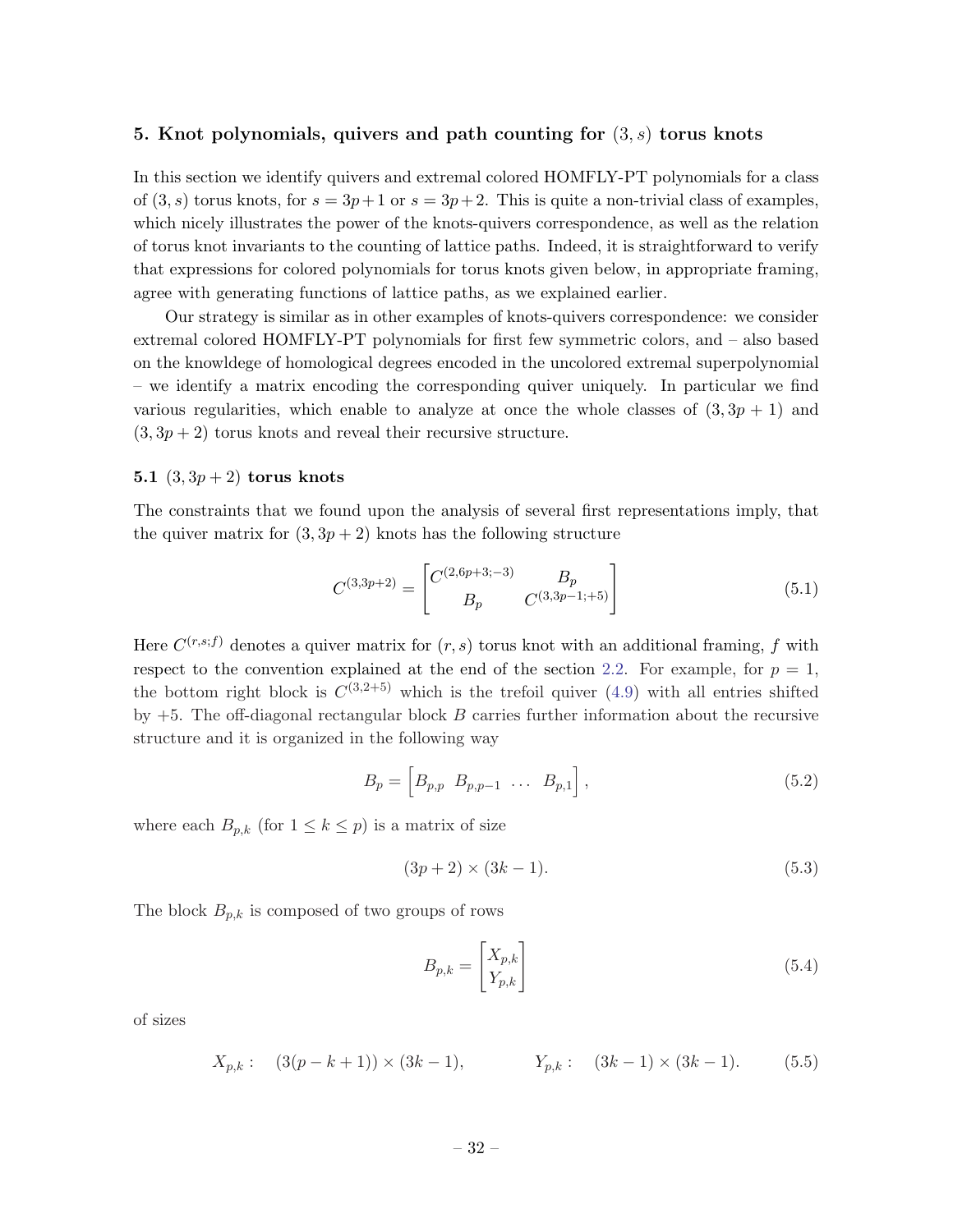The matrices  $X$  and  $Y$  have the following structure

$$
X_{p,k} = \begin{bmatrix} 6p + 3k + 4 & 6p + 3k + 2 & 6p + 3k & \cdots & 6p - 3k + 8 \\ 6p + 3k + 3 & 6p + 3k + 1 & 6p + 3k - 1 & \cdots & 6p - 3k + 7 \\ 6p + 3k + 2 & 6p + 3k & 6p + 3k - 2 & \cdots & 6p - 3k + 6 \\ \vdots & \vdots & \vdots & \ddots & \vdots \\ 3p + 6k + 2 & 3p + 6k & 3p + 6k - 2 & \cdots & 3p + 6 \end{bmatrix},
$$
(5.6)

$$
Y_{p,k} = \begin{bmatrix} 3p + 6k + 1 & 3p + 6k - 1 & 3p + 6k - 3 & \cdots & 3p + 5 \\ 3p + 6k & 3p + 6k - 1 & 3p + 6k - 3 & \cdots & 3p + 5 \\ 3p + 6k - 2 & 3p + 6k - 2 & 3p + 6k - 3 & \cdots & 3p + 5 \\ \vdots & \vdots & \vdots & \ddots & \vdots \\ 3p + 6 & 3p + 6 & 3p + 6 & \cdots & 3p + 5 \end{bmatrix} . \tag{5.7}
$$

To illustrate the above structure, let us consider first two examples of knots in this series. The value  $p = 1$  corresponds to  $(3, 5)$  torus knot. In this case we only have  $B_{1,1}$  matrix, which is built out of  $X_{1,1}$  and  $Y_{1,1},$  and takes form

$$
B_{1,1} = \begin{bmatrix} 13 & 11 \\ 12 & 10 \\ 11 & 9 \\ 10 & 8 \\ 9 & 8 \end{bmatrix} . \tag{5.8}
$$

The full quiver matrix, with the block structure highlighted, takes form

$$
C^{(3,5)} = \begin{bmatrix} C^{(2,9,-3)} & B_1 \\ B_1 & C^{(3,2;+5)} \end{bmatrix} = \begin{bmatrix} 16 & 14 & 12 & 10 & 8 & 13 & 11 \\ 14 & 14 & 12 & 10 & 8 & 12 & 10 \\ 12 & 12 & 12 & 10 & 8 & 11 & 9 \\ 10 & 10 & 10 & 10 & 8 & 10 & 8 \\ 8 & 8 & 8 & 8 & 8 & 9 & 8 \\ 13 & 12 & 11 & 10 & 9 & 12 & 10 \\ 11 & 10 & 9 & 8 & 8 & 10 & 10 \end{bmatrix}
$$
(5.9)

The second example, for  $p = 2$ , corresponds to  $(3, 8)$  torus knot. In this case we introduce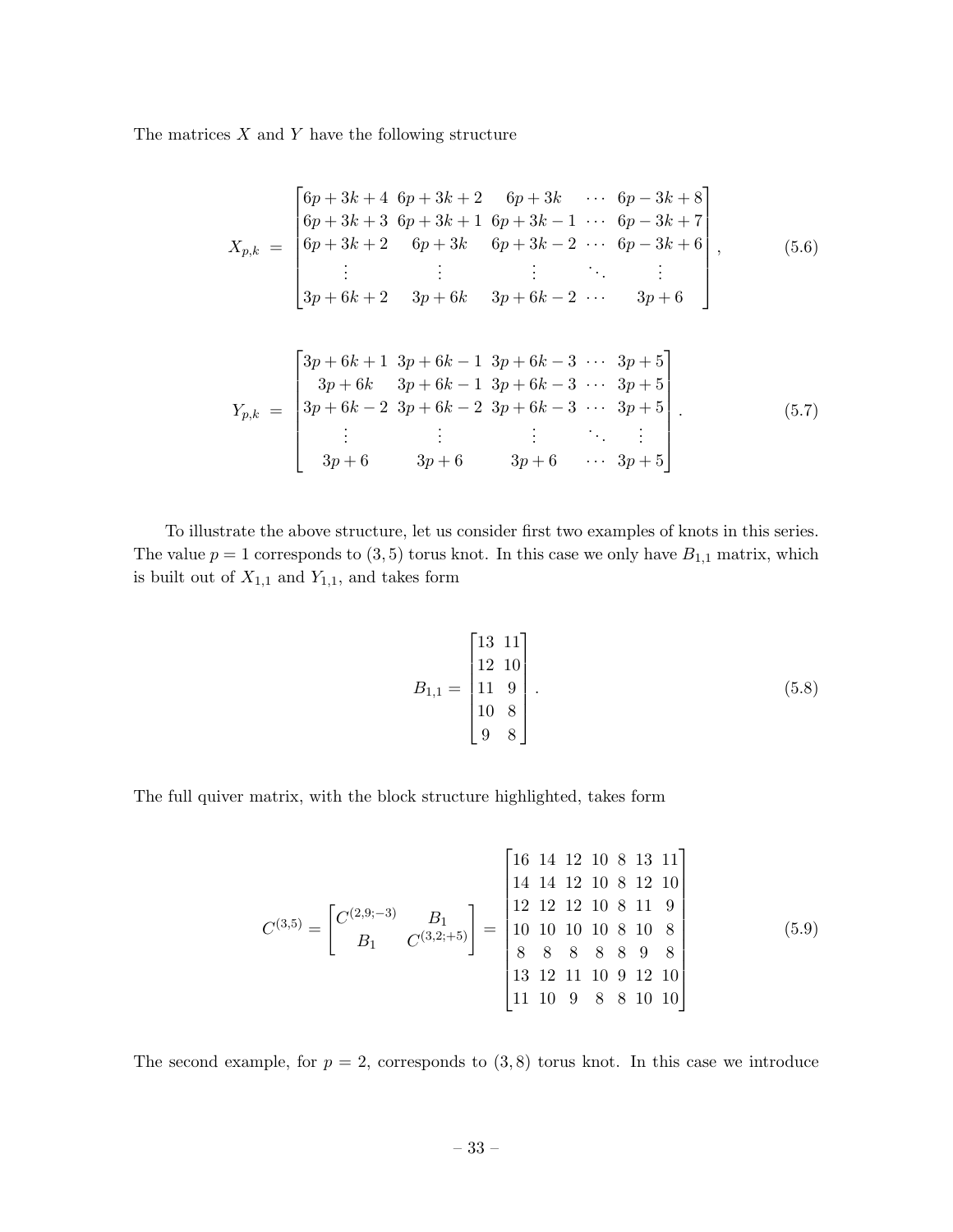<span id="page-34-0"></span>two matrices  $B_{2,1}$  and  $B_{2,2}$ , which are given explicitly by

$$
B_{2,2} = \begin{bmatrix} 22 & 20 & 18 & 16 & 14 \\ 21 & 19 & 17 & 15 & 13 \\ 20 & 18 & 16 & 14 & 12 \\ 19 & 17 & 15 & 13 & 11 \\ 18 & 17 & 15 & 13 & 11 \\ 16 & 16 & 15 & 13 & 11 \\ 14 & 14 & 13 & 11 \\ 12 & 12 & 12 & 12 & 11 \end{bmatrix} \qquad B_{2,1} = \begin{bmatrix} 19 & 17 \\ 18 & 16 \\ 17 & 15 \\ 16 & 14 \\ 15 & 13 \\ 14 & 12 \\ 13 & 11 \\ 12 & 11 \end{bmatrix} \qquad (5.10)
$$

The full quiver matrix, with the block structure highlighted, reads

$$
C^{(3,8)} = \begin{bmatrix} 25 & 23 & 21 & 19 & 17 & 15 & 13 & 11 & 22 & 20 & 18 & 16 & 14 & 19 & 17 \\ 23 & 23 & 21 & 19 & 17 & 15 & 13 & 11 & 20 & 18 & 16 & 14 & 12 & 17 & 15 \\ 21 & 21 & 21 & 19 & 17 & 15 & 13 & 11 & 19 & 17 & 15 & 13 & 11 & 16 & 14 \\ 19 & 19 & 19 & 19 & 17 & 15 & 13 & 11 & 18 & 17 & 15 & 13 & 11 & 16 & 14 \\ 17 & 17 & 17 & 17 & 17 & 15 & 13 & 11 & 16 & 16 & 15 & 13 & 11 & 14 & 12 \\ 15 & 15 & 15 & 15 & 15 & 15 & 13 & 11 & 14 & 14 & 14 & 13 & 11 & 13 & 11 \\ 22 & 21 & 20 & 19 & 18 & 16 & 14 & 12 & 21 & 19 & 17 & 15 & 13 & 18 & 16 \\ 20 & 19 & 18 & 17 & 17 & 16 & 14 & 12 & 19 & 17 & 15 & 13 & 18 & 16 \\ 16 & 15 & 14 & 13 & 13 & 13 & 13 & 13 & 12 & 15 & 15 & 15 & 13 & 17 & 15 \\ 18 & 17 & 16 & 15 & 15 & 15 & 14 & 12 & 17 & 17 & 17 & 15 & 13 & 16 & 14 \\ 16 & 15 & 14 & 13 & 13 & 13 & 13 & 12 & 15 & 15 & 15 & 15 & 13 & 13 & 14 & 13 \\ 19 & 18 & 17 & 16 & 15 & 14 & 13 & 12 & 18 & 17 & 16 & 15 & 14 & 17 & 15 \\ 17 & 16 & 15 & 14 & 13 & 12 &
$$

We compute now the generating functions of lattice paths using the relation to knots and quivers [\(4.1](#page-19-0)). In the Table [3](#page-35-0) we present such generating functions for the first 5 knots of the series  $(3, 3p + 2)$ . These numbers agree with numbers of lattice paths that follow from the Bizley formula ([2.41](#page-12-0)).

The other side of the knots–quivers–paths correspondence yields colored HOMLFY-PT polynomials. To this end we need to identify, using the uncolored (extremal) HOMFLY-PT homology, the variables  $x_i$  as prescribed in eq. ([2.21](#page-8-0)). The t degrees are equal to the diagonal entries of the quiver matrix

$$
t_i = C_{ii},\tag{5.12}
$$

whereas the q degrees are an ordered union of sets  $Q_n$  for  $n = p, \ldots, 0$  with

$$
Q_n = \{-6n - 2, -6n + 2, \dots 6n - 2, 6n + 2\}.
$$
\n(5.13)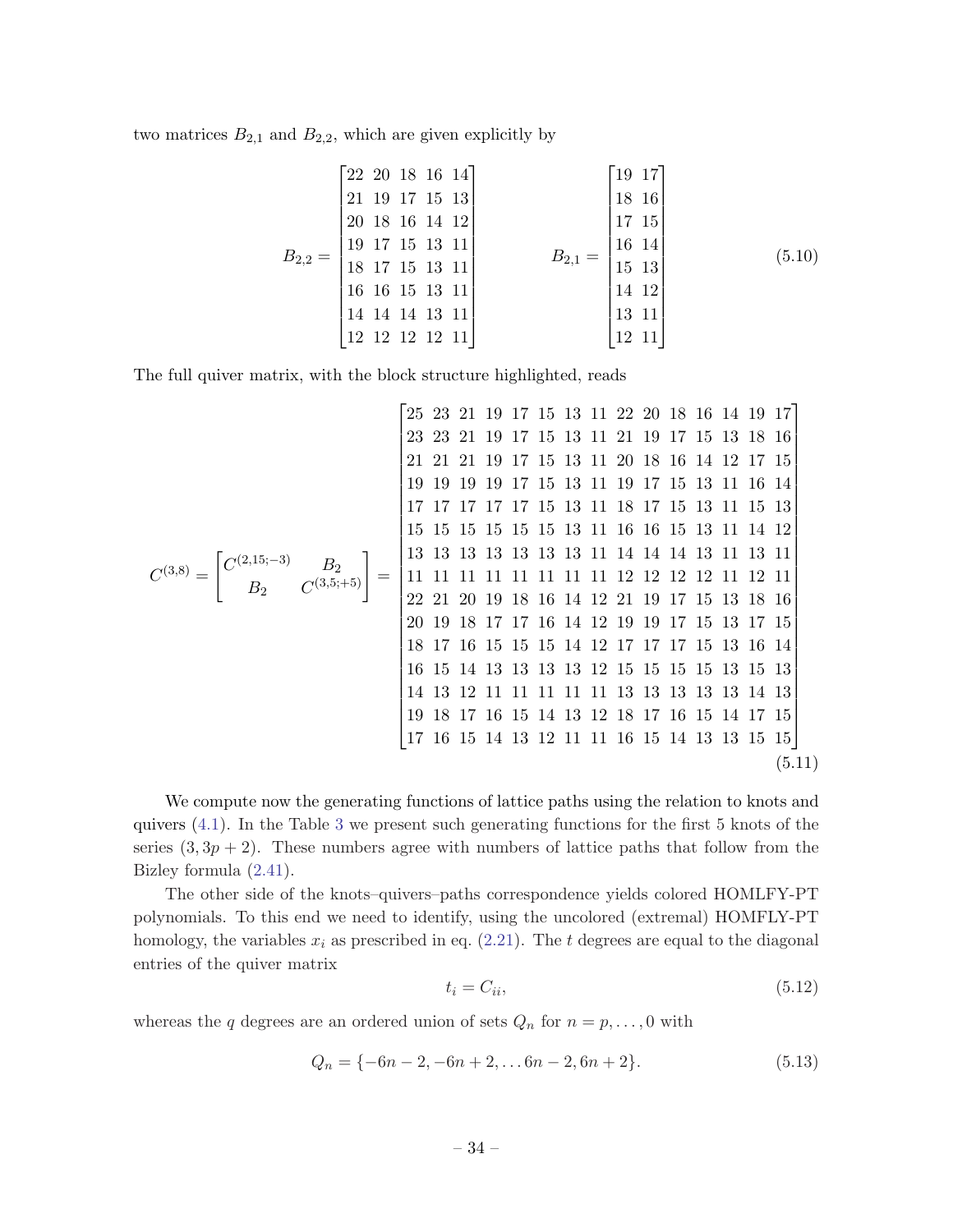<span id="page-35-0"></span>

| Knot   | $b_n$ (numbers of lattice paths)                                                 |
|--------|----------------------------------------------------------------------------------|
| (3,5)  | $1, 7, 525, 58040, 7574994, 1084532963, 164734116407, \ldots$                    |
| (3,8)  | $1, 15, 3504, 1220135, 502998985, 227731502703, 109447217699997, \ldots$         |
| (3,11) | $1, 26, 13793, 10969231, 10342244094, 10714942416045, 11787169120183931, \ldots$ |
| (3.14) | $1, 40, 40356, 61246090, 110288829466, 218304920579248, \ldots$                  |
| (3,17) | $1, 57, 97584, 251886268, 771887463392, \ldots$                                  |

**Table 3.** Numbers of lattice paths under the  $y = \frac{3}{3p+2}x$  line. They agree with the Bizley formula, and with coefficients of classical generating functions of invariants of  $(3, 3p + 2)$  torus knot.

The ordering is such that the set of q degrees starts with  $Q_p$  and the other follow in the descending order. For example for the  $(3,5)$  and  $(3,8)$  knots the q degrees are

$$
\{-8, -4, 0, 4, 8, -2, 2\},\tag{5.14}
$$

$$
\{-14, -10, -6, -2, 2, 6, 10, 14, -8, -4, 0, 4, 8, -2, 2, \}
$$
\n
$$
(5.15)
$$

To obtain the standard form of the HOMFLY-PT polynomial – right-handed with the zero framing – the quiver matrix has to be transformed as explained in the section [2.2](#page-7-0). For example the  $C^{(3,5)}$  quiver in this case becomes

$$
C^{(3,5)} = \begin{bmatrix} 0 & 1 & 3 & 5 & 7 & 2 & 4 \\ 1 & 2 & 3 & 5 & 7 & 3 & 5 \\ 3 & 3 & 4 & 5 & 7 & 4 & 6 \\ 5 & 5 & 5 & 6 & 7 & 5 & 7 \\ 7 & 7 & 7 & 7 & 8 & 6 & 7 \\ 2 & 3 & 4 & 5 & 6 & 4 & 5 \\ 4 & 5 & 6 & 7 & 7 & 5 & 6 \end{bmatrix}
$$
(5.16)

The t degrees defined in  $(5.12)$  can be read off from the diagonal of this matrix.

From quivers that we found above, extremal colored HOMLFY-PT polynomials for  $(3,3p+2)$  torus knots can be determined using  $(2.25)$  $(2.25)$  $(2.25)$ . Examples of such minimal polynomials for several (right-handed) knots (after adjusting the quiver so that it captures minimal invariants of right-handed knots), in the fundamental representation, are given in table [4](#page-36-0). These results agree with known such polynomials in the fundamental representation – however, we stress that from the quivers determined above we also immediately get formulas for knot polynomials in arbitrary symmetric representations, which have not been known before.

Finally, having found quivers for  $(3, 3p+2)$  torus knots, we can also determine q-weighted path numbers using  $(4.2)$  $(4.2)$ . The first such numbers, i.e. q-numbers of paths between the origin and the point with coordinates  $(3p + 2, 3)$ , for several knots, are given in table [5](#page-36-0). For  $q = 1$ these expressions reduce to unweighted path numbers given in given in table 3.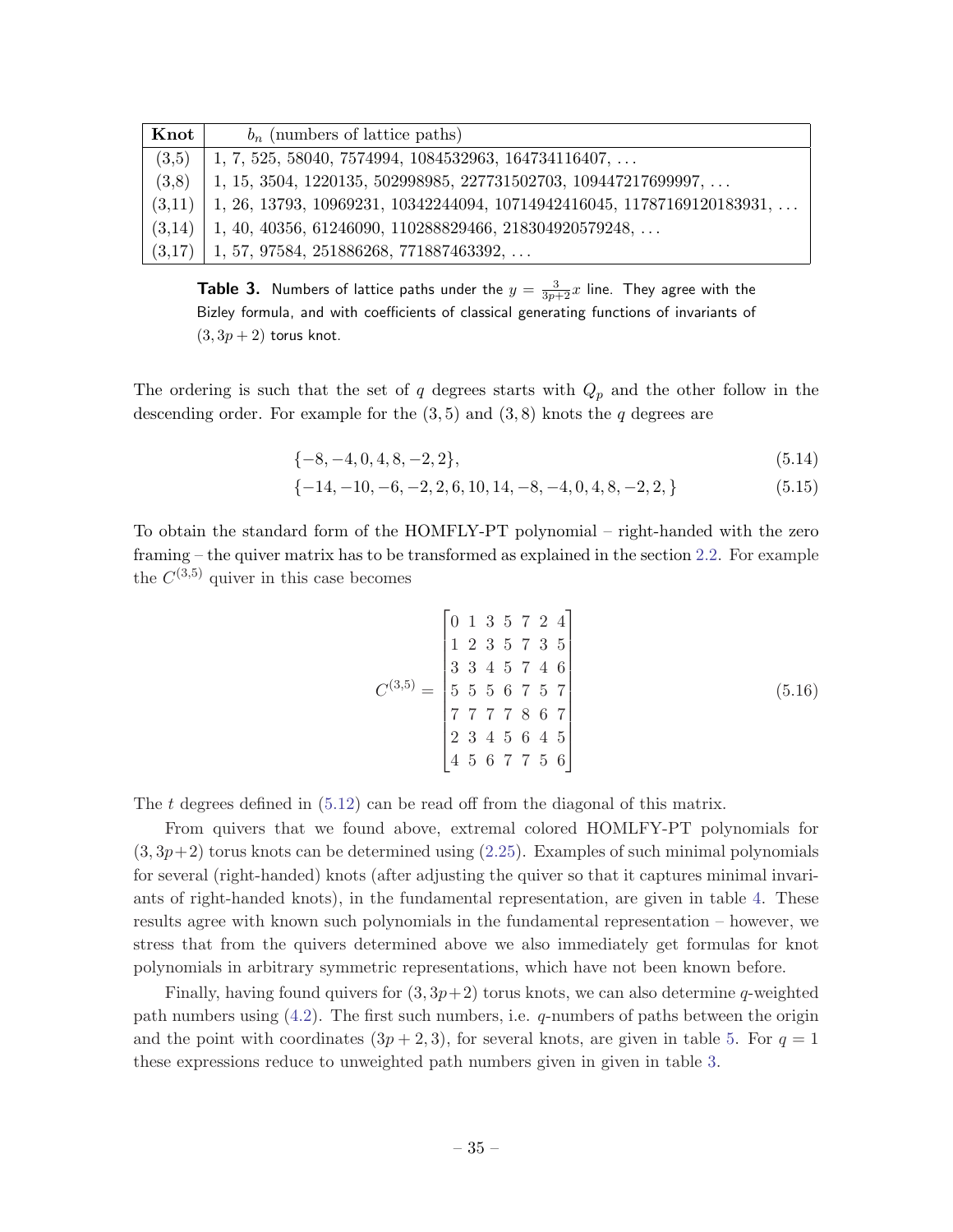<span id="page-36-0"></span>

| Torus knot | $P_1^-(q)$                                                                                                      |
|------------|-----------------------------------------------------------------------------------------------------------------|
| (3, 5)     | $q^{-8} + q^{-4} + q^{-2} + 1 + q^2 + q^4 + q^8$                                                                |
| (3, 8)     | $q^{-14} + q^{-10} + q^{-8} + q^{-6} + q^{-4} + 2q^{-2} + 1 + 2q^{2} + q^{4} + q^{6} + q^{8} + q^{10} + q^{14}$ |
| (3, 11)    | $q^{-20} + q^{-16} + q^{-14} + q^{-12} + q^{-10} + 2q^{-8} + q^{-6} + 2q^{-4} + 2q^{-2} + 2 + 2q^{2} + 2q^{4}$  |
|            | $+q^{6} + 2q^{8} + q^{10} + q^{12} + q^{14} + q^{16} + q^{20}$                                                  |
| (3, 14)    | $q^{-26} + q^{-22} + q^{-20} + q^{-18} + q^{-16} + 2q^{-14} + q^{-12} + 2q^{-10} + 2q^{-8} + 2q^{-6} + 2q^{-4}$ |
|            | $+3q^{-2} + 2 + 3q^{2} + 2q^{4} + 2q^{6} + 2q^{8} + 2q^{10} + q^{12} + 2q^{14} + q^{16} + q^{18}$               |
|            | $+q^{20} + q^{22} + q^{26}$                                                                                     |
| (3, 17)    | $q^{-32} + q^{-28} + q^{-26} + q^{-24} + q^{-22} + 2q^{-20} + q^{-18} + 2q^{-16} + 2q^{-14} + 2q^{12}$          |
|            | $+2q^{-10} + 3q^{-8} + 2q^{-6} + 3q^{-4} + 3q^{-2} + 3 + 3q^{2} + 3q^{4} + 2q^{6} + 3q^{8} + 2q^{10}$           |
|            | $+2q^{12} + 2q^{14} + 2q^{16} + q^{18} + 2q^{20} + q^{22} + q^{24} + q^{26} + q^{28} + q^{32}$                  |

**Table 4.** Minimal HOMFLY-PT polynomials for right-handed  $(3, 3p + 2)$  torus knots in the trivial framing, in the fundamental representation.

| Paths | $b_1(q)$                                                                                                                | $b_1(1)$ |
|-------|-------------------------------------------------------------------------------------------------------------------------|----------|
|       | $(3,5)$ $ q^7 + 2q^9 + 2q^{11} + q^{13} + q^{15}$                                                                       |          |
|       | $(3,8)$ $ q^{10} + 2q^{12} + 3q^{14} + 3q^{16} + 2q^{18} + 2q^{20} + q^{22} + q^{24}$                                   | 15       |
|       | $(3,11)$ $ q^{13} + 2q^{15} + 3q^{17} + 4q^{19} + 4q^{21} + 3q^{23} + 3q^{25} + 2q^{27} + 2q^{29} + q^{31} + q^{33}$    | 26       |
|       | $(3, 14)$ $ q^{16} + 2q^{18} + 3q^{20} + 4q^{22} + 5q^{24} + 5q^{26} + 4q^{28} + 4q^{30} + 3q^{32}$                     | 40       |
|       | $+3q^{34} + 2q^{36} + 2q^{38} + q^{40} + q^{42}$                                                                        |          |
|       | $(3,17)$ $ q^{19} + 2q^{21} + 3q^{23} + 4q^{25} + 5q^{27} + 6q^{29} + 6q^{31} + 5q^{33} + 5q^{35} + 4q^{37} + 4q^{39} $ | 57       |
|       | $+3q^{41} + 3q^{43} + 2q^{45} + 2q^{47} + q^{49} + q^{51}$                                                              |          |

**Table 5.** *q*-weighted numbers of lattice paths under the  $y = \frac{3}{3p+1}x$  line. For  $q = 1$ (right column) these numbers reduce to first nontrivial coefficients given in table [3](#page-35-0).

## 5.2  $(3, 3p + 1)$  torus knots

Quiver matrices for  $(3, 3p+1)$  torus knot have an analogous structure to those in the previous section, and take form

$$
C^{(3,3p+1)} = \begin{bmatrix} C^{(2,6p+1,-2)} & B_p \\ B_p & C^{(3,3p-2,+5)} \end{bmatrix}
$$
 (5.17)

where again  $C^{(2,6p+1)}$  denotes a quiver matrix for  $(2, 6p+1)$  torus knot, and  $C^{(3,3p-2;+4)}$  is a quiver matrix of  $(3, 3p - 2)$  torus knot with each entry increased by  $+4$  (i.e. with additional framing  $+4$ ). The off-diagonal rectangular block  $B$  is organized in the following way

$$
B_p = \left[ B_{p,p} \ B_{p,p-1} \ \ldots \ B_{p,1} \right],\tag{5.18}
$$

where each  $B_{p,k}$  (for  $1 \leq k \leq p$ ) is a matrix of the size

$$
(3p+1) \times (3k-2). \tag{5.19}
$$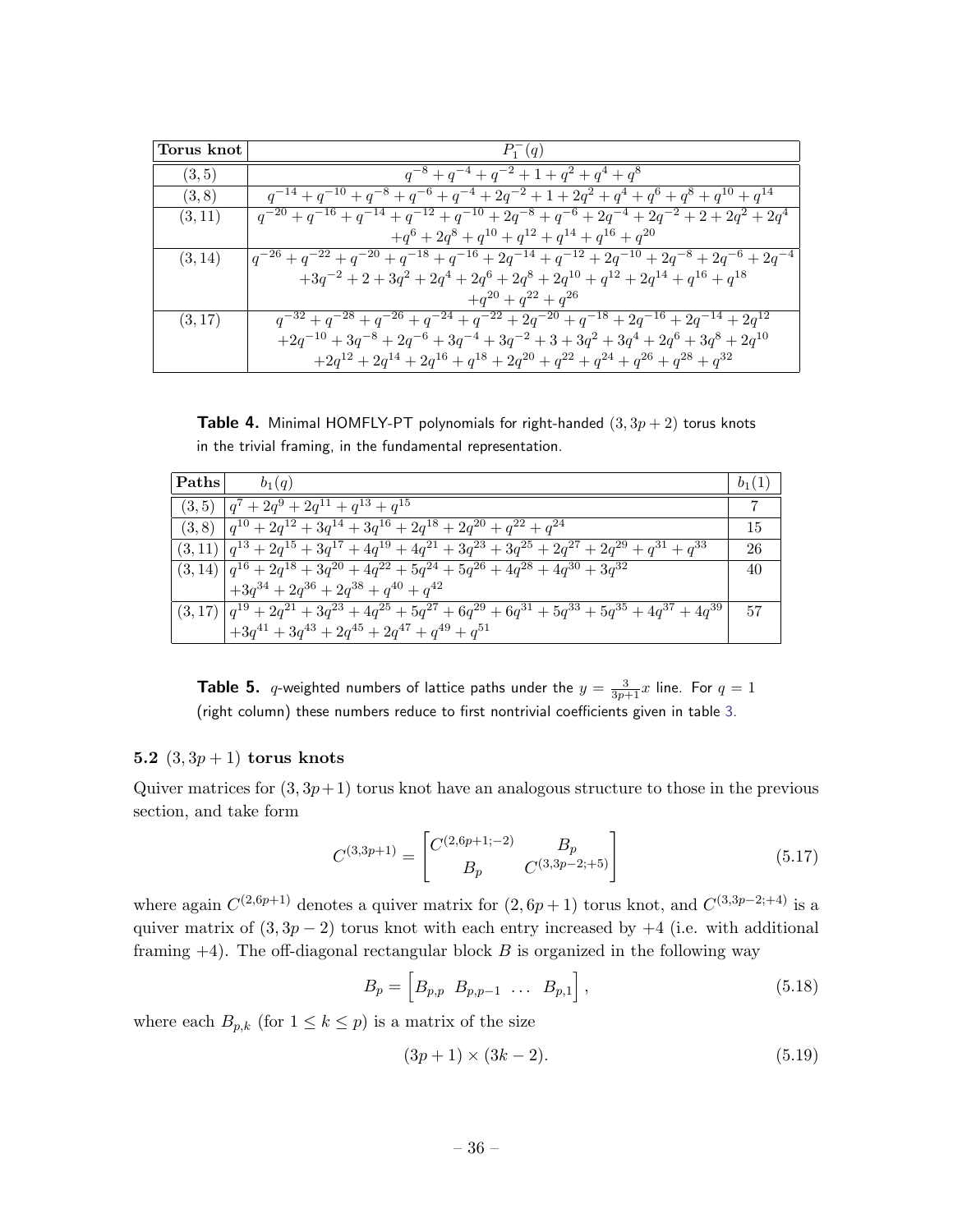The block  $B_{p,k}$  is now composed of three groups of rows

$$
B_{p,k} = \begin{bmatrix} X_{p,k} \\ Y_{p,k} \\ Z_{p,k} \end{bmatrix}
$$
 (5.20)

with sizes

$$
X_{p,k}: (p-k+1) \times (3k-2), \tag{5.21}
$$

$$
Y_{p,k}: (3k-1) \times (3k-2), \t(5.22)
$$

$$
Z_{p,k}: (2p - 2k + 1) \times (3k - 2). \tag{5.23}
$$

Matrices  $X_{p,k}$  and  $Y_{p,k}$  have the same structure as for the  $(3, 3p + 2)$  series, however their overall shift is different. Matrix  $Z_{p,k}$  consists of rows of constant values, and consecutive rows differ by 1. Explicitly

$$
X_{p,k} = \begin{bmatrix} 6p+3k+1 & 6p+3k-1 & 6p+3k-3 & \cdots & 6k-3k+7 \\ 6p+3k & 6p+3k-2 & 6p+3k-4 & \cdots & 6k-3k+6 \\ 6p+3k-1 & 6p+3k-3 & 6p+3k-5 & \cdots & 6p-3k+5 \\ \vdots & \vdots & \vdots & \ddots & \vdots \\ 5p+4k+1 & 5p+4k-1 & 5p+4k-3 & \cdots & 5p-2k+7 \end{bmatrix},
$$
(5.24)

$$
Y_{p,k} = \begin{bmatrix} 5p+4k & 5p+4k-2 & 5p+4k-4 & \cdots & 5p-2k+6 \ 5p+4k-1 & 5p+4k-2 & 5p+4k-4 & \cdots & 5p-2k+6 \ 5p+4k-3 & 5p-4k-3 & 5p+4k-4 & \cdots & 5p-2k+6 \ \vdots & \vdots & \vdots & \ddots & \vdots \ 5p-2k+54 & 5p-2k+5 & 5p-2k+5 & \cdots & 5p-2k+5 \end{bmatrix},
$$
(5.25)

$$
Z_{p,k} = \begin{bmatrix} 5p - 2k + 4 & 5p - 2k + 4 & 5p - 2k + 4 & \cdots & 5p - 2k + 4 \\ 5p - 2k + 3 & 5p - 2k + 3 & 5p - 2k + 3 & \cdots & 5p - 2k + 3 \\ 5p - 2k + 2 & 5p - 2k + 2 & 5p - 2k + 2 & \cdots & 5p - 2k + 2 \\ \vdots & \vdots & \vdots & \ddots & \vdots \\ 3p + 4 & 3p + 4 & 3p + 4 & \cdots & 3p + 4 \end{bmatrix}.
$$
 (5.26)

Let us also consider first two examples. The value  $p = 1$  corresponds to  $(3, 4)$  torus knot. In this case  $B_{1,1}$  is built out of  $X_{1,1}$ ,  $Y_{1,1}$  and  $Z_{1,1}$ , and takes form

$$
B_{1,1} = \begin{bmatrix} 10 \\ 9 \\ 8 \\ 7 \end{bmatrix} . \tag{5.27}
$$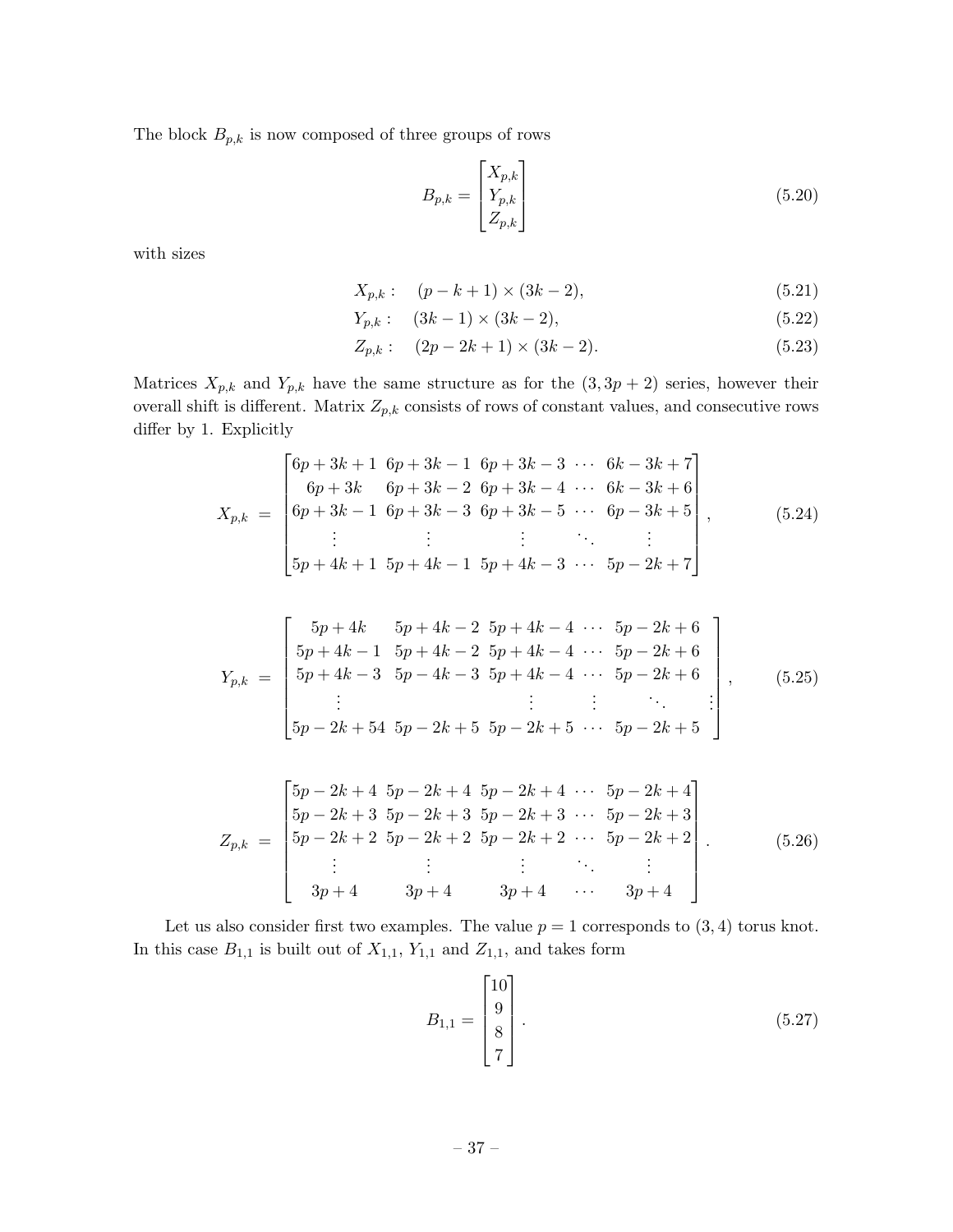<span id="page-38-0"></span>The full quiver matrix, with the block structure highlighted, reads

$$
C^{(3,4)} = \begin{bmatrix} C^{(2,7;-2)} & B_1 \\ B_1 & C^{(3,1;+5)} \end{bmatrix} = \begin{bmatrix} 13 & 11 & 9 & 7 & 10 \\ 11 & 11 & 9 & 7 & 9 \\ 9 & 9 & 9 & 7 & 8 \\ 7 & 7 & 7 & 7 & 7 \\ 10 & 9 & 8 & 7 & 9 \end{bmatrix},
$$
(5.28)

and after reordering columns and rows is equal to quiver presented in ([4.22](#page-24-0)). The second example, with  $p = 2$ , corresponds to  $(3, 7)$  torus knot. In this case we find two matrices

$$
B_{2,2} = \begin{bmatrix} 19 & 17 & 15 & 13 \\ 18 & 16 & 14 & 12 \\ 17 & 16 & 14 & 12 \\ 15 & 15 & 14 & 12 \\ 13 & 13 & 13 & 12 \\ 11 & 11 & 11 & 11 \\ 10 & 10 & 10 & 10 \end{bmatrix} \qquad B_{2,1} = \begin{bmatrix} 16 \\ 15 \\ 14 \\ 14 \\ 13 \\ 12 \\ 11 \\ 10 \end{bmatrix} \qquad (5.29)
$$

and the full quiver matrix takes form

C (3,7) = " C (2,13;−2) B<sup>1</sup> B<sup>1</sup> C (3,4;+5)# = 22 20 18 16 14 12 10 19 17 15 13 16 20 20 18 16 14 12 10 18 16 14 12 15 18 18 18 16 14 12 10 17 16 14 12 14 16 16 16 16 14 12 10 15 15 14 12 13 14 14 14 14 14 12 10 13 13 13 12 12 12 12 12 12 12 12 10 11 11 11 11 11 10 10 10 10 10 10 10 10 10 10 10 10 19 18 17 15 13 11 10 18 16 14 12 15 17 16 16 15 13 11 10 16 16 14 12 14 15 14 14 14 13 11 10 14 14 14 12 13 13 12 12 12 12 11 10 12 12 12 12 12 16 15 14 13 12 11 10 15 14 13 12 14 (5.30)

We compute again the classical limit of the generating series ([2.27](#page-9-0)). In the table [6](#page-39-0) we present results for several  $(3, 3p + 1)$  torus knots. These numbers agree with numbers of lattice paths given by the Bizley formula [\(2.41\)](#page-12-0).

# 6. Full HOMFLY-PT polynomials for the unknot and Schröder paths

So far, in the correspondence with path counting, we considered extremal HOMFLY-PT polynomials. They depend only on one variable  $q$ , whose powers measure the area in the path interpretation, see fig. [2.](#page-11-0) It is then natural to ask whether the full HOMFLY-PT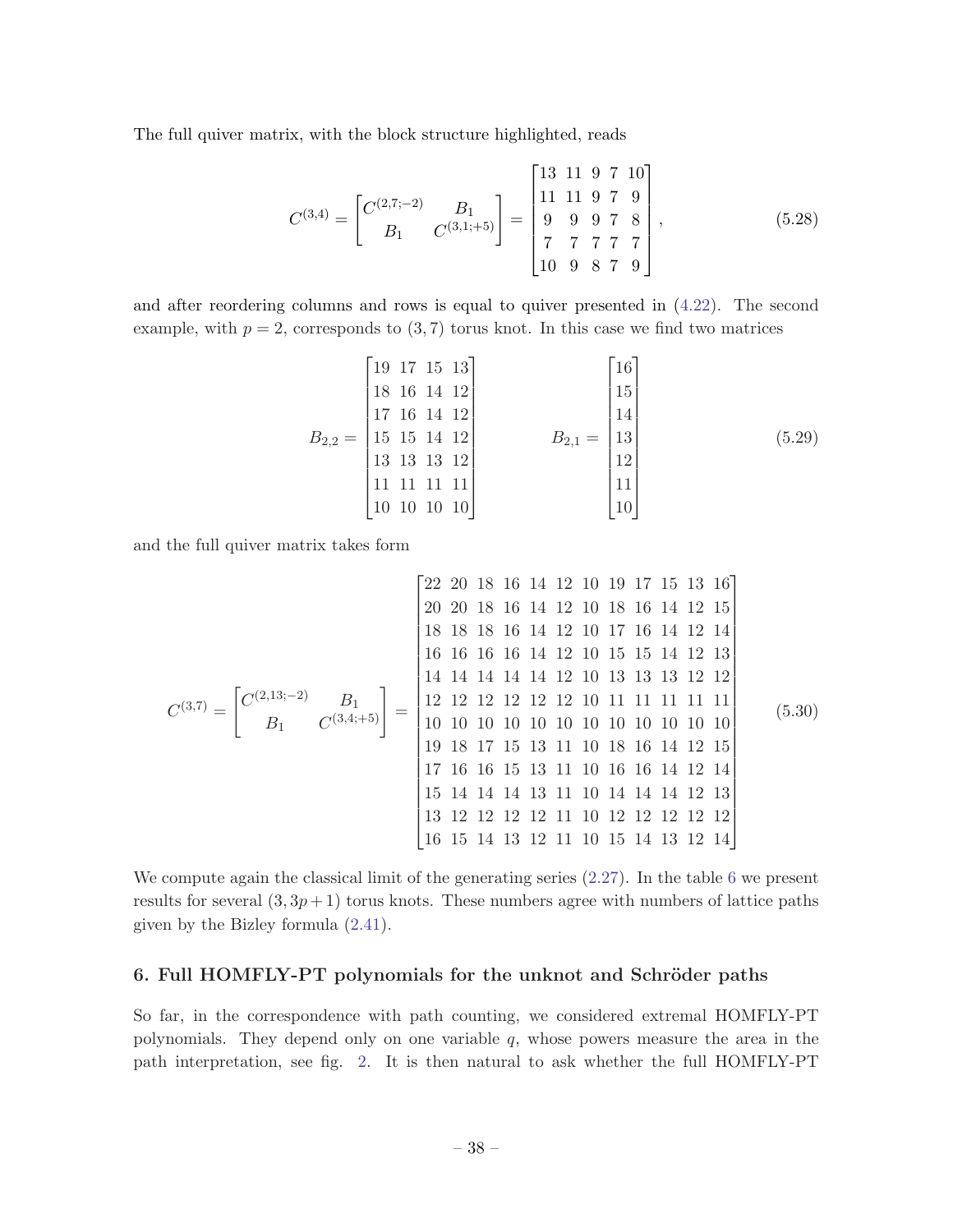<span id="page-39-0"></span>

| Knot   | $b_n$ (numbers of lattice paths)                                      |
|--------|-----------------------------------------------------------------------|
| (3,4)  | $1, 5, 227, 15090, 1182187, 101527596, 9247179818, \ldots$            |
| (3.7)  | 1, 12, 2010, 500449, 147412519, 47674321878, 16364395381824,          |
| (3,10) | $1, 22, 9097, 5630306, 4129734800, 3328003203564, 2847460237999311, $ |
| (3.13) | $1, 35, 28931, 35938015, 52957121322, 85769505414732, $               |
| (3,16) | $1, 51, 73950, 161559908, 418968975977, \ldots$                       |

**Table 6.** Number of lattice paths under the  $y = \frac{3}{3p+1}x$  line, encoded in the classical generating function of  $(3, 3p + 1)$  torus knot.

polynomials also have some path counting interpretation, and if so, what is the interpretation of the variable  $\alpha$  in this case. In this section we present a teaser of such an analysis, by discussing the unknot invariants.

Recall that the full colored HOMFLY-PT polynomials of the unknot in the trivial framing take form

$$
P_r(a,q) = a^{-r} q^r \frac{(a^2;q^2)_r}{(q^2;q^2)}.
$$
\n(6.1)

Let us consider these invariants in framing  $f = 1$ , which should then correspond to counting paths under the diagonal line  $y = x$ . In the knots-quivers correspondence, the corresponding quiver was found in [2] and in  $f = 1$  framing it takes form

$$
C = \begin{bmatrix} 2 & 1 \\ 1 & 1 \end{bmatrix} \tag{6.2}
$$

so that  $(6.1)$  can be obtained from  $(2.19)$  with the following identification of the variables

$$
x_1 = -aq^{-1}x, \t x_2 = a^{-1}x.
$$
\t(6.3)

The corresponding generalized A-polynomial for the unknot in framing  $f = 1$  reads

$$
A(x, y, a) = 1 - y - a^{-1}xy + axy^{2},
$$
\n(6.4)

and written in terms of  $q = 1$  limit of variables  $(6.3)$  it reads

$$
A(x_1, x_2, a) = 1 - y - x_2y - x_1y^2.
$$
\n(6.5)

For C given in  $(6.2)$ , an analogous ratio of quiver generating functions as in  $(4.2)$  $(4.2)$ , with analogous rescaling of generating parameters  $x_i \mapsto x_i q^{-1}$ , but without setting  $x_i$  equal to each other, takes form

$$
y(x_1, x_2, q) = \frac{P_C(x_1q, x_2q)}{P_C(x_1q^{-1}, x_2q^{-1})} = 1 + qx_1 + x_2 + (q^2 + q^4)x_1^2 + (2q + q^3)x_1x_2 + x_2^2 + \dots
$$
 (6.6)

Amusingly, this result is related to the  $q$ -weighted counting of so-called Schröder paths. Recall that these are paths made of the two usual steps that we discussed so far, and an additional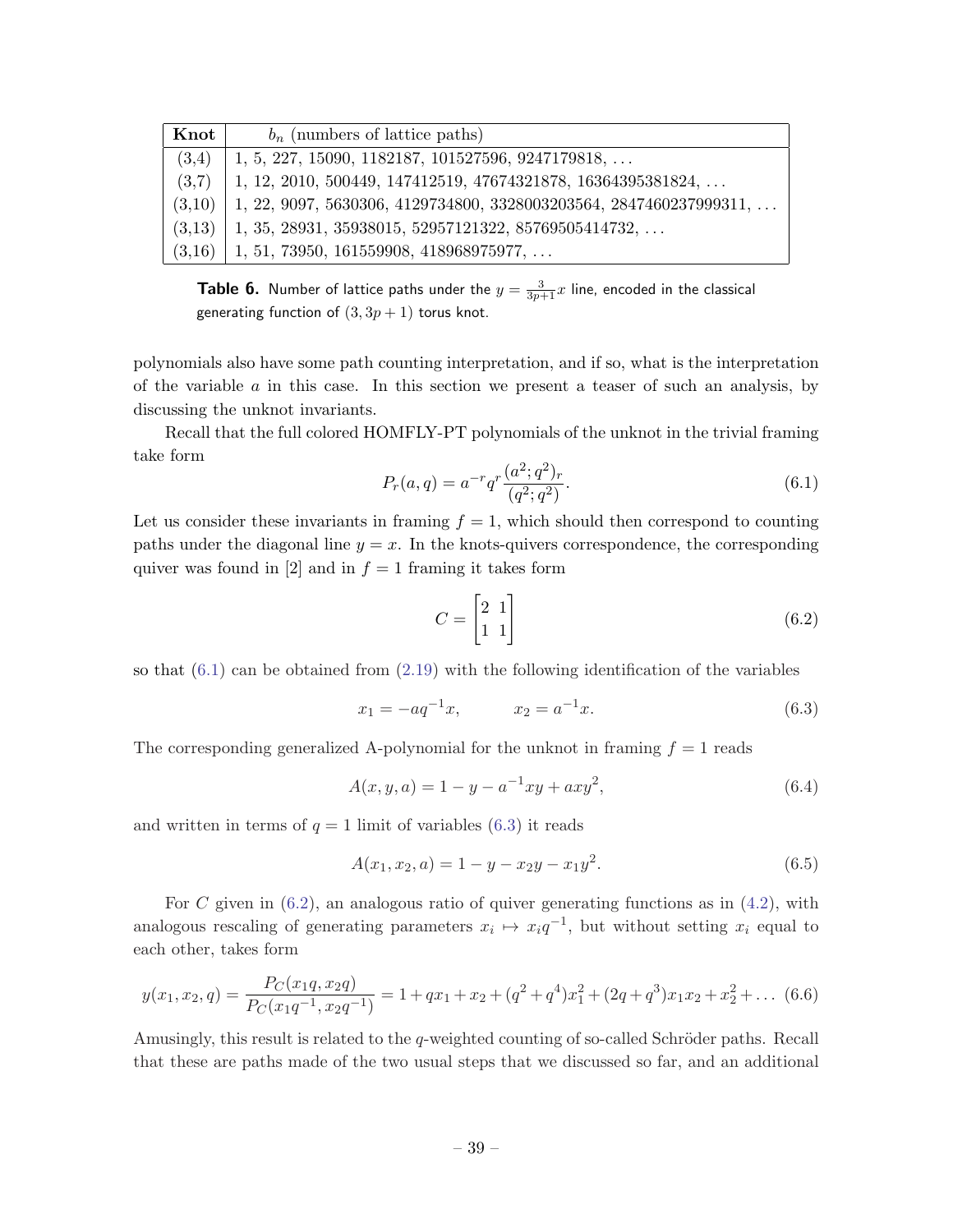

Figure 6. An example of a Schröder path of length 6.

diagonal step. In the generating function  $(6.6)$  $(6.6)$  powers of  $x_1$  count the number of steps to the right (of direction  $(1, 0)$ ), powers of  $x_2$  count number of diagonal steps (of direction  $(1, 1)$ ), and powers of  $q$  – as before – compute the area between the path and the  $y = x$  line. An example of a Schröder path is shown in fig. 6. To make a direct relation to variables of HOMFLY-PT polynomials, we can rescale  $x_1$  and  $x_2$  as follows

$$
x_1 = x, \qquad x_2 = ax. \tag{6.7}
$$

In such variables [\(6.6](#page-39-0)) takes form

$$
y(x, a, q) = 1 + (q + a)x + (q^{2} + q^{4} + (2q + q^{3})a + a^{2})x^{2} + \dots
$$
 (6.8)

with the length of a path measured by the power of x and the number of diagonal steps measured by the power of a.

There are several interesting limits of [\(6.6](#page-39-0)). In the homogenous classical limit we get

$$
y(x, x, 1) = 1 + 2x + 6x2 + 22x3 + 90x4 + 394x5 + ...
$$
 (6.9)

and the coefficients of this series simply count all Schröder paths of a given height. For example, 6 paths of height 2 are shown in fig. [7](#page-41-0) (more generally, the area measured by powers of q in [\(6.6](#page-39-0)) is shown in grey). On the other hand, setting  $x_2 = 0$  we obtain the generating function of  $q$ -Catalan numbers, which reproduce the result from section [4.1](#page-20-0)

$$
y(x_1, 0, q) = 1 + qx_1 + (q^2 + q^4)x_1^2 + \dots
$$
\n(6.10)

Finally, for  $x_1 = 0$  we get a geometric series representing only all diagonal paths (with vanishing area)

$$
y(0, x_2, q) = 1 + x_2 + x_2^2 + \dots = \frac{1}{1 - x_2}.\tag{6.11}
$$

One can easily check, that all above statements hold also for the f-framed unknot that corresponds to Schröder under the line  $y = fx$ ; this provides a generalization of results mentioned in section [4.1](#page-20-0) to the a-deformed case.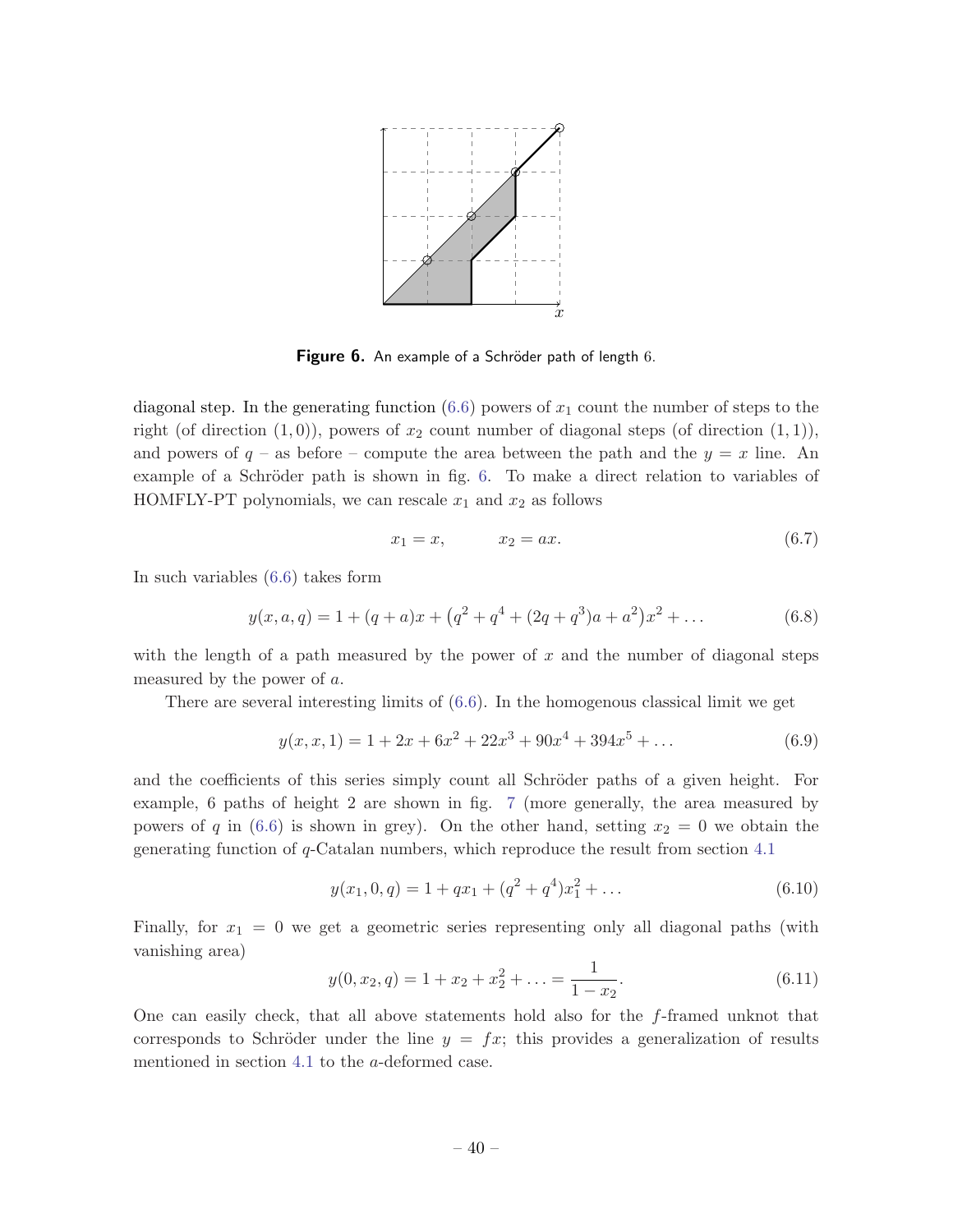<span id="page-41-0"></span>

Figure 7. All 6 Schröder paths represented by quadratic terms  $(q^2 + q^4)x_1^2 + (2q + q^3)x_1x_2 + x_2^2$  of the generating function ([6.6](#page-39-0)).

As in the previous cases, the A-polynomial  $(6.4)$  $(6.4)$  can be reproduced, from the path counting perspective, from the Duchon grammar, which now consists of three letters. It reads

$$
A(x, y_P) = 1 + (x - 1)y_P + xy_P^2,
$$
\n(6.12)

where the term  $xy_P$  is due to the horizontal step and  $xy_P^2$  due to the two ascending and descending steps. Up to powers of  $a$ , this result indeed agrees with  $(6.4)$  $(6.4)$ . In this interpretation the role of the variable  $\alpha$  is to distinguish paths of the same length but with different number of horizontal steps. Equivalently,  $(6.12)$  is directly identified with  $(6.5)$  $(6.5)$  upon the identification  $x = -x_1 = -x_2$  and  $y = yp$ .

In summary, at least in the case of the unknot, introducing the variable a of HOMFLY-PT polynomials corresponds to adding an additional diagonal step in the path counting interpretation. We postpone the generalization of this picture to other torus knots to future work.

# Acknowledgments

We thank Adam Doliwa, Eugene Gorsky, Sergei Gukov, Piotr Kucharski, and Markus Reineke for their interest in this work, useful comments and enlightening discussions. Parts of this work have been done while M.S. and P.S. were visiting Max-Planck Institute for Mathematics (Bonn, Germany), American Institute for Mathematics (San Jose, USA), and Isaac Newton Institute for Mathematical Sciences (Cambridge, UK). This work is supported by the ERC Starting Grant no. 335739 "Quantum fields and knot homologies" funded by the European Research Council under the European Unions Seventh Framework Programme, and the Foundation for Polish Science. The work of M.S. was also partially supported by the Fundação para a Ciência e a Tecnologia (FCT) through the FCT Investigador Grant, and by the Ministry of Science of Serbia, project no. 174012. M.P. acknowledges the support from the National Science Centre through the FUGA grant 2015/16/S/ST2/00448.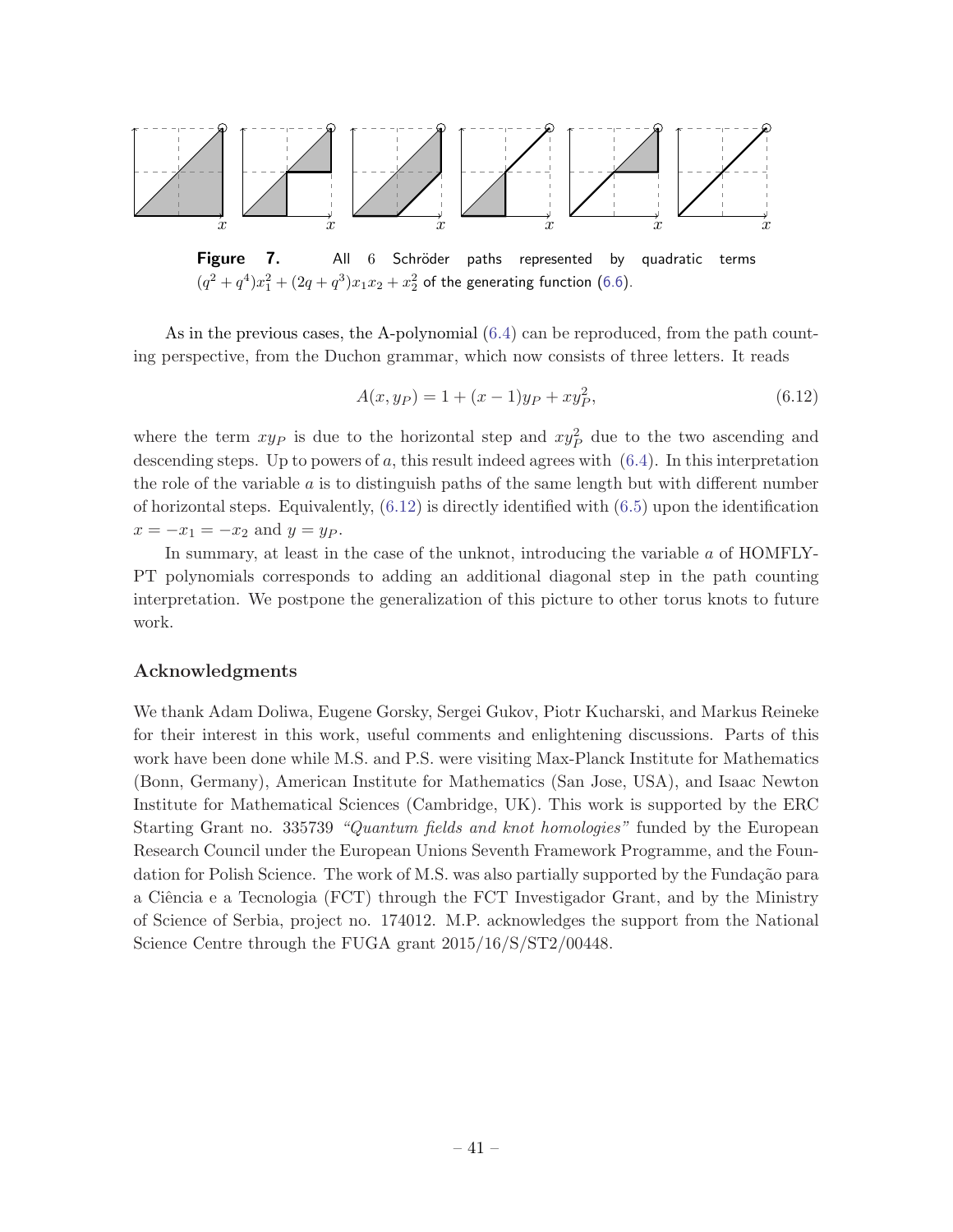#### References

- [1] P. Kucharski, M. Reineke, M. Stosic and P. Sulkowski, BPS states, knots and quivers, [Phys.](http://dx.doi.org/10.1103/PhysRevD.96.121902) Rev. D 96 [\(2017\) 121902,](http://dx.doi.org/10.1103/PhysRevD.96.121902) [[1707.02991](http://arxiv.org/abs/1707.02991)].
- [2] P. Kucharski, M. Reineke, M. Stosic and P. Sulkowski, Knots-quivers correspondence, [1707.04017](http://arxiv.org/abs/1707.04017).
- [3] P. Kucharski and P. Sulkowski, BPS counting for knots and combinatorics on words, [JHEP](http://dx.doi.org/10.1007/JHEP11(2016)120) 11  $(2016)$  120, [[1608.06600](http://arxiv.org/abs/1608.06600)].
- [4] W. Luo and S. Zhu, Integrality structures in topological strings I: framed unknot, [1611.06506](http://arxiv.org/abs/1611.06506).
- [5] S. Zhu, Topological strings, quiver varieties and Rogers-Ramanujan identities, [1707.00831](http://arxiv.org/abs/1707.00831).
- [6] M. Stosic and P. Wedrich, Rational links and DT invariants of quivers, [1711.03333](http://arxiv.org/abs/1711.03333).
- [7] H. Ooguri and C. Vafa, Knot invariants and topological strings, [Nucl.Phys.](http://dx.doi.org/10.1016/S0550-3213(00)00118-8) B577 (2000) [419–438,](http://dx.doi.org/10.1016/S0550-3213(00)00118-8) [[hep-th/9912123](http://arxiv.org/abs/hep-th/9912123)].
- [8] J. M. F. Labastida and M. Marino, Polynomial invariants for torus knots and topological strings, [Commun. Math. Phys.](http://dx.doi.org/10.1007/s002200100374) 217 (2001) 423–449, [[hep-th/0004196](http://arxiv.org/abs/hep-th/0004196)].
- [9] J. M. F. Labastida, M. Marino and C. Vafa, Knots, links and branes at large N, [JHEP](http://dx.doi.org/10.1088/1126-6708/2000/11/007) 11 [\(2000\) 007,](http://dx.doi.org/10.1088/1126-6708/2000/11/007) [[hep-th/0010102](http://arxiv.org/abs/hep-th/0010102)].
- [10] J. M. F. Labastida and M. Marino, A new point of view in the theory of knot and link invariants, [J. Knot Theory Ramifications](http://dx.doi.org/10.1142/S0218216502001561) 11 (2002) 173–197, [[math/0104180](http://arxiv.org/abs/math/0104180)].
- [11] M. Kontsevich and Y. Soibelman, Cohomological Hall algebra, exponential Hodge structures and motivic Donaldson-Thomas invariants, [Commun. Num. Theor. Phys.](http://dx.doi.org/10.4310/CNTP.2011.v5.n2.a1) 5 (2011) 231–352, [[1006.2706](http://arxiv.org/abs/1006.2706)].
- [12] M. Reineke, Cohomology of quiver moduli, functional equations, and integrality of Donaldson–Thomas type invariants, [Compositio Mathematica](http://dx.doi.org/10.1112/S0010437X1000521X) 147 (5, 2011) 943–964.
- [13] M. Reineke, Degenerate Cohomological Hall algebra and quantized Donaldson-Thomas invariants for m-loop quivers, Doc. Math. 17 (2012) 1, [[1102.3978](http://arxiv.org/abs/1102.3978)].
- [14] A. I. Efimov, Cohomological Hall algebra of a symmetric quiver, [Compositio Mathematica](http://dx.doi.org/10.1112/S0010437X12000152) 148 [\(2012\) 1133–1146](http://dx.doi.org/10.1112/S0010437X12000152).
- [15] S. Garoufalidis, P. Kucharski and P. Sulkowski, Knots, BPS states, and algebraic curves, [Commun. Math. Phys.](http://dx.doi.org/10.1007/s00220-016-2682-z) 346 (2016) 75–113, [[1504.06327](http://arxiv.org/abs/1504.06327)].
- [16] T. Mainiero, Algebraicity and Asymptotics: An explosion of BPS indices from algebraic generating series, [1606.02693](http://arxiv.org/abs/1606.02693).
- [17] N. Halmagyi, A. Sinkovics and P. Sulkowski, Knot invariants and Calabi-Yau crystals, [JHEP](http://dx.doi.org/10.1088/1126-6708/2006/01/040) [\(2006\) 040.](http://dx.doi.org/10.1088/1126-6708/2006/01/040)
- [18] D.-E. Diaconescu, Z. Hua and Y. Soibelman, HOMFLY polynomials, stable pairs and motivic Donaldson-Thomas invariants, [Commun. Num. Theor. Phys.](http://dx.doi.org/10.4310/CNTP.2012.v6.n3.a1) 6 (2012) 517–600, [[1202.4651](http://arxiv.org/abs/1202.4651)].
- [19] E. Gorsky, q, t-catalan numbers and knot homology, Contemp. Math  $566$  (2012) 212 232.